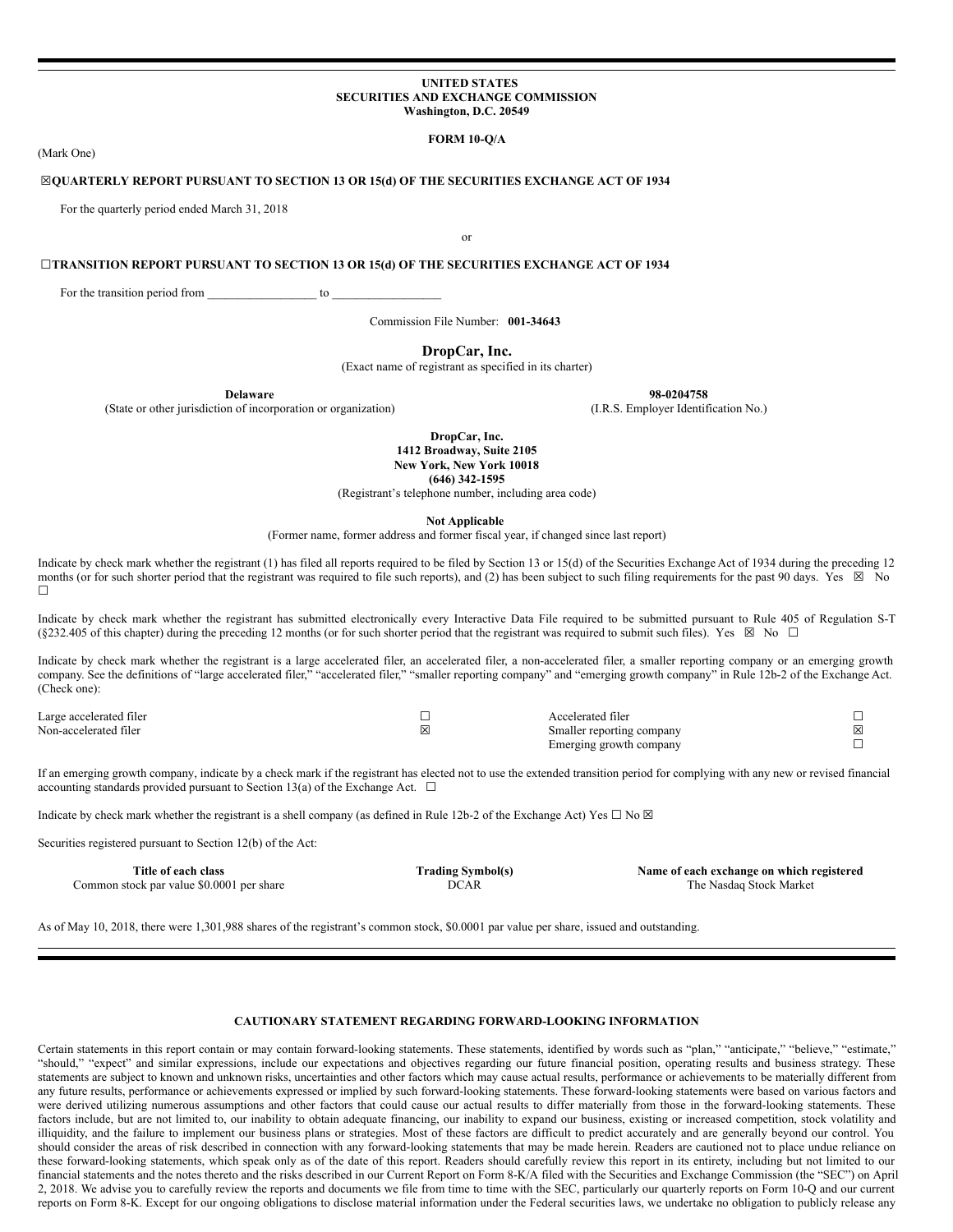revisions to any forward-looking statements, to report events or to report the occurrence of unanticipated events.

# **OTHER INFORMATION**

When used in this report, the terms, "we," the "Company," "our," and "us" refer to DropCar, Inc., a Delaware corporation (previously named WPCS International Incorporated) and its consolidated subsidiaries.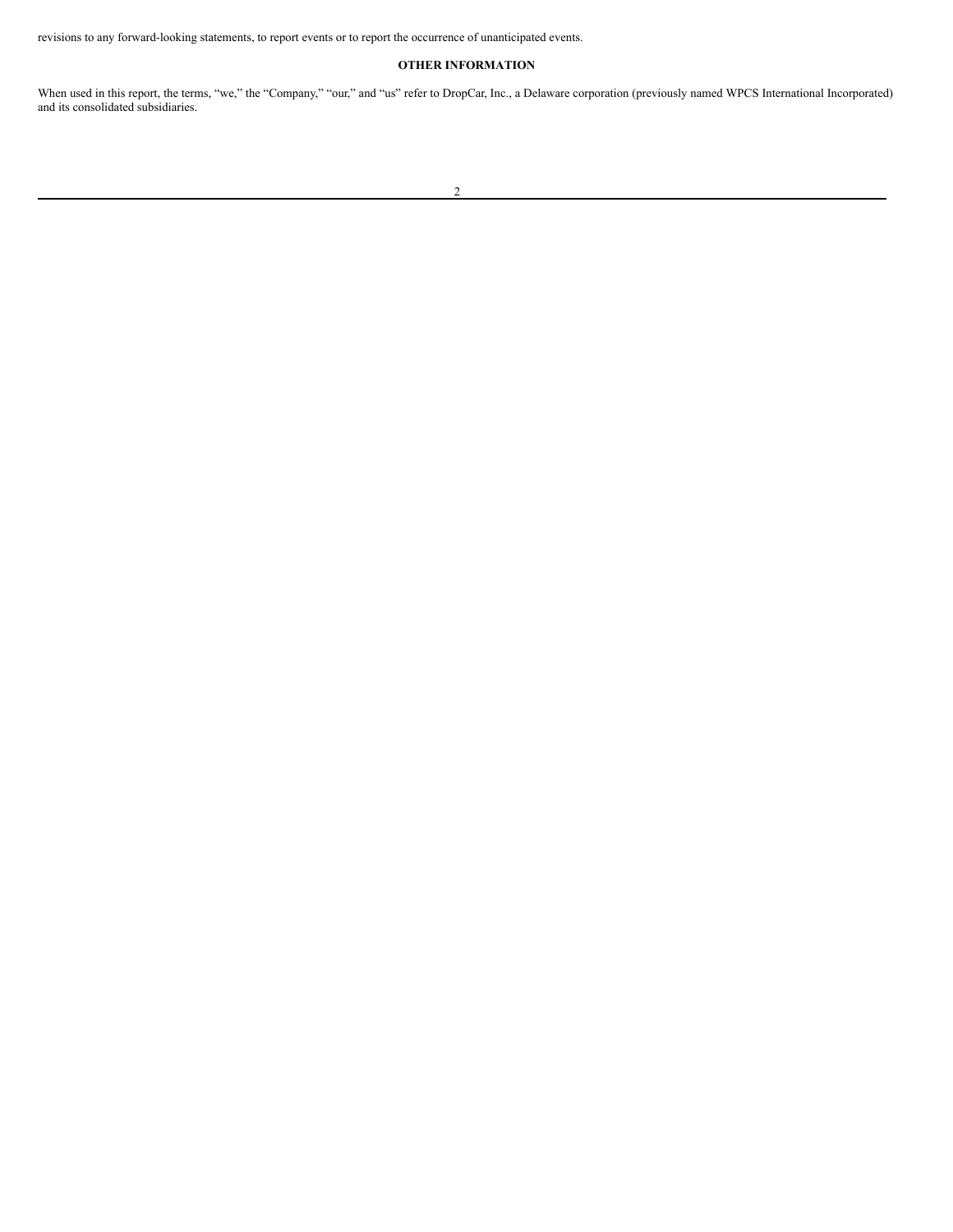# **TABLE OF CONTENTS**

**Page No.**

# **PART I - FINANCIAL INFORMATION [Explanatory](#page-3-0) Note** 4 and 2008 and 2008 and 2008 and 2008 and 2008 and 2008 and 2008 and 2008 and 2008 and 2008 and 2008 and 2008 and 2008 and 2008 and 2008 and 2008 and 2008 and 2008 and 2008 and 2008 and 2008 and 2008 and Item 1. [Consolidated](#page-4-0) Financial Statements (Unaudited) 5 [Consolidated](#page-4-1) Balance Sheets as of March 31, 2018 (Restated) and December 31, 2017 5 [Consolidated](#page-5-0) Statements of Operations for the three months ended March 31, 2018 (Restated) and 2017 6 Consolidated Statement of Changes in [Shareholders'](#page-6-0) Equity for the three months ended March 31, 2018 (Restated) and 2017 7 [Consolidated](#page-7-0) Statements of Cash Flows for the three months ended March 31, 2018 (Restated) and 2017 8 Notes to [Consolidated](#page-8-0) Financial Statements 9 Item 2. [Management's](#page-19-0) Discussion and Analysis of Financial Condition and Results of Operations. 20 Item 3. [Quantitative](#page-27-0) and Qualitative Disclosures About Market Risk. 28 **Item 4. Controls and [Procedures.](#page-27-1)** 28 **Part II - OTHER INFORMATION** 29 **Item 1. Legal [Proceedings.](#page-28-0)** 29 Item 1A. Risk [Factors.](#page-28-1) 29 Item 2. [Unregistered](#page-28-2) Sales of Equity Securities and Use of Proceeds. 29 **Item 3. Defaults Upon Senior [Securities.](#page-29-0)** 30 **Item 4. Mine Safety [Disclosures.](#page-29-1)** 30 **Item 5. Other [Information.](#page-29-2)** 30 **Item 6. [Exhibits.](#page-29-3)**  $\hspace{1.5cm}30$ **[Signatures.](#page-30-0)** 31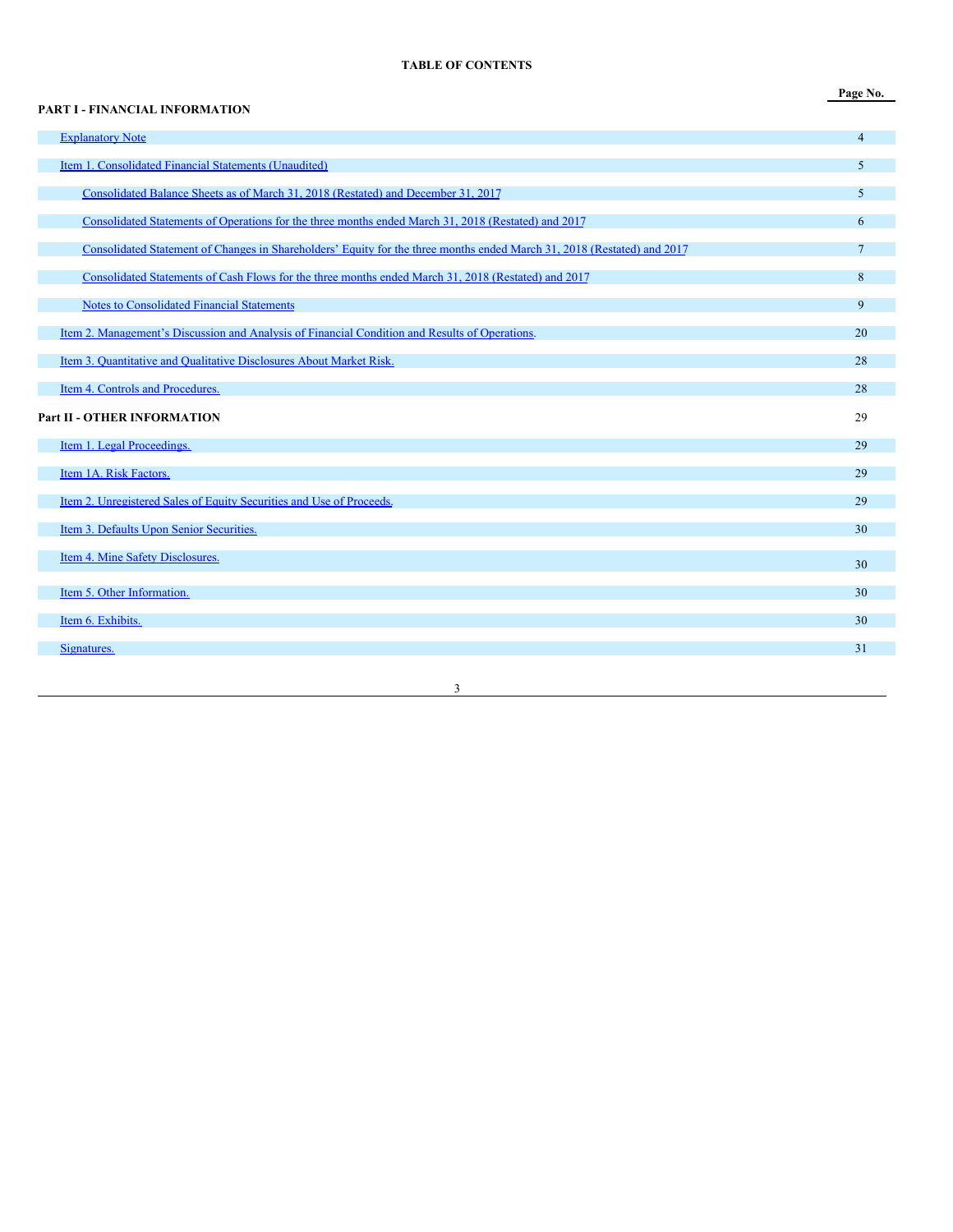# <span id="page-3-0"></span>EXPLANATORY NOTE

We are filing this Amendment No. 1 to the Quarterly Report on Form 10-Q for the quarterly period ended March 31, 2018 ("Form 10-Q/A"), which was filed with the United States Securities and Exchange Commission ("SEC") on May 21, 2018 (the "Original Filing"), to reflect restatements of the Consolidated Balance Sheet at March 31, 2018, the Consolidated Statement of Operations, Consolidated Statement of Changes in Shareholders' Equity (Deficit), and Consolidated Statement of Cash Flows for the three months ended March 31, 2018, and the related notes thereto.

On January 30, 2018, DC Acquisition Corporation ("Merger Sub"), a wholly-owned subsidiary of WPCS International Incorporated ("WPCS"), completed its merger with and into DropCar, Inc. ("Private DropCar"), with Private DropCar surviving as a wholly owned subsidiary of WPCS. This transaction is referred to as the "Reverse Merger." The Company, while undergoing the audit of its consolidated financial statements for the year ended December 31, 2018, commenced an evaluation of its accounting in connection with the Reverse Merger for (1) lock-up agreements entered into with the holders of the Notes (see Note 5), and (2) shares of common stock issued to Alpha Capital Anstalt and Palladium Capital Advisors (see Note 7, Service Based Common Stock). These agreements, which management originally deemed to be primarily equity in nature and would not be recognized as compensatory, were recorded as a debit and credit to additional paid in capital. On March 29, 2019, under the authority of the board of directors, the Company determined that these agreements should have been recorded as compensatory in nature, which gives rise to an adjustment in the amount of \$1,119,294 for the periods ended March 31, 2018, June 30, 2018, and September 30, 2018.

On December 24, 2018, the Company completed the sale of WPCS International – Suisun City, Inc., a California corporation (the "Suisun City Operations"), its wholly-owned subsidiary, pursuant to the terms of a stock purchase agreement, dated December 10, 2018 (the "Purchase Agreement") by and between the Company and World Professional Cabling Systems, LLC, a California limited liability company (the "Purchaser"). Upon the closing of the sale, the Purchaser acquired all of the issued and outstanding shares of common stock, no par value per share, of Suisun City Operations, for an aggregate purchase price of \$3,500,000. The sale of Suisun City Operations represented a strategic shift that has had a major effect on the Company's operations, and therefore, is presented as discontinued operations in the 2018 consolidated statement of operations. The 2017 statement of operations is not recast as the business was not owned by DropCar at that time.

The following sections in the Original Filing are revised in this Form 10-Q/A, solely as a result of, and to reflect, the restatement:

Part I - Item 1 - Financial Statements

Part I - Item 2 - Management's Discussion and Analysis of Financial Condition and Results of Operations Part II - Item 6 – Exhibits

Additionally, on March 8, 2019, the Company filed a certificate of amendment to its amended and restated certificate of incorporation with the Secretary of State of the State of Delaware to effect a one-for-six reverse stock split of its outstanding shares of common stock. Proportional adjustments for the reverse stock split were made retroactively to the Company's shares of common stock, outstanding stock options, warrants and equity incentive plans for all periods presented.

Pursuant to the rules of the SEC, Part II, Item 6 of the Original Filing has been amended to include the currently-dated certifications from our principal executive officer and principal financial officer, as required by Sections 302 and 906 of the Sarbanes-Oxley Act of 2002. The certifications of the principal executive officer and principal financial officer are included in this Form 10-Q/A as Exhibits 31.1, 31.2 and 32.1.

For the convenience of the reader, this Form 10-Q/A sets forth the information in the Original Filing in its entirety, as such information is modified and superseded where necessary to reflect the restatement. This Form 10-Q/A should be read in conjunction with our filings with the SEC subsequent to the date of the Original Filing, in each case as those filings may have been, or with respect to the Initial Filings will be, superseded or amended.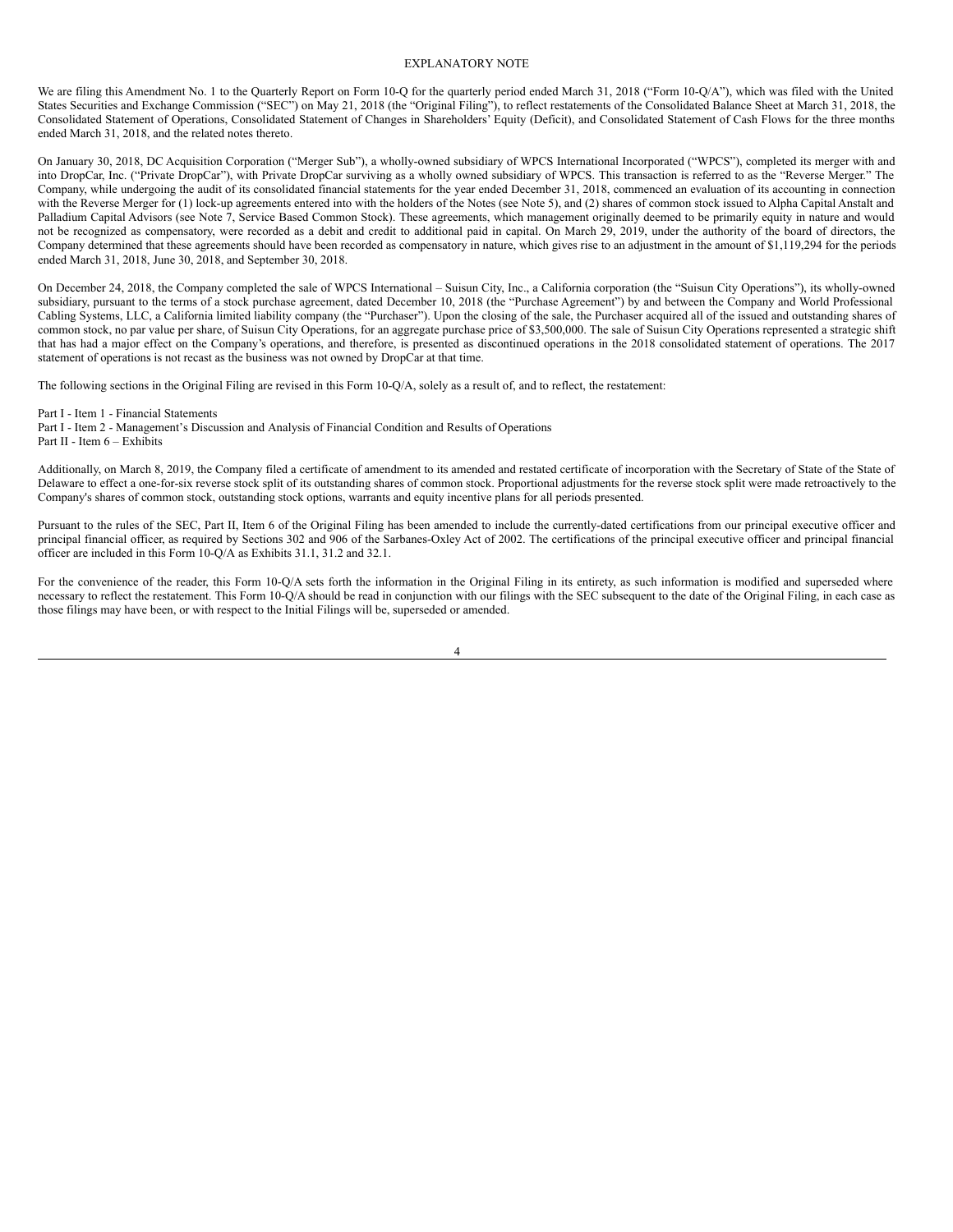# **PART I FINANCIAL INFORMATION**

# <span id="page-4-0"></span>**Item 1. Financial Statements.**

#### <span id="page-4-1"></span>**DropCar, Inc., and Subsidiaries Consolidated Balance Sheets**

|                                                                                                                                                          |              | March 31,<br>2018<br>(Restated) |              | December 31,<br>2017     |
|----------------------------------------------------------------------------------------------------------------------------------------------------------|--------------|---------------------------------|--------------|--------------------------|
| <b>ASSETS</b>                                                                                                                                            |              | (Unaudited)                     |              |                          |
| <b>CURRENT ASSETS:</b>                                                                                                                                   |              |                                 |              |                          |
| Cash                                                                                                                                                     | $\mathbb{S}$ | 4,818,567                       | $\mathbb{S}$ | 372,011                  |
| Accounts receivable, net                                                                                                                                 |              | 215,995<br>566,337              |              | 187,659<br>51,532        |
| Prepaid expenses and other current assets<br>Current assets of discontinued operations                                                                   |              | 5,262,316                       |              |                          |
| Total current assets                                                                                                                                     |              | 10,863,215                      |              | 611,202                  |
|                                                                                                                                                          |              |                                 |              |                          |
| Property and equipment, net                                                                                                                              |              | 48,041                          |              | 5,981                    |
| Capitalized software costs, net                                                                                                                          |              | 602,061                         |              | 589,584                  |
| Other assets                                                                                                                                             |              | 3,000                           |              | 3,000                    |
| Noncurrent assets of discontinued operations                                                                                                             |              | 5,544,154                       |              |                          |
| <b>TOTAL ASSETS</b>                                                                                                                                      |              | 17,060,471                      |              | 1,209,767                |
|                                                                                                                                                          |              |                                 |              |                          |
| <b>LIABILITIES AND STOCKHOLDERS' EQUITY</b>                                                                                                              |              |                                 |              |                          |
|                                                                                                                                                          |              |                                 |              |                          |
| <b>CURRENT LIABILITIES:</b>                                                                                                                              |              |                                 |              |                          |
| Accounts payable and accrued expenses<br>Deferred income                                                                                                 | $\mathbb{S}$ | 951,663<br>293,416              | \$           | 1,820,731<br>236,433     |
| Accrued interest                                                                                                                                         |              | 159,584                         |              | 135,715                  |
| Current liabilities of discontinued operations                                                                                                           |              | 3,446,474                       |              |                          |
| Total current liabilities                                                                                                                                |              | 4,851,137                       |              | 2,192,879                |
|                                                                                                                                                          |              |                                 |              |                          |
| Noncurrent liabilities of discontinued operations                                                                                                        |              | 94,587                          |              |                          |
| Convertible note payable, net of debt discount                                                                                                           |              |                                 |              | 3,506,502                |
| <b>TOTAL LIABILITIES</b>                                                                                                                                 |              | 4,945,724                       |              | 5,699,381                |
|                                                                                                                                                          |              |                                 |              |                          |
| <b>COMMITMENTS AND CONTINGENCIES</b>                                                                                                                     |              |                                 |              |                          |
| <b>STOCKHOLDERS' EQUITY:</b>                                                                                                                             |              |                                 |              |                          |
| Preferred stock, \$0.0001 par value, 5,000,000 shares authorized                                                                                         |              |                                 |              |                          |
| Series seed preferred stock, 275,691 shares authorized, zero and 275,691 issued and outstanding as of March 31, 2018 and                                 |              |                                 |              |                          |
| December 31, 2017, respectively                                                                                                                          |              |                                 |              | 27                       |
| Series A preferred stock, 642,728 shares authorized, zero and 611,944 issued and outstanding as of March 31, 2018 and<br>December 31, 2017, respectively |              |                                 |              | 61                       |
| Convertible Series H, 8,500 shares designated, 8 and zero shares issued and outstanding as of March 31, 2018 and December                                |              |                                 |              |                          |
| 31, 2017, respectively                                                                                                                                   |              |                                 |              |                          |
| Convertible Series H-1, 9,488 shares designated zero shares issued and outstanding as of March 31, 2018 and December 31,                                 |              |                                 |              |                          |
| 2017, respectively                                                                                                                                       |              |                                 |              |                          |
| Convertible Series H-2, 3,500 shares designated zero shares issued and outstanding as of March 31, 2018 and December 31,                                 |              |                                 |              |                          |
| 2017, respectively<br>Convertible Series H-3, 8,461 shares designated 2,189 and zero shares issued and outstanding as of March 31, 2018 and              |              |                                 |              |                          |
| December 31, 2017, respectively                                                                                                                          |              |                                 |              |                          |
| Convertible Series H-4, 30,000 shares designated 26,843 and zero shares issued and outstanding as of March 31, 2018 and                                  |              |                                 |              |                          |
| December 31, 2017, respectively                                                                                                                          |              | 3                               |              |                          |
| Common stock, \$0.0001 par value; 100,000,000 shares authorized, 1,301,988 and 374,285 issued and outstanding as of March 31,                            |              |                                 |              |                          |
| 2018 and December 31, 2017, respectively                                                                                                                 |              | 131                             |              | 37                       |
| Additional paid in capital<br>Accumulated deficit                                                                                                        |              | 26,200,245<br>(14,085,632)      |              | 5,115,158<br>(9,604,897) |
|                                                                                                                                                          |              |                                 |              |                          |
| <b>TOTAL STOCKHOLDERS' EQUITY (DEFICIT)</b>                                                                                                              |              | 12,114,747                      |              | (4,489,614)              |
|                                                                                                                                                          |              |                                 |              |                          |
| TOTAL LIABILITIES AND STOCKHOLDERS' EQUITY (DEFICIT)                                                                                                     | \$           | 17,060,471                      | $\mathbb{S}$ | 1,209,767                |

The accompanying notes are an integral part of these consolidated financial statements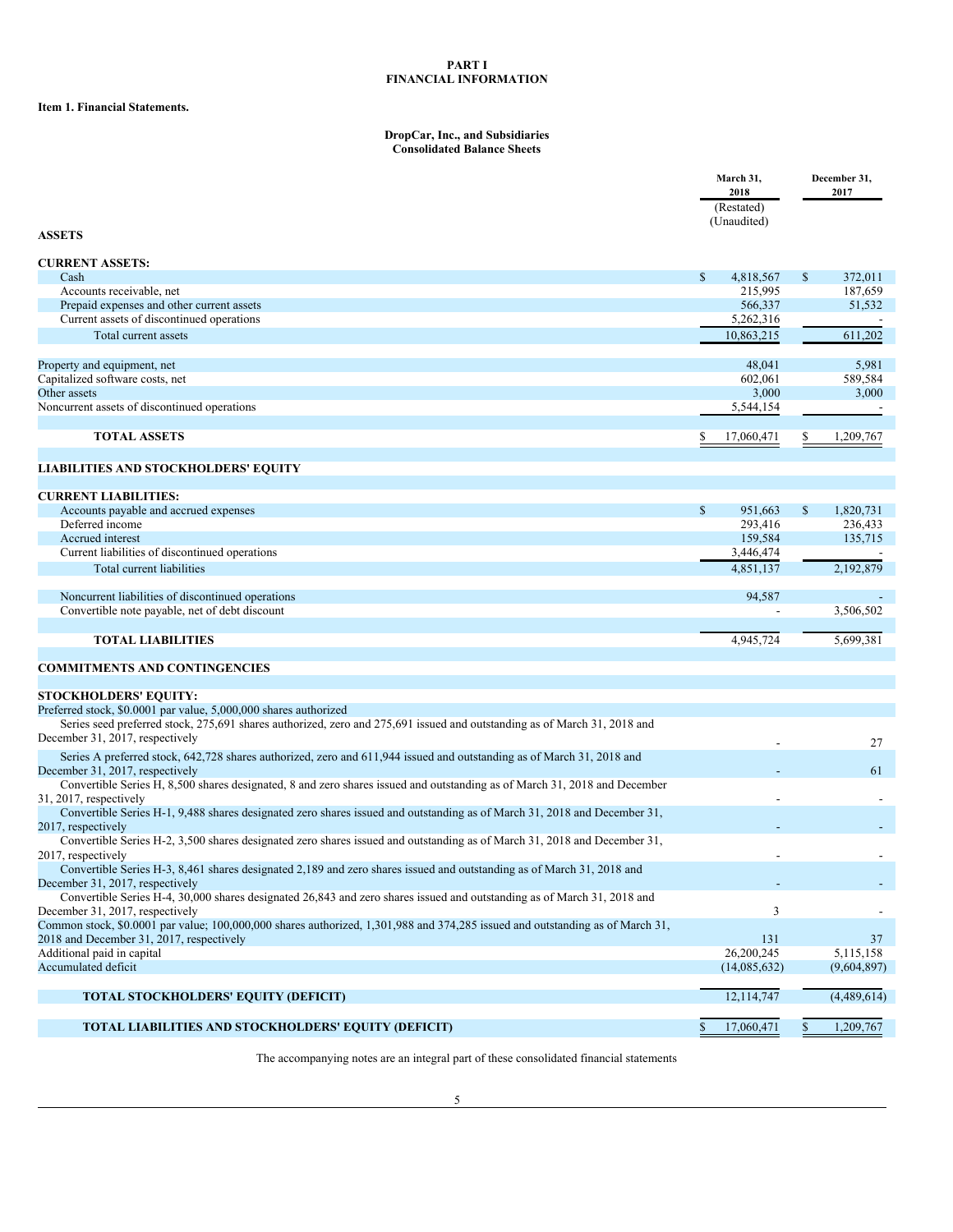#### <span id="page-5-0"></span>**DropCar, Inc., and Subsidiaries Consolidated Statements of Operations (Unaudited)**

|                                                         | For the Three Months Ended March 31, |              |                          |  |  |
|---------------------------------------------------------|--------------------------------------|--------------|--------------------------|--|--|
|                                                         | 2018                                 |              | 2017                     |  |  |
|                                                         | (Restated)                           |              |                          |  |  |
| <b>SERVICE REVENUES</b>                                 | $\mathbb{S}$<br>1,692,075            | $\mathbb{S}$ | 638,558                  |  |  |
| <b>COST OF REVENUE</b>                                  | 2,295,781                            |              | 489,214                  |  |  |
| <b>GROSS (LOSS) PROFIT</b>                              | (603,706)                            |              | 149,344                  |  |  |
| <b>OPERATING EXPENSES</b>                               |                                      |              |                          |  |  |
| Research and development expenses                       | 114.161                              |              |                          |  |  |
| Selling, general and administrative expenses            | 2,910,797                            |              | 496,111                  |  |  |
| Depreciation and Amortization                           | 79,232                               |              | 45,340                   |  |  |
| <b>TOTAL OPERATING EXPENSES</b>                         | 3.104.190                            |              | 541,451                  |  |  |
| <b>OPERATING LOSS</b>                                   | (3,707,896)                          |              | (392, 107)               |  |  |
| Interest Expense, net                                   | (1,082,217)                          |              | $\overline{\phantom{a}}$ |  |  |
| <b>LOSS FROM CONTINUING OPERATIONS</b>                  | (4,790,113)                          |              | (392, 107)               |  |  |
| <b>DISCONTINUED OPERATIONS</b>                          |                                      |              |                          |  |  |
| Income from operations of discontinued component        | 309,378                              |              |                          |  |  |
| <b>INCOME FROM DISCONTINUED OPERATIONS</b>              | 309,378                              |              |                          |  |  |
| <b>NET LOSS</b>                                         | (4,480,735)<br>\$                    | $\mathbb{S}$ | (392, 107)               |  |  |
| <b>LOSS PER SHARE FROM CONTINUING OPERATIONS:</b>       |                                      |              |                          |  |  |
| <b>Basic</b>                                            | \$<br>(4.75)                         | S            | (1.44)                   |  |  |
| Diluted                                                 | $\mathbb{S}$<br>(4.75)               | $\mathbb S$  | (1.44)                   |  |  |
| <b>EARNINGS PER SHARE FROM DISCONTINUED OPERATIONS:</b> |                                      |              |                          |  |  |
| <b>Basic</b>                                            | $\mathbb S$<br>0.31                  | $\mathbb{S}$ | $\overline{\phantom{a}}$ |  |  |
| Diluted                                                 | 0.31<br>\$                           | S.           |                          |  |  |
| <b>NET LOSS PER SHARE:</b>                              |                                      |              |                          |  |  |
| Basic                                                   | \$<br>(4.44)                         | \$           | (1.44)                   |  |  |
| Diluted                                                 | $\mathbb{S}$<br>(4.44)               | $\mathbb{S}$ | (1.44)                   |  |  |
| WEIGHTED AVERAGE SHARES OUTSTANDING                     |                                      |              |                          |  |  |
| <b>Basic</b>                                            | 1,008,058                            |              | 272,722                  |  |  |
| Diluted                                                 | 1,008,058                            |              | 272,722                  |  |  |

The accompanying notes are an integral part of these consolidated financial statements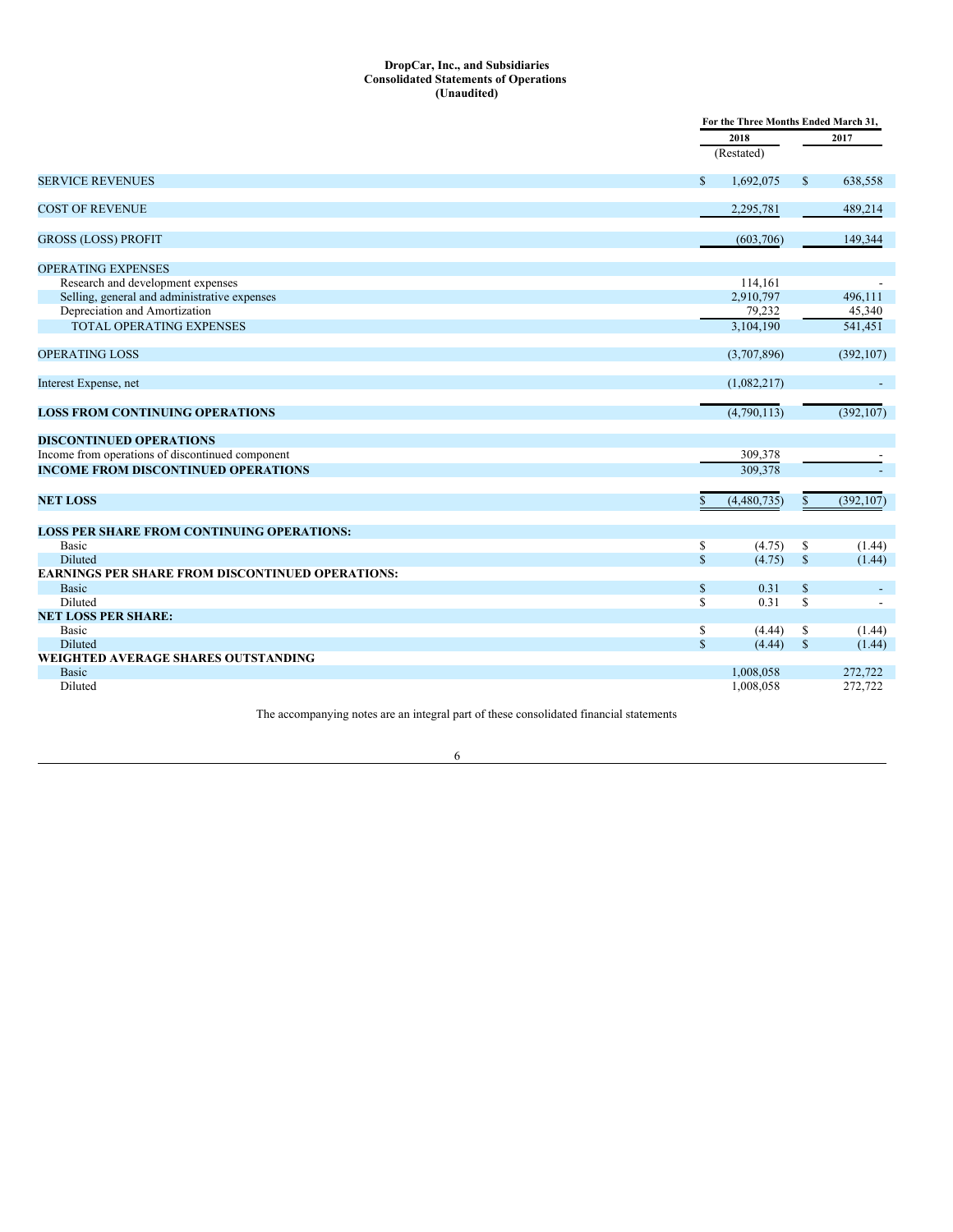#### <span id="page-6-0"></span>**DropCar, Inc., and Subsidiaries Consolidated Statement of Changes in Shareholders' Equity (Deficit) (Unaudited)** (Restated)

|                                                | <b>Series Seed</b>     |                    | <b>Series A</b>        |                      |                        | <b>Series H</b>      | Series H-3             |                      | <b>Series H-4</b>      |                      | Additional  |                                |              |                                     |             |
|------------------------------------------------|------------------------|--------------------|------------------------|----------------------|------------------------|----------------------|------------------------|----------------------|------------------------|----------------------|-------------|--------------------------------|--------------|-------------------------------------|-------------|
|                                                | <b>Preferred Stock</b> |                    | <b>Preferred Stock</b> |                      | <b>Preferred Stock</b> |                      | <b>Preferred Stock</b> |                      | <b>Preferred Stock</b> |                      |             | Paid-in<br><b>Common Stock</b> |              | Accumulated                         |             |
|                                                | <b>Shares</b>          | Amount             | <b>Shares</b>          | <b>Amount Shares</b> |                        | <b>Amount Shares</b> |                        | <b>Amount Shares</b> |                        | <b>Amount Shares</b> |             | Amount                         | Capital      | (Deficit)                           | Total       |
| Balances, January 1, 2018                      | 275,691                | 27<br><sup>S</sup> | 611,944 \$             | 61                   |                        | $\mathbf{\hat{s}}$   | ÷.                     | S.                   |                        | -8                   | 374,285     | 37                             |              | $$,115,158$ \$9,604,897             | \$4,489,614 |
| Issuance of common stock for cash              |                        |                    |                        |                      |                        |                      |                        |                      |                        |                      | 10,057      |                                | 299,999      |                                     | 300,000     |
| Conversion of debt into common stock           |                        |                    |                        |                      |                        |                      |                        |                      |                        |                      | 136,785     | 14                             | 3,682,488    | ٠                                   | 3,682,502   |
| Interest on lock-up shares in relation to      |                        |                    |                        |                      |                        |                      |                        |                      |                        |                      |             |                                |              |                                     |             |
| convertible debt                               |                        |                    |                        |                      |                        |                      |                        |                      |                        |                      | 85,571      | 9                              | 672.135      |                                     | 672,144     |
| Exchange of shares in connection with Merger   |                        |                    |                        |                      |                        |                      |                        |                      |                        |                      | 490,422     | 49                             | 9,792,174    |                                     | 9,792,223   |
| Conversion of outstanding Preferred Stock in   |                        |                    |                        |                      |                        |                      |                        |                      |                        |                      |             |                                |              |                                     |             |
| connection with Merger                         | (275,69)               | (27)               | (611,94)               | (61)                 |                        |                      |                        |                      |                        |                      | 147,939     | 15                             | 73           |                                     |             |
| Issuance of Series H preferred stock in        |                        |                    |                        |                      |                        |                      |                        |                      |                        |                      |             |                                |              |                                     |             |
| connection with Merger                         |                        |                    |                        |                      |                        |                      |                        |                      |                        |                      |             |                                |              |                                     |             |
| Issuance of Series H-3 preferred stock in      |                        |                    |                        |                      |                        |                      |                        |                      |                        |                      |             |                                |              |                                     |             |
| connection with Merger                         |                        |                    |                        |                      |                        |                      | 2,189                  |                      |                        |                      |             |                                |              |                                     |             |
| Issuance of Series H-4 preferred stock and     |                        |                    |                        |                      |                        |                      |                        |                      |                        |                      |             |                                |              |                                     |             |
| warrants in private placement net of costs of  |                        |                    |                        |                      |                        |                      |                        |                      |                        |                      |             |                                |              |                                     |             |
| \$101.661                                      |                        |                    |                        |                      |                        |                      |                        |                      | 25,472                 | $\mathbf{3}$         |             |                                | $-5,898,336$ | ۰.                                  | 5,898,339   |
| Stock based compesation for options issued to  |                        |                    |                        |                      |                        |                      |                        |                      |                        |                      |             |                                |              |                                     |             |
| employees                                      |                        |                    |                        |                      |                        |                      |                        |                      |                        |                      |             |                                | 17,210       |                                     | 17,210      |
| Stock based compesation for restricted stock   |                        |                    |                        |                      |                        |                      |                        |                      |                        |                      |             |                                |              |                                     |             |
| units issued to employees                      |                        |                    |                        |                      |                        |                      |                        |                      |                        |                      |             |                                | $-275,528$   |                                     | 275,528     |
| Stock based compensation for common stock      |                        |                    |                        |                      |                        |                      |                        |                      |                        |                      |             |                                |              |                                     |             |
| issued to service providers                    |                        |                    |                        |                      |                        |                      |                        |                      |                        |                      | 56,929      | 6                              | 447,144      |                                     | 447,150     |
| Series H-4 preferred stock and warrants issued |                        |                    |                        |                      |                        |                      |                        |                      |                        |                      |             |                                |              |                                     |             |
| to service provider                            |                        |                    |                        |                      |                        |                      |                        |                      | 1,371                  |                      |             |                                |              |                                     |             |
| Net Loss                                       |                        |                    |                        |                      |                        |                      |                        |                      |                        |                      |             |                                |              | (4,480,735)                         | (4,480,785) |
| Balance, March 31, 2018 (Restated)             |                        |                    |                        |                      |                        |                      | 2,189                  |                      | 26,843                 |                      | 1,301,988\$ | 131                            |              | \$6,200,245\$14,085,632 \$2,114,747 |             |

|                                                            | <b>Series Seed</b><br><b>Preferred Stock</b> |   |                          | <b>Series A</b><br><b>Preferred Stock</b> |    |        | <b>Common Stock</b>      |              |        |            | <b>Additional</b><br>Paid-in<br>Subscription<br>Accumulated |             |               |    |            |  |  |  |  |  |  |  |  |  |  |  |  |  |  |  |  |  |  |  |  |  |  |  |  |  |  |  |  |  |  |  |  |  |  |         |           |  |       |
|------------------------------------------------------------|----------------------------------------------|---|--------------------------|-------------------------------------------|----|--------|--------------------------|--------------|--------|------------|-------------------------------------------------------------|-------------|---------------|----|------------|--|--|--|--|--|--|--|--|--|--|--|--|--|--|--|--|--|--|--|--|--|--|--|--|--|--|--|--|--|--|--|--|--|--|---------|-----------|--|-------|
|                                                            | <b>Shares</b>                                |   | Amount                   | <b>Shares</b>                             |    | Amount | <b>Shares</b>            |              | Amount | Receivable |                                                             |             |               |    |            |  |  |  |  |  |  |  |  |  |  |  |  |  |  |  |  |  |  |  |  |  |  |  |  |  |  |  |  |  |  |  |  |  |  | Capital | (Deficit) |  | Total |
| Balances,                                                  |                                              |   |                          |                                           |    |        |                          |              |        |            |                                                             |             |               |    |            |  |  |  |  |  |  |  |  |  |  |  |  |  |  |  |  |  |  |  |  |  |  |  |  |  |  |  |  |  |  |  |  |  |  |         |           |  |       |
| January 1, 2017                                            | 275,691                                      | S | 27                       | 530,065                                   | -S | 53     | 272,720                  | $\mathbb{S}$ | 27     | \$         | (69,960)                                                    | \$2,117,237 | \$(1,964,091) | \$ | 83,293     |  |  |  |  |  |  |  |  |  |  |  |  |  |  |  |  |  |  |  |  |  |  |  |  |  |  |  |  |  |  |  |  |  |  |         |           |  |       |
| Issuance of<br>Series A                                    |                                              |   |                          |                                           |    |        |                          |              |        |            |                                                             |             |               |    |            |  |  |  |  |  |  |  |  |  |  |  |  |  |  |  |  |  |  |  |  |  |  |  |  |  |  |  |  |  |  |  |  |  |  |         |           |  |       |
| Preferred Stock                                            |                                              |   | $\overline{\phantom{a}}$ | 73,845                                    |    |        |                          |              |        |            | 69,960                                                      | 150,001     |               |    | 219,968    |  |  |  |  |  |  |  |  |  |  |  |  |  |  |  |  |  |  |  |  |  |  |  |  |  |  |  |  |  |  |  |  |  |  |         |           |  |       |
| Issuance of<br>Series A<br>Preferred stock<br>for services | -                                            |   | $\overline{\phantom{a}}$ | 8,034                                     |    |        | $\overline{\phantom{a}}$ |              |        |            | $\sim$                                                      | 24,999      |               |    | 25,000     |  |  |  |  |  |  |  |  |  |  |  |  |  |  |  |  |  |  |  |  |  |  |  |  |  |  |  |  |  |  |  |  |  |  |         |           |  |       |
| Net Loss                                                   |                                              |   |                          |                                           |    |        |                          |              |        |            |                                                             |             | (392, 107)    |    | (392, 107) |  |  |  |  |  |  |  |  |  |  |  |  |  |  |  |  |  |  |  |  |  |  |  |  |  |  |  |  |  |  |  |  |  |  |         |           |  |       |
| Balance, March<br>31, 2017                                 | 275,691                                      |   | 27                       | 611,944                                   |    | 61     | 272,720                  |              | 27     |            |                                                             | \$2,292,237 | (2,356,198)   |    | (63, 846)  |  |  |  |  |  |  |  |  |  |  |  |  |  |  |  |  |  |  |  |  |  |  |  |  |  |  |  |  |  |  |  |  |  |  |         |           |  |       |

● See note 1 for share exchange and reverse split

The accompanying notes are an integral part of these consolidated financial statements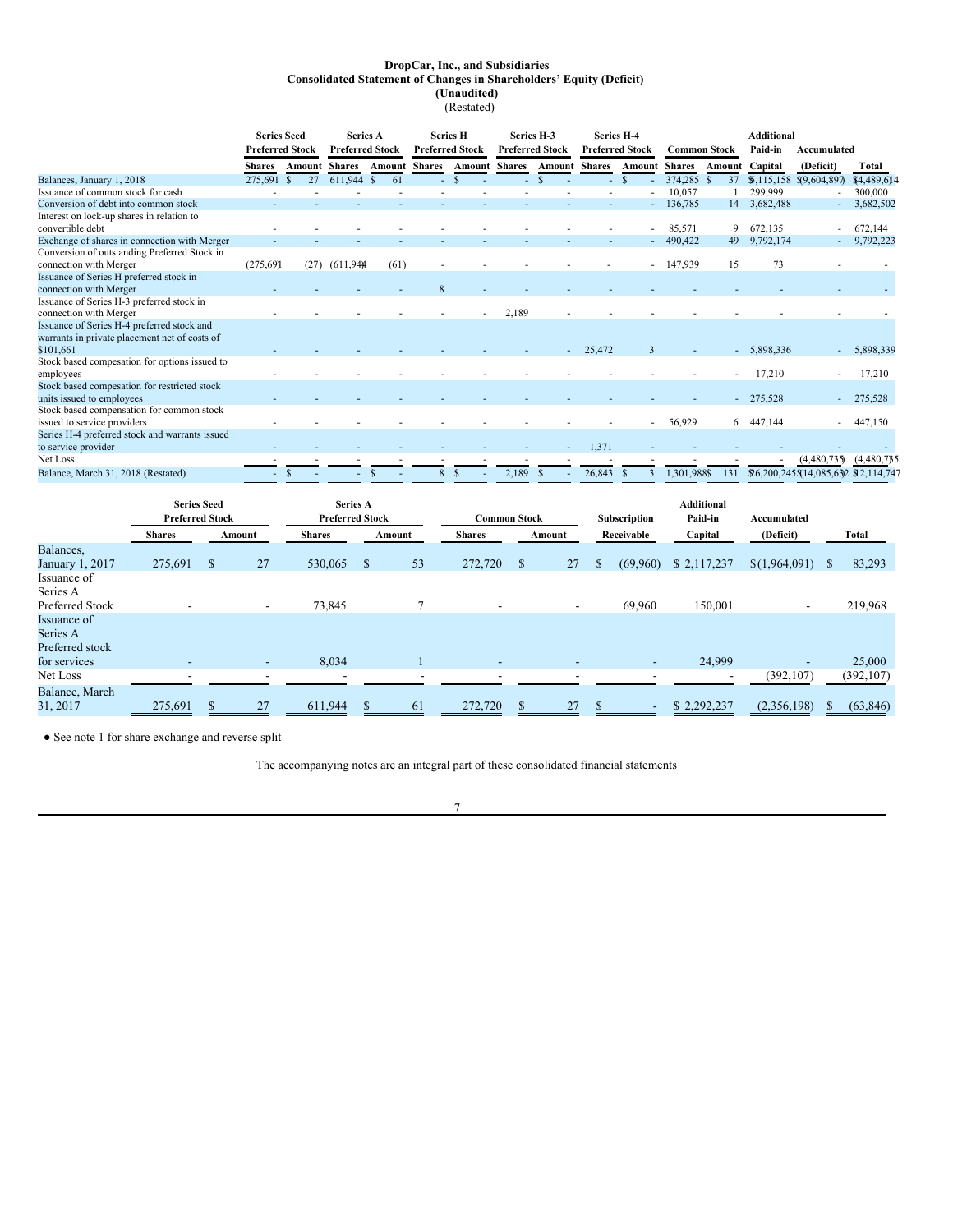#### <span id="page-7-0"></span>**DropCar, Inc., and Subsidiaries Consolidated Statements of Cash Flows (Unaudited)**

|                                                                                        |              | Three Months ended March 31, |              |            |
|----------------------------------------------------------------------------------------|--------------|------------------------------|--------------|------------|
|                                                                                        |              | 2018                         |              | 2017       |
|                                                                                        |              | (Restated)                   |              |            |
| <b>CASH FLOWS FROM OPERATING ACTIVITIES:</b><br>Net loss                               | S            | (4,480,735)                  | \$           | (392, 107) |
| Income from discontinued operations                                                    |              | (309, 378)                   |              |            |
| Loss from continuing operations                                                        |              | (4,790,113)                  |              | (392, 107) |
| Adjustments to reconcile net loss to net cash used in operating activities:            |              |                              |              |            |
| Depreciation and amortization                                                          |              | 255,223                      |              | 45,340     |
| Stock based compensation                                                               |              | 739,888                      |              | 25,000     |
| Non-cash interest expense                                                              |              | 672,144                      |              |            |
| Changes in operating assets and liabilities:                                           |              |                              |              |            |
| Accounts receivable                                                                    |              | (28, 336)                    |              | (2,678)    |
| Prepaid expenses and other assets                                                      |              | (514, 805)                   |              | (2,952)    |
| Accounts payable and accrued expenses                                                  |              | (845, 190)                   |              | 32,322     |
| Deferred revenue                                                                       |              | 56,983                       |              | 11,499     |
|                                                                                        |              |                              |              |            |
| NET CASH USED IN OPERATING ACTIVITIES - CONTINUING OPERATIONS                          |              | (4,454,206)                  |              | (283, 576) |
| NET CASH PROVIDED BY OPERATING ACTIVITIES - DISCONTINUED OPERATIONS                    |              | 22,054                       |              |            |
| NET CASH USED IN OPERATING ACTIVITIES                                                  |              | (4,432,152)                  |              | (283, 576) |
| <b>CASH FLOWS FROM INVESTING ACTIVITIES:</b>                                           |              |                              |              |            |
| Purchase of property and equipment                                                     |              | (43, 108)                    |              |            |
| Capitalization of software costs                                                       |              | (90,661)                     |              | (50, 326)  |
|                                                                                        |              |                              |              |            |
| <b>NET CASH USED IN INVESTING ACTIVITIES - CONTINUING OPERATIONS</b>                   |              | (133,769)                    |              | (50, 326)  |
| NET CASH PROVIDED BY INVESTING ACTIVITIES - DISCONTINUED OPERATIONS                    |              | 2,823,252                    |              |            |
| NET CASH (USED IN) PROVIDED BY OPERATING ACTIVITIES                                    |              | 2,689,483                    |              | (50, 326)  |
|                                                                                        |              |                              |              |            |
| <b>CASH FLOWS FROM FINANCING ACTIVITIES:</b>                                           |              |                              |              |            |
| Proceeds from the sale of common stock                                                 |              | 300,000                      |              | 69,960     |
| Proceeds from the sale of Series H-4 preferred stock                                   |              | 6,000,000                    |              |            |
| Financing costs from the sale of Series H-4 preferred stock                            |              | (101,661)                    |              |            |
| Proceeds from issuance of Series A Preferred Stock and subscription receivable         |              |                              |              | 150,000    |
| Proceeds from issuance of convertible notes and warrants                               |              |                              |              | 100,000    |
| <b>NET CASH PROVIDED BY FINANCING ACTIVITIES - CONTINUING OPERATIONS</b>               |              | 6,198,339                    |              | 319,960    |
| NET CASH USED IN FINANCING ACTIVITIES - DISCONTINUED OPERATIONS                        |              | (9,114)                      |              |            |
|                                                                                        |              | 6,189,225                    |              | 319,960    |
| <b>NET CASH PROVIDED BY FINANCING ACTIVITIES</b>                                       |              |                              |              |            |
| Net increase in cash                                                                   |              | 4,446,556                    |              | (13, 942)  |
|                                                                                        |              |                              |              | 51,366     |
| Cash, beginning of period                                                              |              | 372,011                      |              |            |
| Cash, end of period                                                                    |              | 4,818,567                    |              | 37,424     |
| <b>SUPPLEMENTAL CASH FLOW INFORMATION:</b>                                             |              |                              |              |            |
| <b>NON-CASH FINANCING ACTIVITIES:</b>                                                  |              |                              |              |            |
|                                                                                        |              |                              |              |            |
| Issuance of Preferred Stock in settlement of convertible notes,                        |              |                              |              |            |
| derivative and accrued interest                                                        | \$           |                              | \$           | 387,384    |
|                                                                                        |              |                              |              |            |
| Stock issued to WPCS Shareholder in the merger net of cash received of \$4,947,023     |              | 4,845,200                    |              |            |
| Series H-4 offering costs paid in H-4 shares and warrants                              | $\mathbb{S}$ | 568,648                      | $\mathbb{S}$ |            |
| The accompanying notes are an integral part of these consolidated financial statements |              |                              |              |            |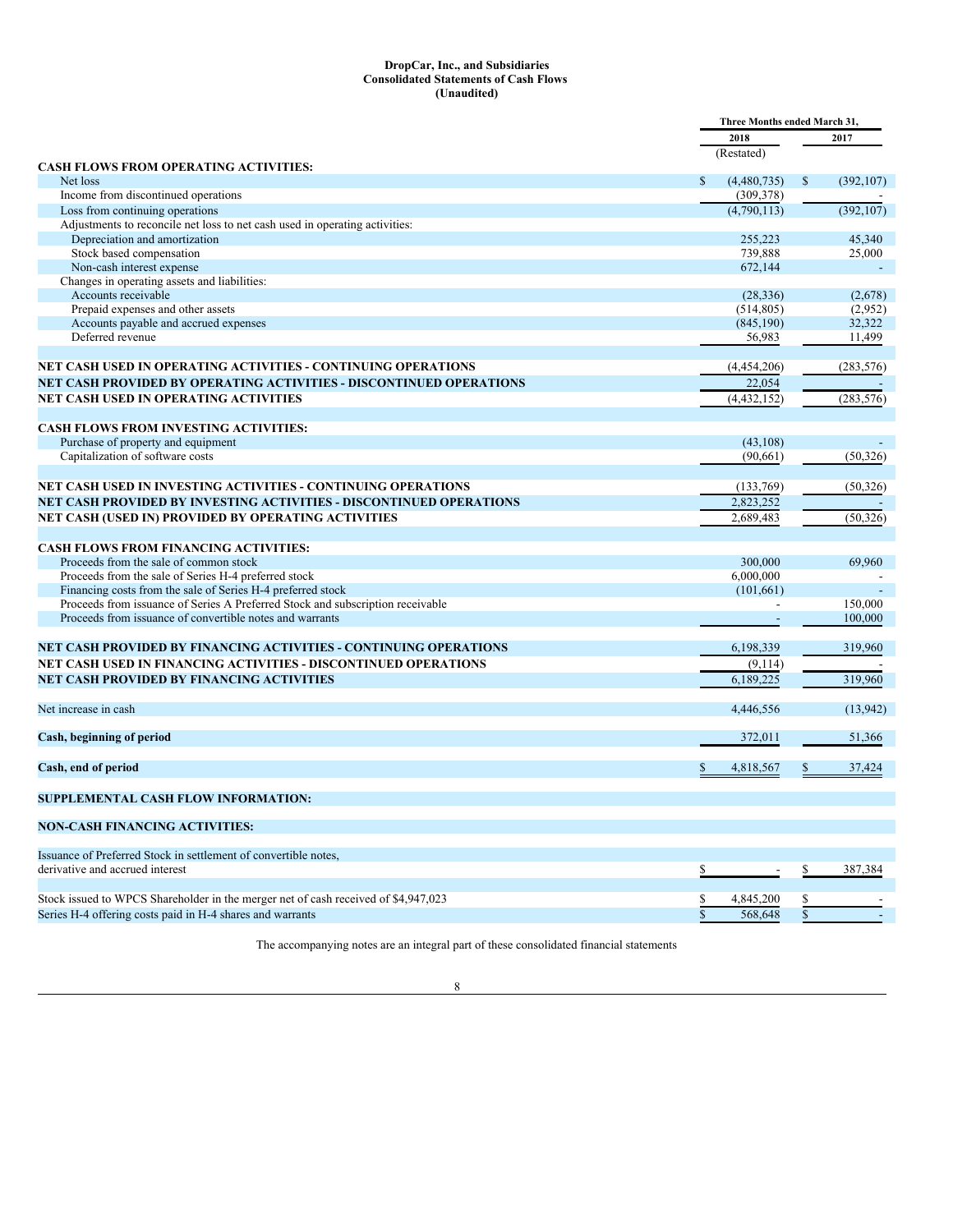#### <span id="page-8-0"></span>**1. The Company**

#### *Reverse Merger and Exchange Ratio*

On January 30, 2018, DC Acquisition Corporation ("Merger Sub"), a wholly-owned subsidiary of WPCS International Incorporated ("WPCS"), completed its merger with and into DropCar, Inc. ("Private Dropcar"), with Private Dropcar surviving as a wholly owned subsidiary of WPCS. This transaction is referred to as the "Reverse Merger". The Reverse Merger was effected pursuant to an Agreement and Plan of Merger and Reorganization (the "Merger Agreement"), dated September 6, 2017, by and among WPCS, Private Dropcar and Merger Sub.

As a result of the Reverse Merger, each outstanding share of Private Dropcar share capital (including shares of Private Dropcar share capital to be issued upon the conversion of outstanding convertible debt) automatically converted into the right to receive approximately 0.3273 shares of WPCS's common stock, par value \$0.0001 per share (the "Exchange Ratio"). Following the closing of the Reverse Merger, holders of WPCS's common stock immediately prior to the Reverse Merger owned approximately 22.9% on a fully diluted basis, and holders of Private Dropcar common stock immediately prior to the Reverse Merger owned approximately 77.1% on a fully diluted basis, of WPCS's common stock.

The Reverse Merger has been accounted for as a reverse acquisition under the acquisition method of accounting where Private Dropcar is considered the accounting acquirer and WPCS is the acquired company for financial reporting purposes. Private Dropcar was determined to be the accounting acquirer based on the terms of the Merger Agreement and other factors, such as relative voting rights and the composition of the combined company's board of directors and senior management, which was deemed to have control. The pre-acquisition financial statements of Private Dropcar became the historical financial statements of WPCS following the Reverse Merger. The historical financial statement, outstanding shares and all other historical share information have been adjusted by multiplying the respective share amount by the Exchange Ratio as if the Exchange Ratio had been in effect for all periods presented.

Immediately following the Reverse Merger, the combined company changed its name from WPCS International Incorporation to DropCar, Inc. The combined company following the Reverse Merger may be referred to herein as "the combined company," "DropCar," or the "Company."

The Company's shares of common stock listed on The Nasdaq Capital Market, previously trading through the close of business on January 30, 2018 under the ticker symbol "WPCS," commenced trading on The Nasdaq Capital Market, on a post-Reverse Stock Split adjusted basis, under the ticker symbol "DCAR" on January 31, 2018.

# *Discontinued Operations*

On December 24, 2018, the Company completed the sale of WPCS International – Suisun City, Inc., a California corporation (the "Suisun City Operations"), its wholly-owned subsidiary, pursuant to the terms of a stock purchase agreement, dated December 10, 2018 (the "Purchase Agreement") by and between the Company and World Professional Cabling Systems, LLC, a California limited liability company (the "Purchaser"). Upon the closing of the sale, the Purchaser acquired all of the issued and outstanding shares of common stock, no par value per share, of Suisun City Operations, for an aggregate purchase price of \$3,500,000. The sale of Suisun City Operations represented a strategic shift that has had a major effect on the Company's operations, and therefore, is presented as discontinued operations in the 2018 consolidated statement of operations. The 2017 statement of operations is not recast as the business was not owned by DropCar at that time.

#### *Reverse Stock Split*

On March 8, 2019, the Company filed a certificate of amendment to its amended and restated certificate of incorporation with the Secretary of State of the State of Delaware to effect a one-for-six reverse stock split of its outstanding shares of common stock. Proportional adjustments for the reverse stock split were made to the Company's shares of common stock, outstanding stock options, warrants and equity incentive plans for all periods presented.

# *Acquisition Accounting*

The fair value of WPCS assets acquired and liabilities assumed was based upon management's estimates assisted by an independent third-party valuation firm. The assumptions are subject to change within the measurement period up to one year from date of acquisition. Critical estimates in valuing certain intangible assets include but are not limited to future expected cash flows from customer relationships and the trade name, present value and discount rates. Management's estimates of fair value are based upon assumptions believed to be reasonable, but which are inherently uncertain and unpredictable and, as a result, actual results may differ from estimates.

#### The preliminary purchase price allocation of \$9.8 million was as follows:

| Fair value of equity consideration, 506,423 WPCS common shares | $\mathbb{S}$ | 9,792,000   |
|----------------------------------------------------------------|--------------|-------------|
| Liability assumed: notes payable                               |              | 158,000     |
| Total purchase price consideration                             |              | 9,950,000   |
|                                                                |              |             |
| Tangible assets                                                |              |             |
| Net working capital (1)                                        | \$           | 6,664,000   |
| Deferred revenue                                               |              | (2,300,000) |
| Fixed assets & equipment                                       |              | 376,000     |
|                                                                |              |             |
| Intangible assets (2)                                          |              |             |
| Customer contracts                                             |              | 1,200,000   |
| Trade name                                                     |              | 600,000     |
| Goodwill                                                       |              | 3,410,000   |
|                                                                |              |             |
| Total allocation of purchase price consideration               |              | 9,950,000   |

(1) Net working capital consists of cash of \$4,947,000; accounts receivable and contract assets of \$3,934,000; other assets of \$317,000; and accounts payable and accrued liabilities of \$2,534,000.

(2) The useful lives related to the acquired customer relationships and trade name are expected to be approximately 10 years.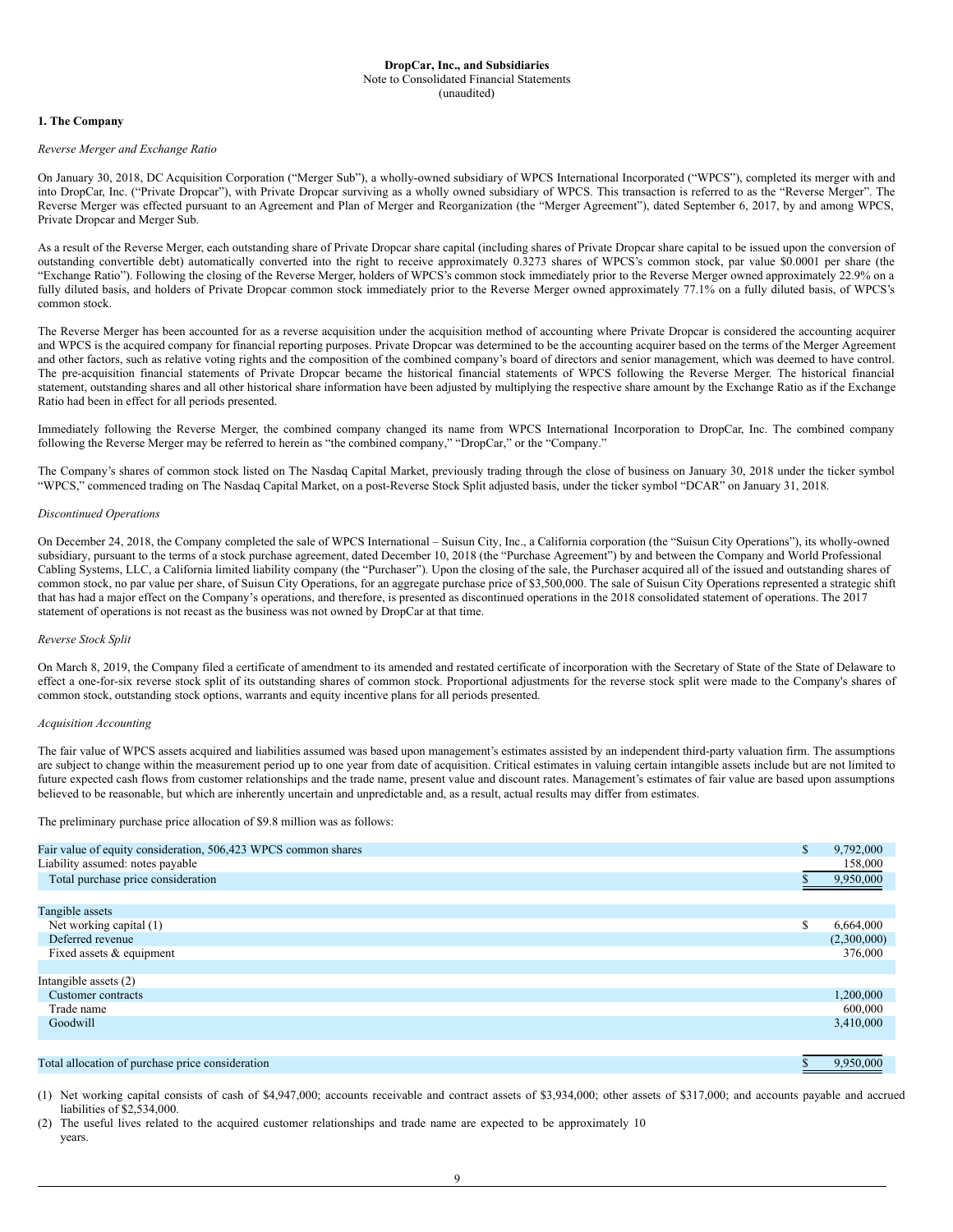Note to Consolidated Financial Statements (unaudited)

#### **Unaudited Interim Consolidated Financial Information**

The accompanying consolidated balance sheets as of March 31, 2018, the consolidated statements of operations and of cash flows for the three months ended March 31, 2018 and 2017, and the consolidated statement of stockholders' equity (deficit) for the three months ended March 31, 2018 are unaudited. These financial statements should be read in conjunction with the DropCar, Inc's. 2017 financial statements included in Form 8-K/A filed on April 2, 2018. The unaudited interim consolidated financial statements have been prepared on the same basis as the audited annual financial statements and, in the opinion of management, reflect all adjustments, which include only normal recurring adjustments, necessary for the fair statement of the Company's financial position as of March 31, 2018 and December 31, 2017 and the results of its operations and its cash flows for the three months ended March 31, 2018 and 2017. The financial data and other information disclosed in these consolidated notes related to the three months ended March 31, 2018 and 2017 are unaudited.

#### **DropCar Operating Company, Inc.**

DropCar Operating Company, Inc. ("Dropcar Operating") delivers a comprehensive Enterprise Vehicle Assistance and Logistics ("VAL") platform and mobile application to assist consumers and automotive-related companies reduce the costs, hassles and inefficiencies of owning a car, or fleet of cars, in urban centers. The Company's VAL platform is a web-based interface to the Company's core service that coordinates the movements and schedules of trained valets who pickup and drop off cars at dealerships and customer locations. The app tracks progress and provides email and text notifications on status to both dealers and customers, increasing the quality of communication and subsequent satisfaction with the service.

# **2. Summary of Significant Accounting Policies**

#### **Liquidity and Basis of Presentation**

The Company has a limited operating history and the sales and income potential of its business and market are unproven. As of March 31, 2018, the Company has an accumulated deficit of \$14.1 million and has experienced net losses each year since its inception. The Company anticipates that it will continue to incur net losses into the foreseeable future and will need to raise additional capital as it continues. The Company's cash may not be sufficient to fund its operations into the second quarter of 2019. These factors raise substantial doubt about the Company's ability to continue as a going concern within twelve months following the date of the filing of this Form 10-Q.

Management's plan includes raising funds from outside investors. However, there is no assurance that outside funding will be available to the Company, will be obtained on favorable terms or will provide the Company with sufficient capital to meet its objectives. These financial statements do not include any adjustments relating to the recoverability and classification of assets, carrying amounts or the amount and classification of liabilities that may be required should the Company be unable to continue as a going concern.

The accompanying unaudited consolidated financial statements should be read in conjunction with the audited financial statements and notes thereto included in the Form 8- K/A filed with the SEC on April 2, 2018. The accompanying consolidated financial statements have been prepared in accordance with accounting principles generally accepted in the United States ("GAAP") for interim financial information, the instructions for Form 10-Q and the rules and regulations of the SEC. Accordingly, since they are interim statements, the accompanying consolidated financial statements do not include all of the information and notes required by GAAP for annual financial statements, but reflect all adjustments consisting of normal, recurring adjustments, that are necessary for a fair presentation of the financial position, results of operations and cash flows for the interim periods presented. Interim results are not necessarily indicative of the results that may be expected for any future periods. The December 31, 2017 balance sheet information was derived from the audited financial statements as of that date. Certain reclassifications have been made to the prior period consolidated financial statements to conform to the current period presentation.

#### **Restatement**

The Company, while undergoing the audit of its consolidated financial statements for the year ended December 31, 2018, commenced an evaluation of its accounting in connection with the Reverse Merger for 1) lock-up agreements entered into with the holders of the Notes (see Note 5), and 2) shares of common stock issued to Alpha Capital Anstalt and Palladium Capital Advisors (see Note 9, Service Based Common Stock). These agreements, which management originally deemed to be primarily equity in nature and would not be recognized as compensatory, were recorded as a debit and credit to additional paid in capital. On March 29, 2019, under the authority of the board of directors, the Company determined that these agreements should have been recorded as compensatory in nature which gives rise to an adjustment in the amount of \$1,119,294 for the period ended March 31, 2018.

The following tables sets forth the effects of the adjustments on affected items within the Company's previously reported Consolidated Interim Balance Sheet at March 31, 2018, and includes a reclassification adjustment for the stock split of \$650:

|                            |               | <b>March 31, 2018</b> |              |
|----------------------------|---------------|-----------------------|--------------|
|                            | As previously |                       |              |
|                            | reported      | Adiustment            | As restated  |
| Additional paid in capital | 25,080,301    | .119.944              | 26,200,245   |
| Accumulated deficit        | (12,966,338)  | (1, 119, 294)         | (14,085,632) |

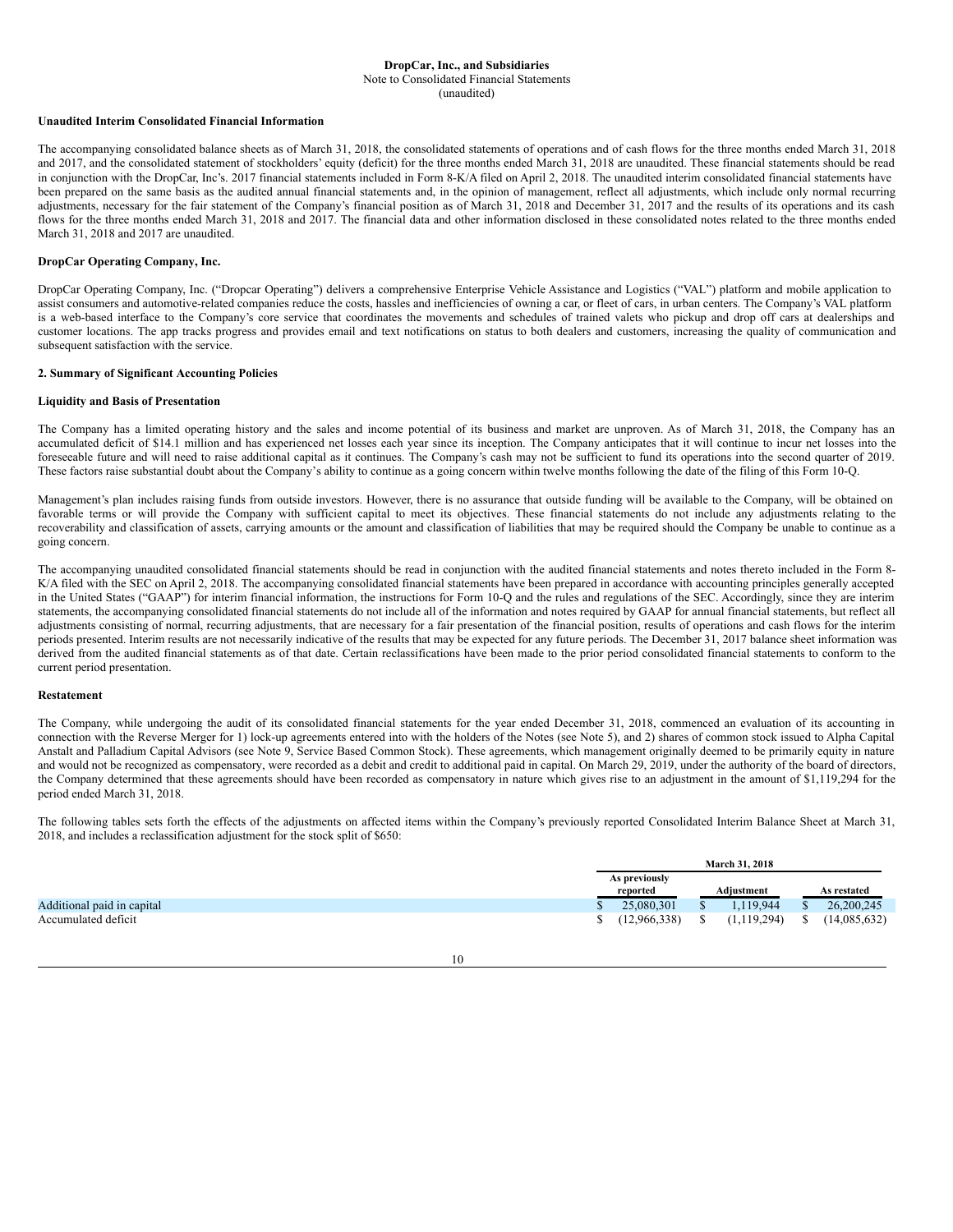Note to Consolidated Financial Statements

(unaudited)

The following tables sets forth the effects of the adjustments on affected items within the Company's previously reported Consolidated Interim Statement of Operations for the three months ended March 31, 2018:

|                                               | Three Months Ended March 31, 2018 |                           |  |                          |    |                          |  |                                                              |    |                          |  |  |
|-----------------------------------------------|-----------------------------------|---------------------------|--|--------------------------|----|--------------------------|--|--------------------------------------------------------------|----|--------------------------|--|--|
|                                               |                                   | As previously<br>reported |  | Adjustment               |    | As restated              |  | <b>Effect of</b><br><b>Discontinued</b><br><b>Operations</b> |    | As currently<br>reported |  |  |
| Selling, general and administrative expenses  |                                   | 2,953,447                 |  | 447,150                  | S  | 3,400,597                |  | (489, 800)                                                   |    | 2,910,797                |  |  |
| Depreciation and amortization                 | S                                 | 136,077                   |  | $\overline{\phantom{a}}$ |    | 136,077                  |  | (56, 845)                                                    |    | 79,232                   |  |  |
| Total operating expenses                      |                                   | 3,203,685                 |  | 447,150                  | S  | 3,650,835                |  | (546, 645)                                                   | S. | 3,104,190                |  |  |
| Operating loss                                |                                   | (2,951,188)               |  | (447, 150)               |    | \$(3,398,338)            |  | (309, 558)                                                   |    | \$ (3,707,896)           |  |  |
| Interest income (expense), net                | S                                 | (410, 253)                |  | (672, 144)               | S. | (1,082,397)              |  | 180                                                          |    | (1,082,217)              |  |  |
| Loss from continuing operations               |                                   | \$ (3,361,441)            |  | \$(1,119,294)            | S. | (4,480,735)              |  | (309, 378)                                                   |    | (4,790,113)              |  |  |
| Income from discontinued operations           |                                   | $\overline{\phantom{0}}$  |  | $\overline{\phantom{0}}$ |    | $\overline{\phantom{a}}$ |  | 309,378                                                      |    | 309,378                  |  |  |
| Net loss                                      |                                   | \$ (3,361,441)            |  | (1,119,294)              | S  | (4,480,735)              |  | $\overline{\phantom{a}}$                                     |    | (4,480,735)              |  |  |
| Net loss per common shares, basic and diluted | S                                 | (3.33)                    |  |                          | Ф  | (4.44)                   |  | $\overline{\phantom{a}}$                                     |    | (4.44)                   |  |  |

The following table sets forth the effects of the adjustments on affected items within the Company's previously reported Consolidated Interim Statement of Cash Flows for the three months ended March 31, 2018:

|                           | Three Months Ended March 31, 2018 |                          |  |             |             |             |  |  |
|---------------------------|-----------------------------------|--------------------------|--|-------------|-------------|-------------|--|--|
|                           | As previously                     |                          |  |             |             |             |  |  |
|                           |                                   | reported                 |  | Adiustment  | As restated |             |  |  |
| Net loss                  |                                   | (3.361.441)              |  | (1.119.294) |             | (4,480,735) |  |  |
| Stock based compensation  |                                   | 292.738                  |  | 447.150     |             | 739,888     |  |  |
| Non-cash interest expense |                                   | $\overline{\phantom{0}}$ |  | 672.144     |             | 672.144     |  |  |

# **Use of Estimates**

The preparation of consolidated financial statements in conformity with generally accepted accounting principles requires management to make estimates and assumptions that affect the reported amounts of assets and liabilities as of the date of the financial statements, and the reported amounts of revenues and expenses during the reporting period. Actual results could differ from those estimates.

# **Principles of Consolidation**

The unaudited consolidated financial statements represent the consolidation of the accounts of the Company and its subsidiaries in conformity with GAAP. All intercompany accounts and transactions have been eliminated in consolidation.

# **Revenue Recognition**

The FASB issued ASU No. 2014-09, Revenue from Contracts with Customers, which provides a single comprehensive model for entities to use in accounting for revenue arising from contracts with customers. The Company adopted this ASU effective January 1, 2018 using modified retrospective basis and the cumulative effect was immaterial to the financial statements.

Revenue from contracts with customers is recognized when, or as, we satisfy our performance obligations by transferring the promised goods or services to the customers. A good or service is transferred to a customer when, or as, the customer obtains control of that good or service. A performance obligation may be satisfied over time or at a point in time. Revenue from a performance obligation satisfied over time is recognized by measuring our progress in satisfying the performance obligation in a manner that depicts the transfer of the goods or services to the customer. Revenue from a performance obligation satisfied at a point in time is recognized at the point in time that we determine the customer obtains control over the promised good or service. The amount of revenue recognized reflects the consideration we expect to be entitled to in exchange for those promised goods or services (i.e., the "transaction price"). In determining the transaction price, we consider multiple factors, including the effects of variable consideration. Variable consideration is included in the transaction price only to the extent it is probable that a significant reversal in the amount of cumulative revenue recognized will not occur when the uncertainties with respect to the amount are resolved. In determining when to include variable consideration in the transaction price, we consider the range of possible outcomes, the predictive value of our past experiences, the time period of when uncertainties expect to be resolved and the amount of consideration that is susceptible to factors outside of our influence, such as the judgment and actions of third parties.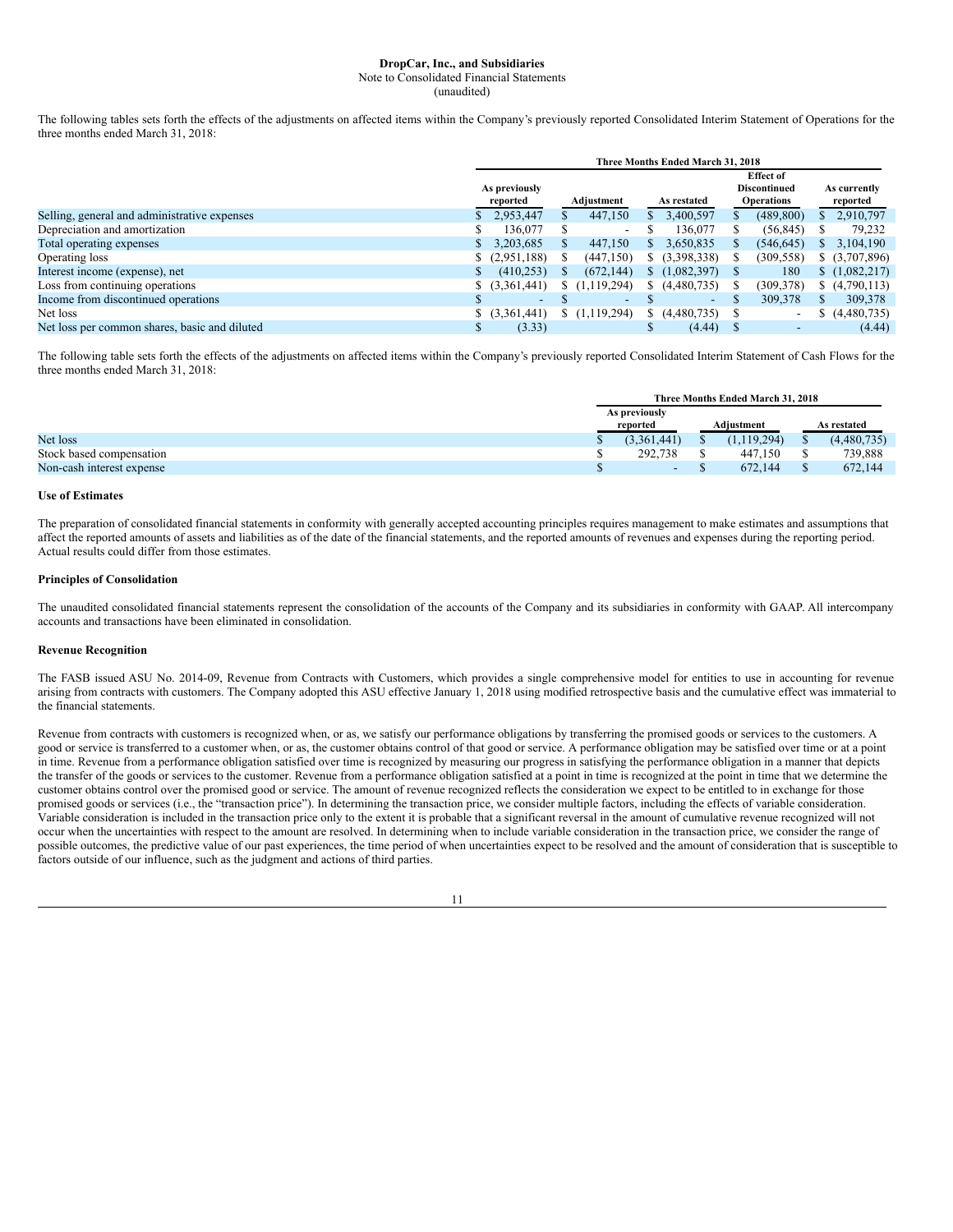Note to Consolidated Financial Statements

(unaudited)

DropCar Operating contracts are generally designed to provide cash fees to us on a monthly basis or an upfront rate based on members. The Company's performance obligation is satisfied over time as the service is provided continuously throughout the service period. The Company recognizes revenue evenly over the service period using a time-based measure because the Company is providing a continuous service to the customer. Contracts with minimum performance guarantees or price concessions include variable consideration and are subject to the revenue constraint. The Company uses an expected value method to estimate variable consideration for minimum performance guarantees and price concessions. The Company has constrained revenue for expected price concessions during the period ending March 31, 2018.

#### DropCar Operating

DropCar Operating provides a variety of services to its customers through a mobile application platform include valet, parking, maintenance and repairs as well as business-tobusiness movement and maintenance services. The majority of its contracts are month-to-month subscription contracts with fixed monthly or contract term fees.

#### *Monthly Subscriptions*

DropCar Operating offers a selection of subscriptions which can include parking, valet, and access to other services. The contract terms are on a month-to-month subscription contract with fixed monthly or contract term fees. The Company allocates the purchase price among the performance obligations which results in deferring revenue until the service is utilized or the service period has expired.

# *On Demand Valet and Parking Services*

DropCar Operating offers its customers on demand services through its mobile application. The customer is billed at an hourly rate upon completion of the services. Revenue is recognized when the Company has satisfied all performance obligations which is upon completion of the service.

#### *DropCar 360 Services*

DropCar Operating offers an additional service to its customers by offering to take the vehicle for inspection, maintenance, car washes or to fill up with gas. The customers are charged a fee in addition to the cost of the third-party services provided. Revenue is recognized when the Company has satisfied all performance obligations which is upon completion of the service.

#### *Business-To-Business*

DropCar Operating also has contracts with car dealerships in moving their fleet of cars. Revenue is recognized at the point in time all performance obligations are satisfied which is when the Company provide the delivery service of the vehicles.

#### **Employee Stock-Based Compensation**

The Company recognizes all employee share-based compensation as a cost in the financial statements. Equity-classified awards principally related to stock options, restricted stock units ("RSUs") and equity-based compensation, are measured at the grant date fair value of the award. The Company determines grant date fair value of stock option awards using the Black-Scholes option-pricing model. The fair value of RSUs are determined using the closing price of the Company's common stock on the grant date. For service-based vesting grants, expense is recognized over the requisite service period based on the number of options or shares expected to ultimately vest. Forfeitures are estimated at the date of grant and revised when actual or expected forfeiture activity differs materially from original estimates.

The Company has one equity incentive plan, the 2014 Equity Incentive Plan (the "Plan"). As of March 31, 2018, there were 5,127 shares reserved for future issuance under the Plan.

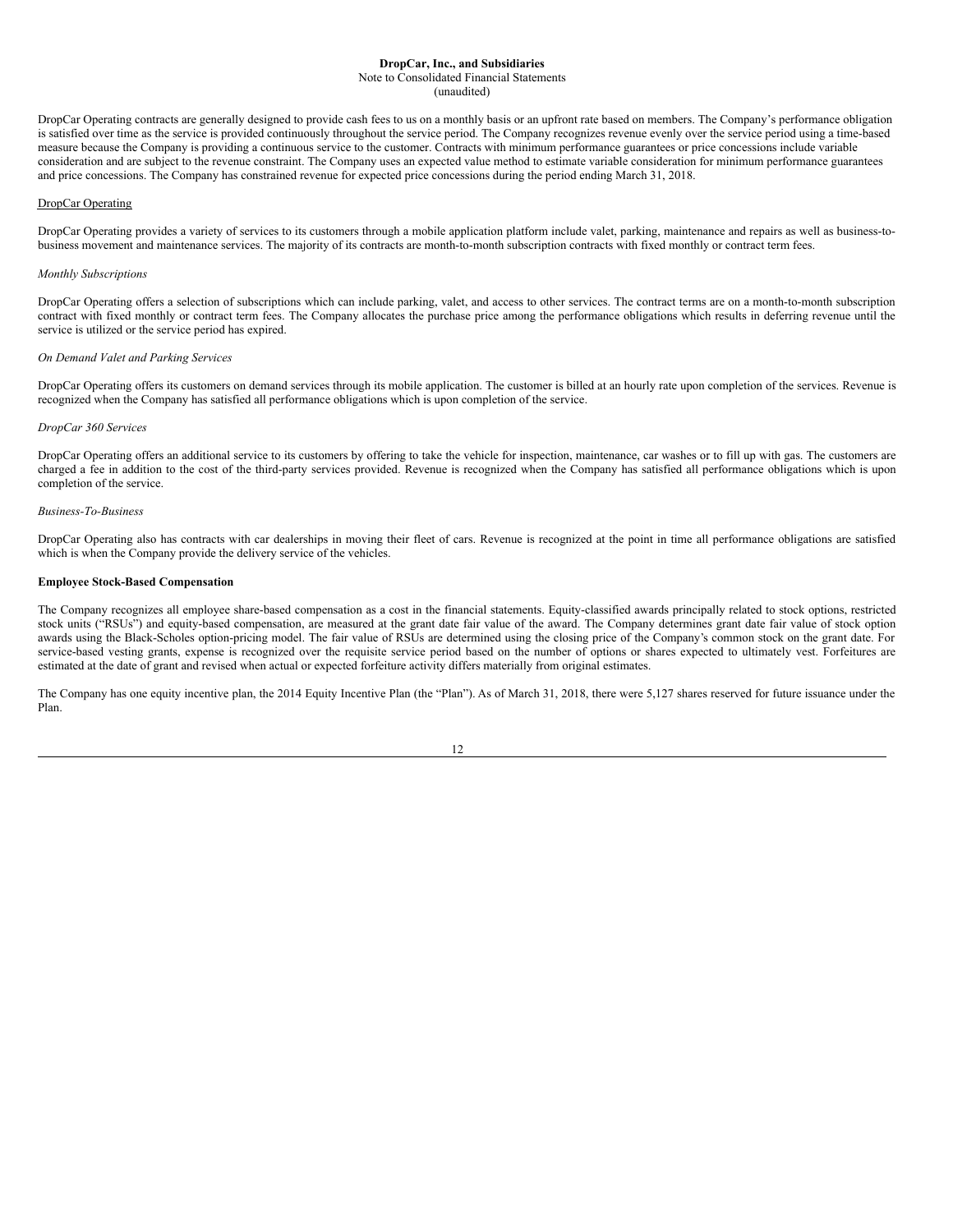(unaudited)

#### **Impairment of Long-Lived Assets**

Long-lived assets are primarily comprised of intangible assets, property and equipment, and capitalized software costs. The Company evaluates our Long-Lived Assets, for impairment whenever events or changes in circumstances indicate the carrying value of an asset or group of assets may not be recoverable. If these circumstances exist, recoverability of assets to be held and used is measured by a comparison of the carrying amount of an asset group to future undiscounted net cash flows expected to be generated by the asset group. If such assets are considered to be impaired, the impairment to be recognized is measured by the amount by which the carrying amount of the assets exceeds the fair value of the assets. There were no impairments to long-lived assets for the periods ended March 31, 2018 and 2017.

#### **Income Taxes**

The Company provides for income taxes using the asset and liability approach. Deferred tax assets and liabilities are recorded based on the differences between the financial statement and tax bases of assets and liabilities and the tax rates in effect when these differences are expected to reverse. Deferred tax assets are reduced by a valuation allowance if, based on the weight of available evidence, it is more likely than not that some or all of the deferred tax assets will not be realized. As of March 31, 2018, and December 31, 2017, the Company had a full valuation allowance against its deferred tax assets.

The Tax Cuts and Jobs Act (the "Tax Act"), enacted on December 22, 2017, among other things, permanently lowered the statutory federal corporate tax rate from 35% to 21%, effective for tax years including or beginning January 1, 2018. Under the guidance of ASC 740, "Income Taxes" ("ASC 740"), the Company revalued its net deferred tax assets on the date of enactment based on the reduction in the overall future tax benefit expected to be realized at the lower tax rate implemented by the new legislation. Although in the normal course of business the Company is required to make estimates and assumptions for certain tax items which cannot be fully determined at period end, the Company did not identify items for which the income tax effects of the Tax Act have not been completed as of March 31, 2018 and, therefore, considers its accounting for the tax effects of the Tax Act on its deferred tax assets and liabilities to be complete as of March 31, 2018.

#### **Fair Value Measurements**

The Company accounts for financial instruments in accordance with ASC 820, "Fair Value Measurements and Disclosures" ("ASC 820"). ASC 820 establishes a fair value hierarchy that prioritizes the inputs to valuation techniques used to measure fair value. The hierarchy gives the highest priority to unadjusted quoted prices in active markets for identical assets or liabilities (Level 1 measurements) and the lowest priority to unobservable inputs (Level 3 measurements). The three levels of the fair value hierarchy under ASC 820 are described below:

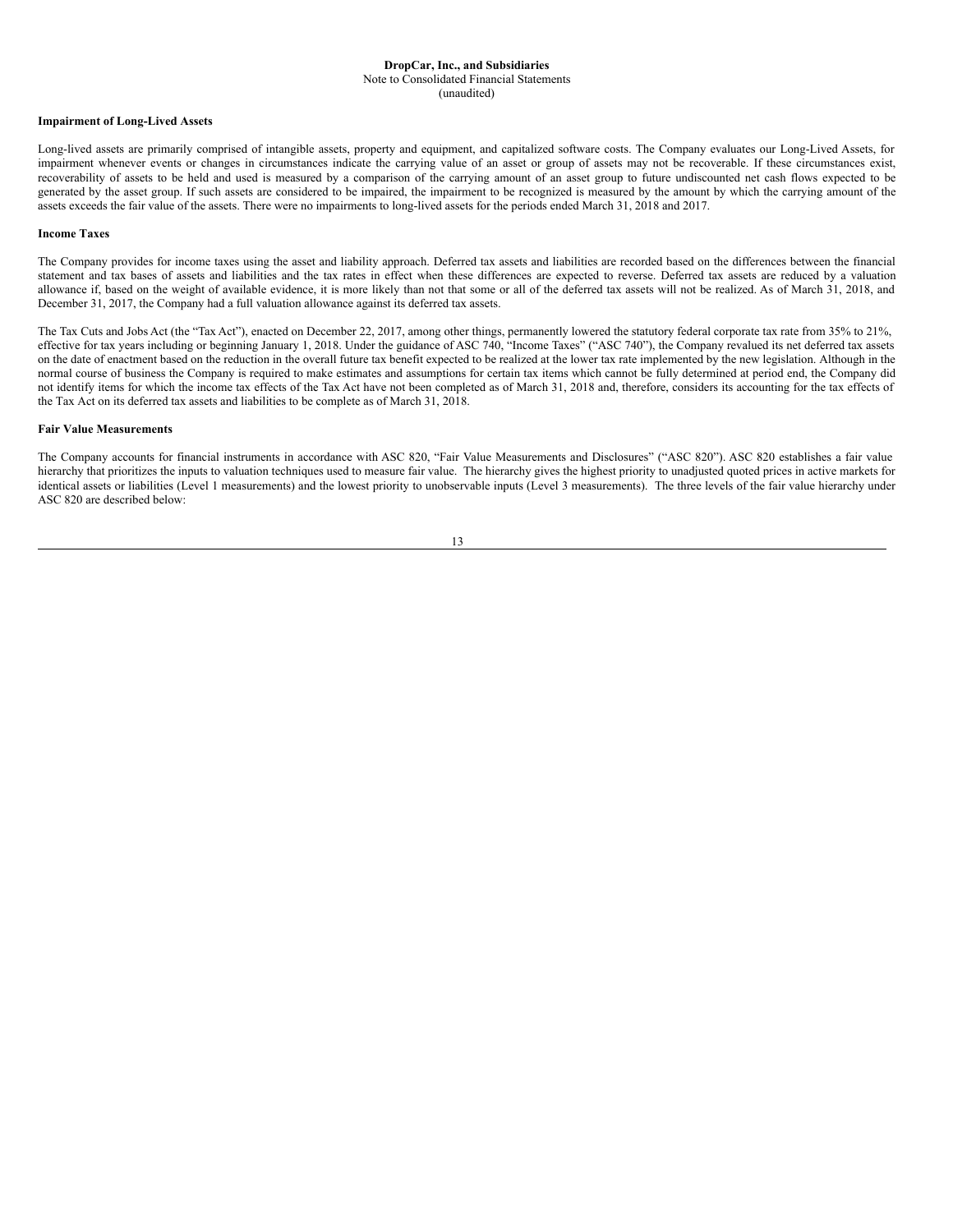Note to Consolidated Financial Statements

(unaudited)

Level 1 - Unadjusted quoted prices in active markets that are accessible at the measurement date for identical, unrestricted assets or liabilities;

Level 2 - Quoted prices in markets that are not active or financial instruments for which all significant inputs are observable, either directly or indirectly; and

Level 3 - Prices or valuations that require inputs that are both significant to the fair value measurement and unobservable.

Financial instruments with carrying values approximating fair value include cash, accounts receivable, accounts payable and accrued expenses, deferred income, and accrued interest, due to their short-term nature.

# **Earnings/Loss Per Share**

Basic earnings per share is computed by dividing income available to common shareholders (the numerator) by the weighted-average number of common shares outstanding (the denominator) for the period. Diluted earnings per share are computed by assuming that any dilutive convertible securities outstanding were converted, with related preferred stock dividend requirements and outstanding common shares adjusted accordingly. It also assumes that outstanding common shares were increased by shares issuable upon exercise of those stock options for which market price exceeds the exercise price, less shares which could have been purchased by us with the related proceeds. In periods of losses, diluted loss per share is computed on the same basis as basic loss per share as the inclusion of any other potential shares outstanding would be anti-dilutive.

The following securities were excluded from weighted average diluted common shares outstanding because their inclusion would have been antidilutive.

|                                                                   | As of March 31,          |         |
|-------------------------------------------------------------------|--------------------------|---------|
|                                                                   | 2018                     | 2017    |
|                                                                   |                          |         |
| Common stock options                                              | 171,442                  |         |
| Series A, H-1, H-3, H-4 and Merger common stock purchase warrants | 658.486                  |         |
| Series H, H-3, and H-4 Convertible Preferred Stock                | 2,739,225                |         |
| Restricted shares (unvested)                                      | 244,643                  |         |
| Series seed preferred stock                                       | $\overline{\phantom{a}}$ | 275,691 |
| Series A preferred stock                                          |                          | 611,944 |
| Totals                                                            | 3,813,796                | 887,635 |

#### **Adoption of New Accounting Standards**

In May 2014, the Financial Accounting Standard Board ("FASB") issued ASU No. 2014-09, Revenue from Contracts with Customers. Under the new standard, revenue is recognized at the time a good or service is transferred to a customer for the amount of consideration for which the entity expects to be entitled for that specific good or service. Entities may use a full retrospective approach or on a prospective basis and report the cumulative effect as of the date of adoption. The Company adopted the new standard on January 1, 2018 using prospective basis and the cumulative effect was immaterial to the financial statements. The new standard also requires enhanced disclosures about the nature, amount, timing and uncertainty of revenue and cash flows arising from customer contracts.

In July 2017, the FASB issued ASU No. 2017-11, Earnings Per Share (Topic 260); Distinguishing Liabilities from Equity (Topic 480); Derivatives and Hedging (Topic 815): (Part I) Accounting for Certain Financial Instruments with Down Round Features. These amendments simplify the accounting for certain financial instruments with down round features. The amendments require companies to disregard the down round feature when assessing whether the instrument is indexed to its own stock, for purposes of determining liability or equity classification. The adoption of this did not have a material effect on the Company's financial statements.

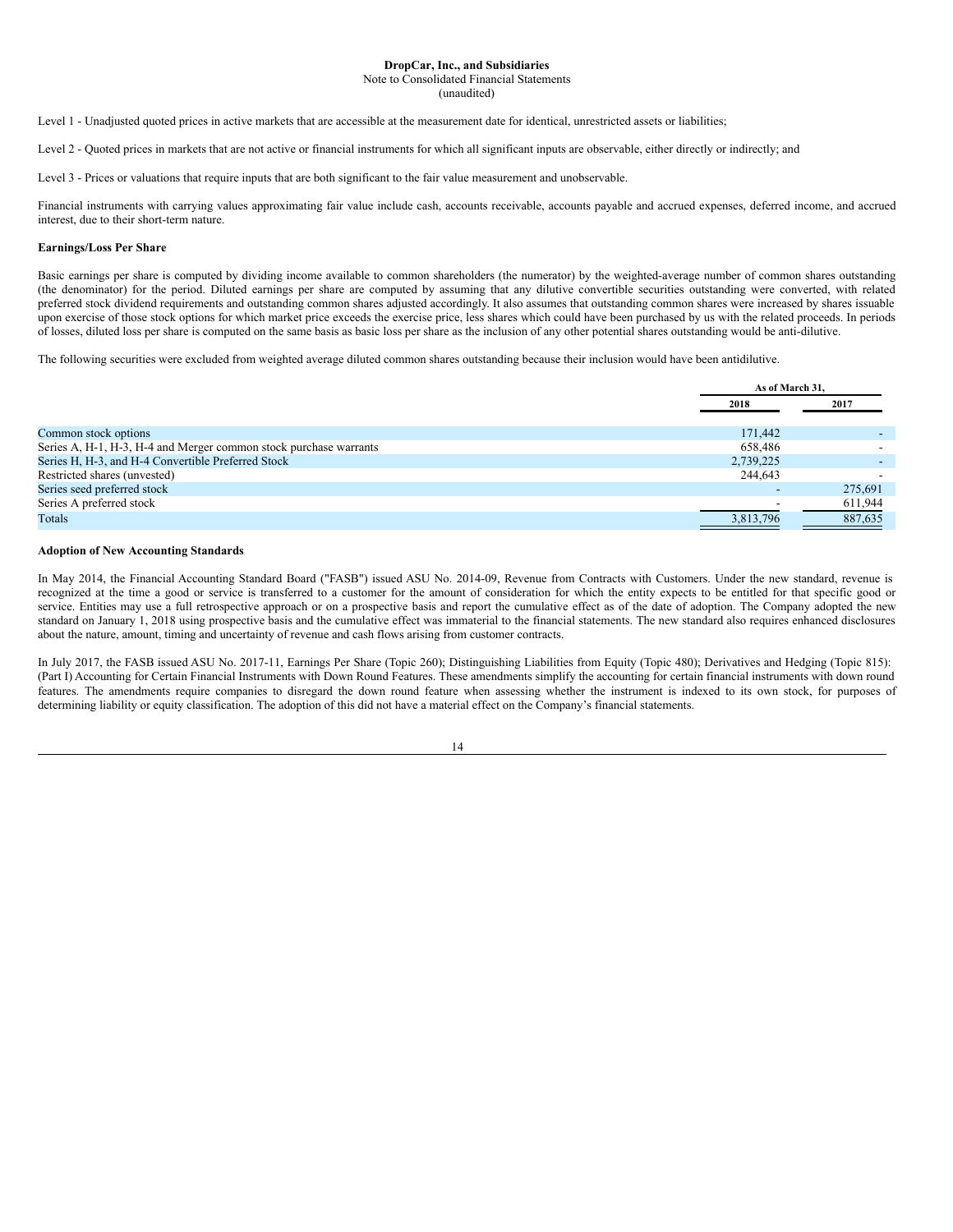In January 2017, the FASB issued ASU 2017-01, Business Combinations (Topic 805): Clarifying the Definition of a Business. The new guidance dictates that, when substantially all of the fair value of the gross assets acquired (or disposed of) is concentrated in a single identifiable asset or a group of similar identifiable assets, it should be treated as an acquisition or disposal of an asset. The guidance was adopted as of January 1, 2018 and did not have a material effect on the Company's financial statements.

# **Recently Issued Accounting Standards**

From time to time, new accounting pronouncements are issued by the FASB or other standard setting bodies. Unless otherwise discussed, the Company believes that the impact of recently issued standards that are not yet effective will not have a material impact on its consolidated financial position or results of operations upon adoption.

In February 2016, the FASB issued ASU No. 2016-02, Leases. The new standard establishes a right-of-use ("ROU") model that requires a lessee to record a ROU asset and a lease liability on the balance sheet for all leases with terms longer than 12 months. Leases will be classified as either finance or operating, with classification affecting the pattern of expense recognition in the income statement. The new standard is effective for fiscal years beginning after December 15, 2018, including interim periods within those fiscal years. A modified retrospective transition approach is required for lessees for capital and operating leases existing at, or entered into after, the beginning of the earliest comparative period presented in the financial statements, with certain practical expedients available. The Company is in the process of evaluating the impact of this guidance on its consolidated financial statements and related disclosures; however, based on the Company's current operating leases, it is expected to have a material impact on the company's consolidated balance sheet by increasing assets and liabilities.

In January 2017, the FASB issued Accounting Standards Update No. 2017-04 (ASU 2017-04) "Intangibles-Goodwill and Other (Topic 350): Simplifying the Test for Goodwill Impairment." ASU 2017-04 eliminates step two of the goodwill impairment test and specifies that goodwill impairment should be measured by comparing the fair value of a reporting unit with its carrying amount. Additionally, the amount of goodwill allocated to each reporting unit with a zero or negative carrying amount of net assets should be disclosed. ASU 2017-04 is effective for annual or interim goodwill impairment tests performed in fiscal years beginning after December 15, 2019; early adoption is permitted. The Company currently anticipates that the adoption of ASU 2017-04 will not have a material impact on our consolidated financial statements.

# 3. **Discontinued Operations and Disposition of Operating Segment**

On December 24, 2018, the Company completed the sale of WPCS International – Suisun City, Inc., a California corporation, its wholly-owned subsidiary, pursuant to the terms of a stock purchase agreement, dated December 10, 2018 by and between the Company and World Professional Cabling Systems, LLC, a California limited liability company. Upon the closing of the sale, the Purchaser acquired all of the issued and outstanding shares of common stock, no par value per share, of Suisun City Operations, for an aggregate purchase price of \$3,500,000.

The operations and cash flows of the Suisun City Operations are presented as discontinued operations. The operating results of the Suisun City Operations for the three months ended March 31, 2018 were as follows:

| Revenues                                     | D | 3,182,479 |
|----------------------------------------------|---|-----------|
| Cost of revenues                             |   | 2,326,276 |
| Gross profit                                 |   | 856,203   |
|                                              |   |           |
| Selling, general and administrative expenses |   | 489,800   |
| Depreciation and amortization                |   | 56,845    |
| <b>Total Operating Expenses</b>              |   | 546,645   |
|                                              |   |           |
| Operating income                             |   | 309,558   |
|                                              |   |           |
| Interest expense, net                        |   | 180       |
|                                              |   |           |
| Net income from discontinued operations      |   | 309,378   |

## **4.Capitalized Software**

Capitalized software consists of the following as of March 31, 2018 and December 31, 2017:

|                                 | March 31,<br>2018 | December 31.<br>2017 |
|---------------------------------|-------------------|----------------------|
| Software                        | 995,044           | 904,383              |
| <b>Accumulated Amortization</b> | (392.983)         | (314, 799)           |
| Total                           | 602,061           | 589,584              |

Amortization expense related to capitalized software costs for the three months ended March 31, 2018 and 2017 was \$78,184 and \$45,340, respectively

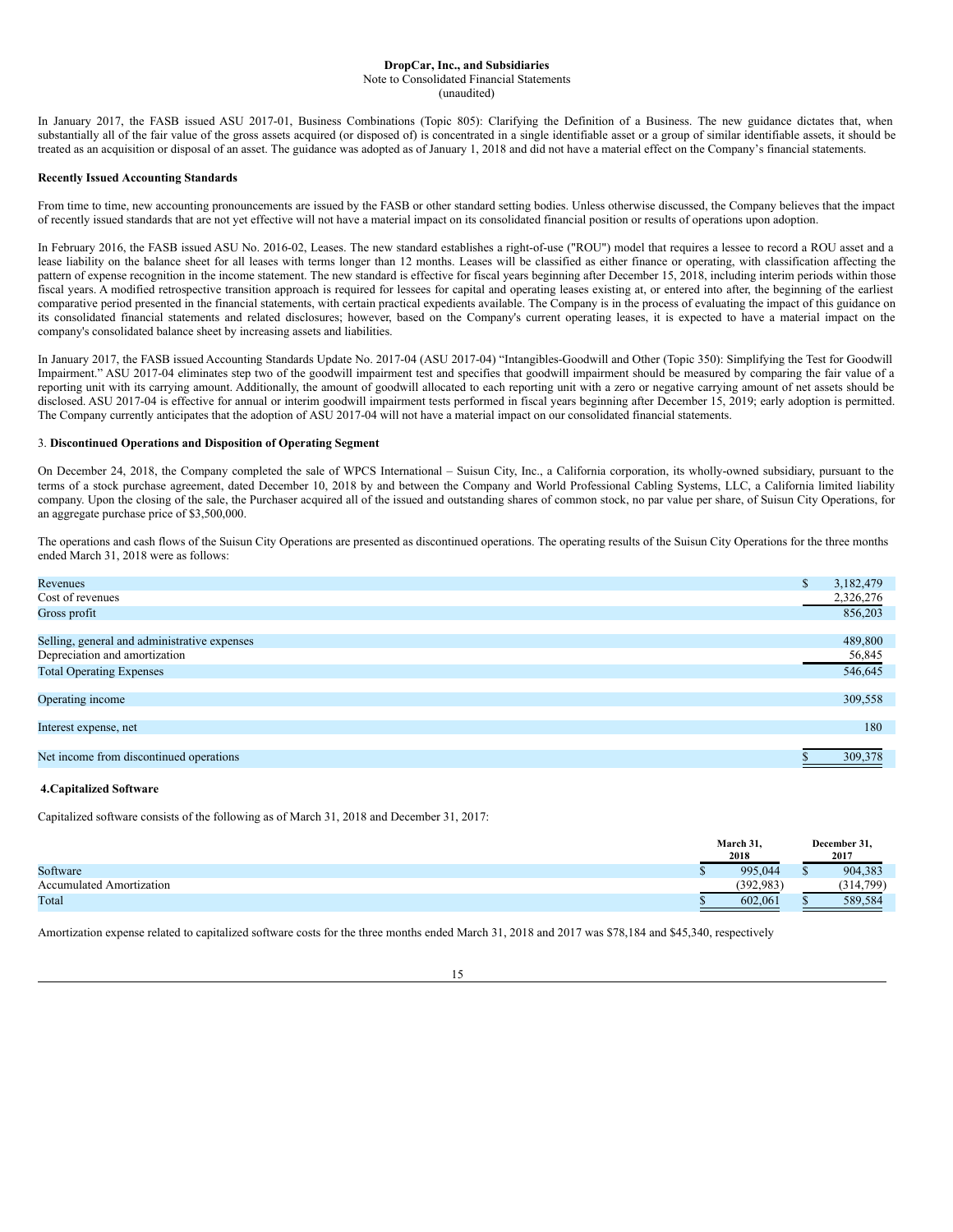Note to Consolidated Financial Statements (unaudited)

#### **5. Convertible Notes Payable**

During the year ended December 31, 2017, the Company issued convertible notes totaling \$4,840,000 and warrants to acquire 146,358 shares of common stock at an exercise price \$59.04 per share in connection with the convertible notes (the "Notes"). The Notes all had a maturity date of one year from the date of issuance, and accrued interest at a rate of 6% per annum, compounded annually. The Notes were convertible at \$35.40 per share and were converted into 136,785 shares of common stock in connection with the Merger. At March 31, 2018 and December 31, 2017, the aggregate carrying value of the Notes was \$0 and \$3,506,502, respectively.

In connection with the Reverse Merger, the holders of the Notes entered into lock-up agreements pursuant to which they agreed not to sell the 85,573 shares of common stock received in the Reverse Merger. The length of the lock-up period was up to 120 days. For the three months ended March 31, 2018, the Company recorded \$672,144 as interest expense in relation to the lock-up agreements in the accompanying consolidated statement of operations.

## **6. Commitments**

#### **Lease Agreements**

The Company rented office space in New York, New York from June 2016 through June 2017 on a month-to-month basis at a monthly rent of approximately \$3,000 per month. In July 2017, the Company entered into a one-year lease agreement to rent office space in New York, New York at a monthly rent of approximately \$10,000 per month. The lease expires on August 31, 2018. In March of 2018, the Company expanded its space commitment for an added \$2,000 per month.

For the three months ended March 31, 2018 and 2017, rent expense for the Company's facilities was \$29,350 and \$9,015, respectively.

#### **Stock to be issued**

As of March 31, 2018 and December 31, 2017, the Company has \$159,584 and \$135,715 of accrued interest, respectively, related to the \$4,840,000 of convertible notes payable that were exchanged for the Company's common shares. This interest is convertible into 4,508 shares of common stock as of March 31, 2018.

#### **Litigation**

The Company's DropCar business is subject to various legal proceedings and claims, either asserted or unasserted, which arise in the ordinary course of business that it believes are incidental to the operation of its business. While the outcome of these claims cannot be predicted with certainty, management does not believe that the outcome of any of these legal matters will have a material adverse effect on its results of operations, financial positions or cash flows.

In February 2018, DropCar was served an Amended Summons and Complaint in the Supreme Court of the City of New York, Bronx county originally served solely on an individual, a former DropCar customer, for injuries sustained by plaintiffs alleging such injuries were caused by either the customer or a DropCar valet operating the customer's vehicle. DropCar to date has cooperated with the NYC Police Department and no charges have been brought against any employee of DropCar. DropCar has referred the matter to its insurance carrier.

On February 9, 2016, a DropCar employee was transporting a customer's vehicle when the vehicle caught fire. On November 22, 2016, Metropolitan Group Property and Casualty Insurance Company (as subrogee of the vehicle's owner) filed for indemnification and subrogation against the Company in the Supreme Court of the State of New York County of New York, Index No. 159816/2016. The case name is Metropolitan Group Property and Casualty Insurance Company, as subrogee of Scott Sherry v. Mercedes-Benz Manhattan and DropCar, Inc. Management believes that it is not responsible for the damage caused by the vehicle fire and that the fire was not due to any negligence on the part of the DropCar and that the Company has sufficient insurance coverage to pay for any potential losses arising from this proceeding, including the cost of litigating same.

| I<br>I<br>×<br>٧ |
|------------------|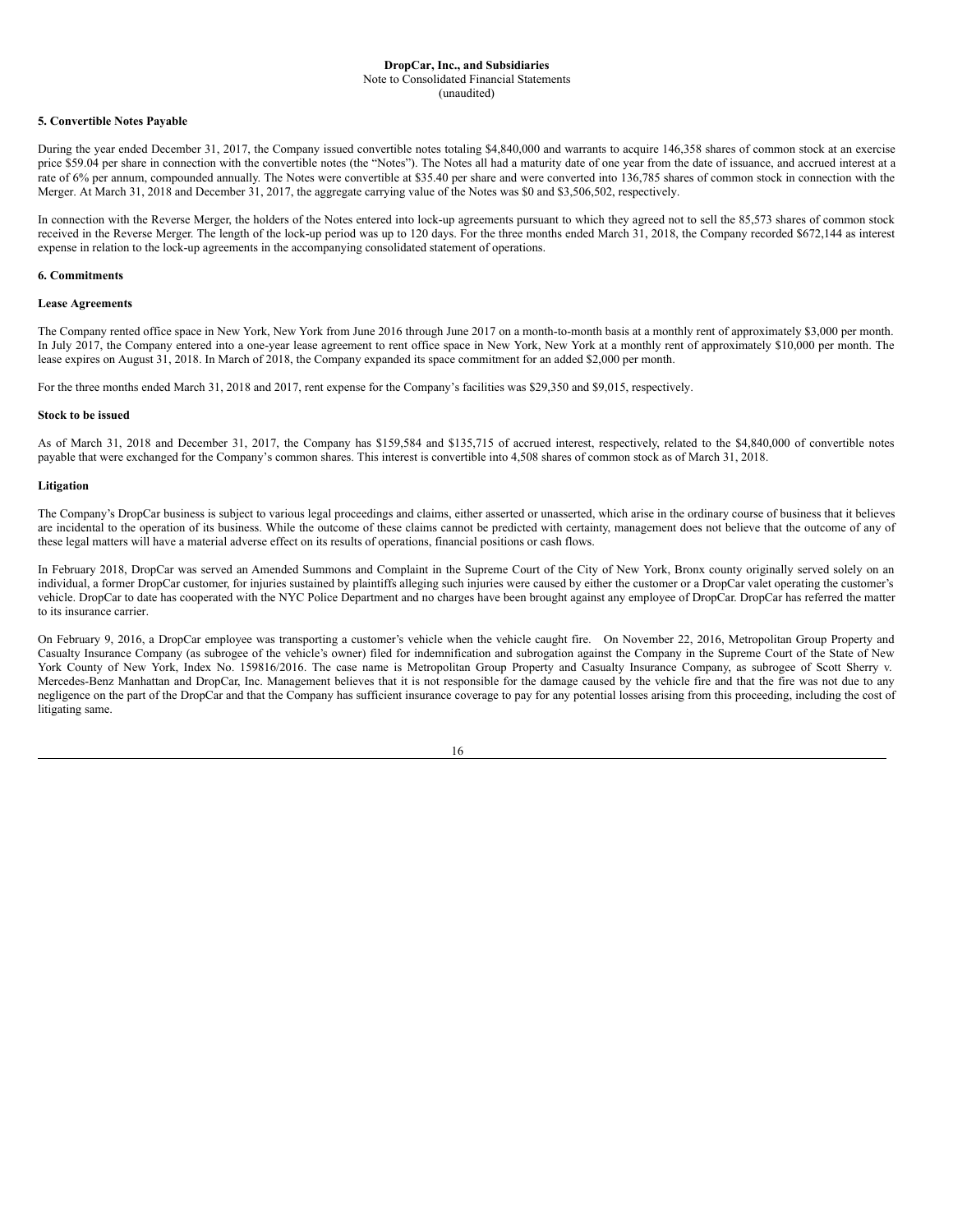As of December 31, 2017, the Company had accrued approximately \$96,000 for the potential settlement of multiple employment disputes. During the three months ended March 31, 2018, approximately \$44,000 of this amount was settled upon payment. As of March 31, 2018, approximately \$52,000 has been accrued for the potential settlement of employment disputes.

#### **Other**

On March 23, 2018, DropCar was made aware of an audit being conducted by the New York State Department of Labor ("DOL") regarding a claim filed by an employee. The DOL is investigating whether DropCar properly paid overtime for which DropCar has raised several defenses. In addition, the DOL is conducting its audit to determine whether the Company owes spread of hours pay (an hour's pay for each day an employee worked or was scheduled for a period over ten hours in a day). If the DOL determines that monies are owed, the DOL will seek a backpay order, which management believes will not, either individually or in the aggregate, have a material adverse effect on DropCar's business, consolidated financial position, results of operations or cash flows.

# **7. Stockholders' Equity**

#### **Common Stock**

On January 18, 2018, the Company sold 10,057 shares of common stock for proceeds of \$300,000.

On January 30, 2018, the Company converted \$4,840,000 of convertible notes payable into 136,785 shares of common stock just prior to the Merger.

# **Preferred Stock**

*Series Seed*

On January 30, 2018, the Company converted 275,691 shares of Series Seed Preferred Stock into common stock in connection with the Merger.

# *Series A*

On January 30, 2018, the Company converted 611,944 shares of Series A Preferred Stock into common stock in connection with the Merger.

*Series H Convertible*

On January 30, 2018, in accordance with the Merger the Company issued 8 shares of Series H Convertible Preferred Stock

#### *Series H-1 and H-2 Convertible*

The Company has designated 9,458 Series H-1 Preferred Stock and designated 3,500 Series H-2 Preferred Stock, none of which are outstanding.

*Series H-3 Convertible*

On January 30, 2018, in accordance with the Merger the Company issued 2,189 shares of Series H-3 Convertible Preferred Stock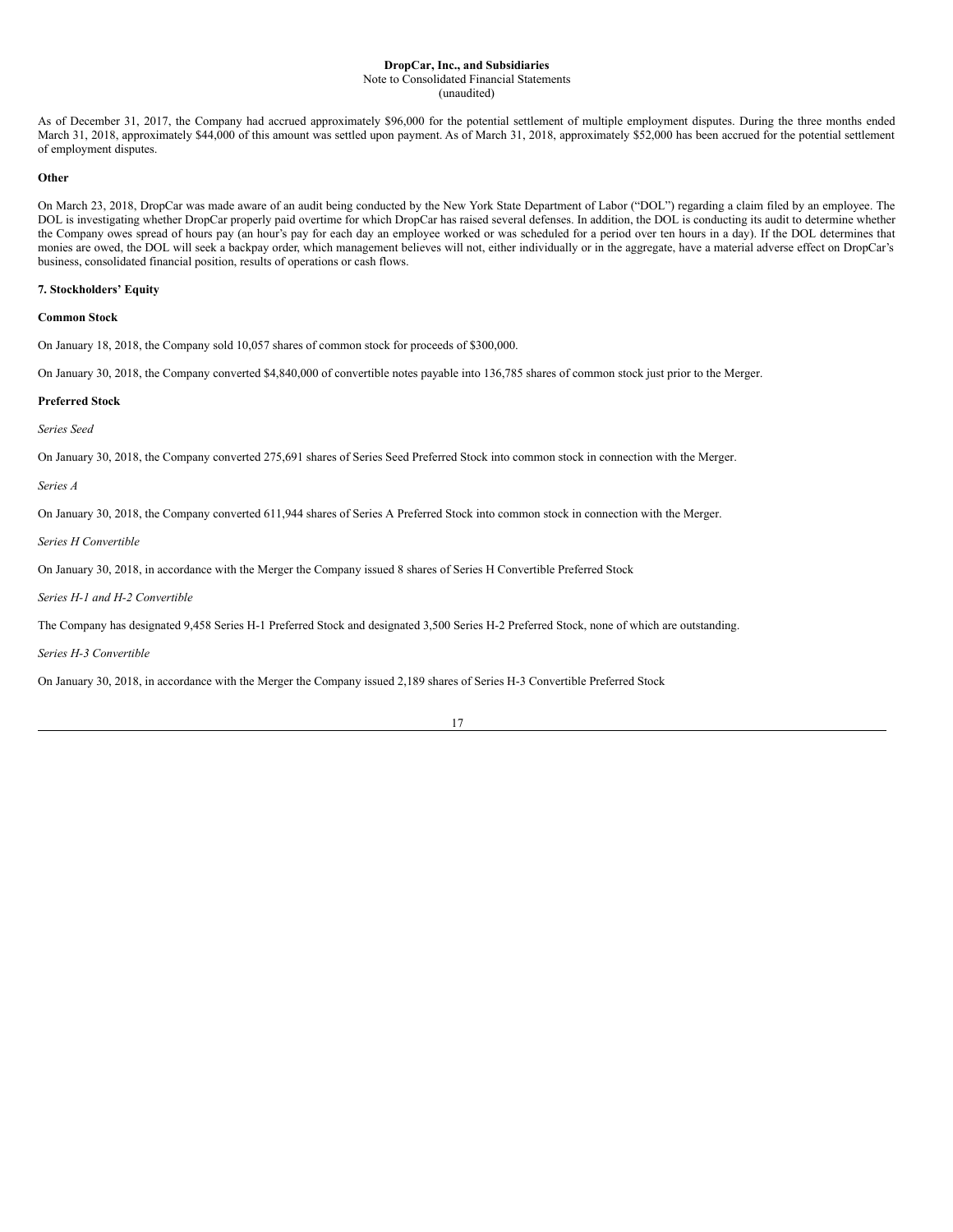#### *Series H-4 Convertible*

On March 8, 2018, the Company entered into a Securities Purchase Agreement (the "Securities Purchase Agreement") with certain investors pursuant to which the Company issued to the Investors an aggregate of 25,472 shares of the Company's newly designated Series H-4 Convertible Preferred Stock, par value \$0.0001 per share (the "Series H-4 Shares") convertible into 424,533 shares of common stock of the Company, and warrants to purchase 424,533 shares of common stock of the Company, with an exercise price of \$15.60 per share, subject to adjustments (the "Warrants"). The purchase price per Series H-4 Share and warrant was \$235.50, equal to (i) the closing price of the Common Stock on the Nasdaq Capital Market on March 7, 2018, plus \$0.125 multiplied by (ii) 100. The aggregate purchase price for the Series H-4 Shares and Warrants was approximately \$6.0 million. Subject to certain ownership limitations, the Warrants will be immediately exercisable from the issuance date and will be exercisable for a period of five years from the issuance date.

On March 8, 2018, the Company filed the Certificate of Designations, Preferences and Rights of the Series H-4 Convertible Preferred Stock (the "Certificate of Designation") with the Secretary of State of the State of Delaware, establishing and designating the rights, powers and preferences of the Series H-4 Convertible Preferred Stock (the "Series H-4 Stock"). The Company designated up to 30,000 shares of Series H-4 Stock and each share has a stated value of \$235.50 (the "Stated Value"). Each share of Series H-4 Stock is convertible at any time at the option of the holder thereof, into a number of shares of Common Stock determined by dividing the Stated Value by the initial conversion price of \$14.15 per share, subject to a 9.99% blocker provision. The Series H-4 Stock will have the same dividend rights as the Common Stock, and no voting rights except as provided for in the Certificate of Designation or as otherwise required by law. In the event of any liquidation or dissolution of the Company, the Series H-4 Stock ranks senior to the Common Stock in the distribution of assets, to the extent legally available for distribution.

#### **Stock Based Compensation**

#### *Service Based Restricted Stock Units*

On February 28, 2018, the Company issued 244,643 restricted stock units ("RSUs") to two members of management. The RSUs vest on the one-year anniversary from the grant date. The RSUs were valued using the fair market value of the Company's closing stock price on the date of grant totaling \$3,243,966 which is being amortized over the vesting period.

At March 31, 2018, unamortized stock compensation for the RSUs was \$2,968,438, which will be recognized over the next 11 months.

# *Service Based Warrants*

On March 8, 2018, the Company issued 1,371 Series H-4 Shares and 22,850 common stock Warrants. The Company valued these Warrants using the Black-Scholes option pricing model with the following inputs: exercise price of \$15.60; fair market value of underlying stock of \$13.20; expected term of 5 years; risk free rate of 2.63%; volatility of 120.63%; and dividend yield of 0%. For the three months ended March 31, 2018, the Company recorded the fair market value of the Series H-4 Shares and warrants as an increase and decrease to additional paid in capital in the amount of \$568,648 as these services were provided in connection with the sale of the Series H-4 shares.

#### *Employee and Non-employee Stock Options*

The following table summarizes stock option activity during the three months ended March 31, 2018:

|                                  | <b>Shares</b><br>Underlying<br><b>Options</b> | Weighted<br><b>Average Exercise</b><br>Price | Weighted average<br>Remaining<br><b>Contractual Life</b><br>(vears) | Aggregate<br><b>Intrinsic Value</b> |
|----------------------------------|-----------------------------------------------|----------------------------------------------|---------------------------------------------------------------------|-------------------------------------|
| Outstanding at December 31, 2017 | $\overline{\phantom{0}}$                      |                                              |                                                                     |                                     |
| Acquired in Merger               | 133.711                                       | 36.42                                        | 3.80                                                                |                                     |
| Granted                          | 37,731                                        | 13.32                                        | 10.00                                                               |                                     |
| Outstanding at March 31, 2018    | 171,442                                       | 31.32                                        | 5.16                                                                |                                     |

At March 31, 2018, unamortized stock compensation for stock options was \$405,825, with a weighted-average recognition period of 2 years.

#### Share Based Compensation

Stock based compensation for RSU's and options issued to employees and non-employees was recorded as part of selling, general, and administrative expense for the three months ended March 31, 2018 and 2017 in the amount of \$292,738 and \$0, respectively.

# *Service Based Common Stock*

On January 30, 2018 the Company issued 213,707 and 35,558 shares of common stock to Alpha Capital Anstalt and Palladium Capital Advisors, respectively, in connection with the Reverse Merger. For the Alpha Capital Anstalt issuance, the Company recorded 90% of the issuance or 192,336 common shares as cost of capital raise and 10% of the issuance or 21,371 common shares as advisory services. The Reverse Merger costs in the amount of \$1,510,722 were recorded as a reduction to additional paid in capital and the advisory service costs in the amount of \$167,858 were recorded as general and administrative expense in the consolidated statement of operations. For the Palladium Capital Advisors issuance, the Company recorded \$279,292 as general and administrative expense in the consolidated statement of operations.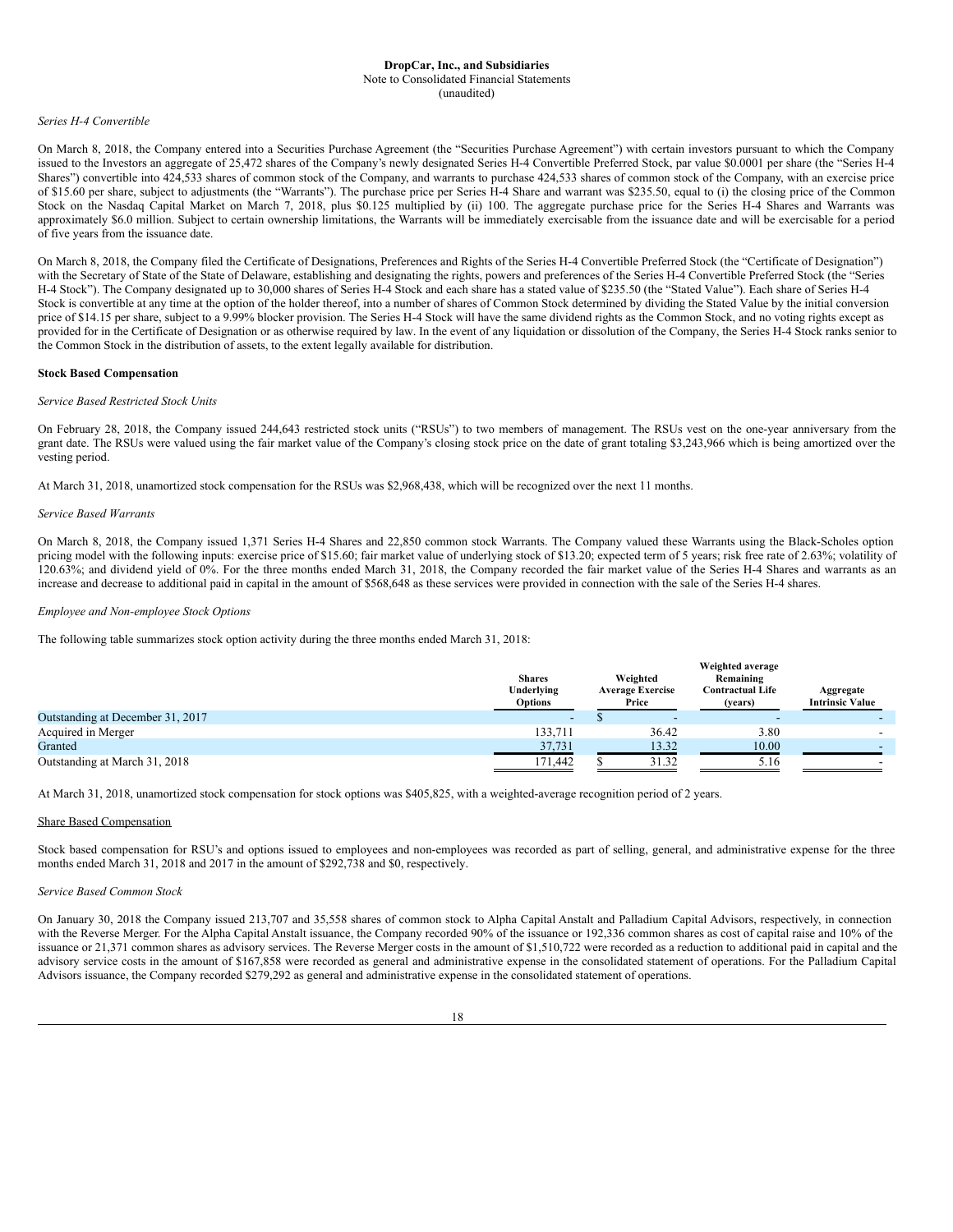# Stock option pricing model

The fair value of the stock options granted during the three months ended March 31, 2018, was estimated at the date of grant using the Black-Scholes options pricing model with the following assumptions.

| Fair value of common stock | $$12.48-S13.26$ |
|----------------------------|-----------------|
| Expected volatility        | 118.83%         |
| Dividend yield             | $0\%$           |
| Risk-free interest         | 2.87%           |
| Expected life (years)      | 5.56            |
|                            |                 |

# *Warrants*

A summary of the Company's warrants to purchase common stock activity is as follows:

|                                | Weighted  |  |                       |
|--------------------------------|-----------|--|-----------------------|
|                                | Number of |  | Average               |
|                                | Warrants  |  | <b>Exercise Price</b> |
| Outstanding, December 31, 2017 | 146.358   |  | 59.04                 |
| Acquired H-1 warrants          | 50,744    |  | 29.04                 |
| Acquired H-3 warrants          | 14.001    |  | 33.12                 |
| Issued H-4 warrants            | 447,383   |  | 3.60                  |
| Outstanding, March 31, 2018    | 658.486   |  | 18.51                 |

The warrants expire during the years 2020-2024.

# **8. Subsequent Events**

On April 19, 2018, the Company entered into separate Warrant Exchange Agreements (the "Exchange Agreements") with the holders (the "Merger Warrant Holders") of existing merger warrants (the "Merger Warrants") to purchase shares of Common Stock, pursuant to which, on the closing date, the Merger Warrant Holders would exchange each Merger Warrant for 1/3rd of a share of Common Stock and ½ of a warrant to purchase a share of Common Stock (collectively, the "Series I Warrants"). The Series I Warrants have an exercise price of \$13.80 per share. In connection with the Exchange Agreements, the Company will issue an aggregate of (i) 48,786 new shares of common stock and (ii) Series I Warrants to purchase an aggregate of 73,178 shares of common stock. The closing is expected to take place on or about May 16, 2018, subject to satisfaction of customary closing conditions.

On May 15, 2018, the Company's Board of Directors approved the issuance of 30,617 options to an employee not under the stock option plan which vest over a three-year period to purchase shares of the Company's common stock at \$10.86 per share, the closing share price of the Company's common stock on the Nasdaq Capital Market on May 15, 2018.

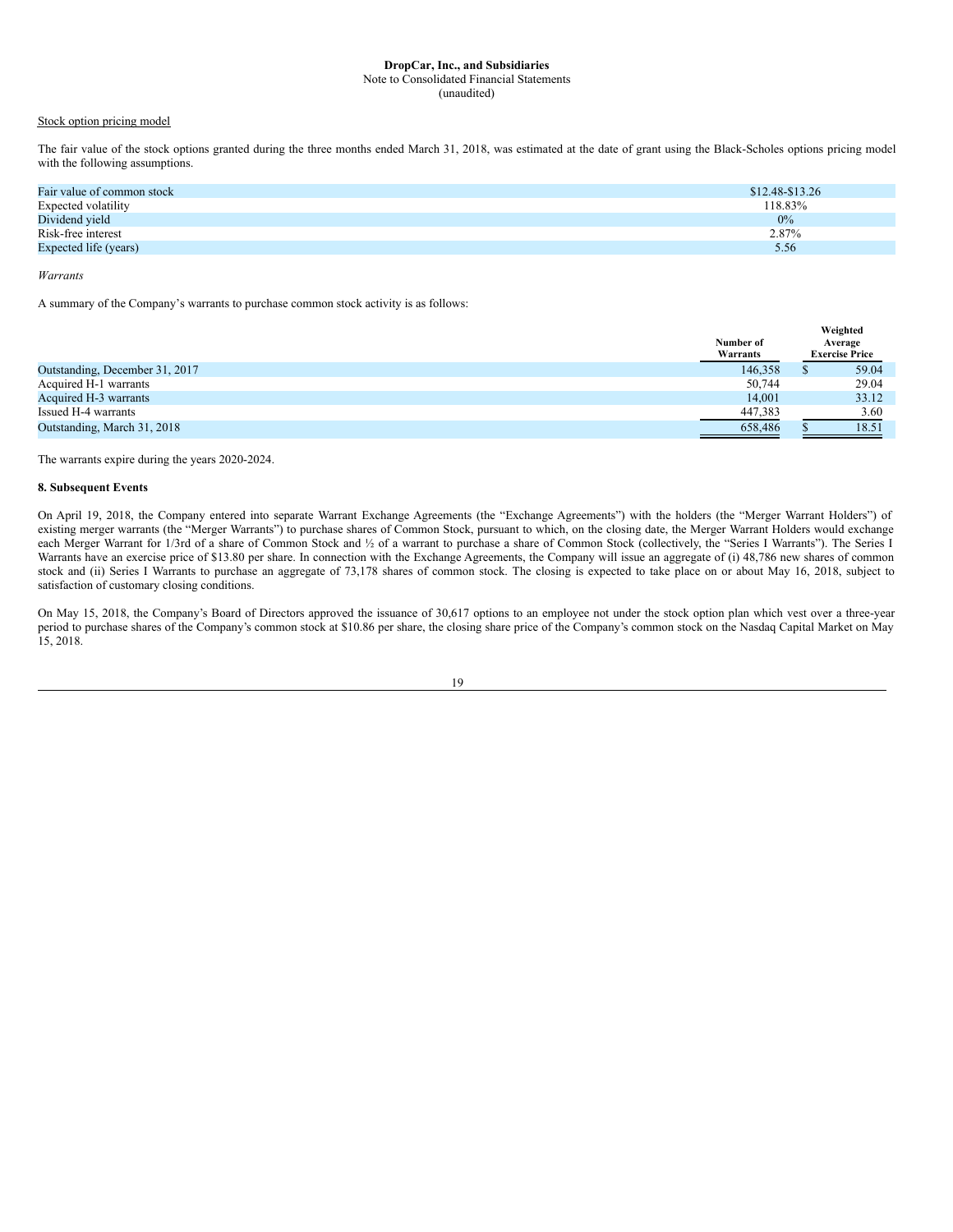# <span id="page-19-0"></span>**Item 2. Management's Discussion and Analysis of Financial Condition and Results of Operations.**

The following management's discussion and analysis should be read in conjunction with our historical financial statements and the related notes thereto. This management's discussion and analysis contains forward-looking statements, such as statements of our plans, objectives, expectations and intentions. Any statements that are not statements of historical fact are forward-looking statements. When used, the words "believe," "plan," "intend," "anticipate," "target," "estimate," "expect" and the like, and/or future tense or conditional constructions ("will," "may," "could," "should," etc.), or similar expressions, identify certain of these forward-looking statements. These forward-looking statements are subject to risks and uncertainties, including those under "Risk Factors" in our filings with the Securities and Exchange Commission that could cause actual results or events to differ materially from those expressed or implied by the forward-looking statements. Our actual results and the timing of events could differ materially from *those anticipated in these forward-looking statements as a result of several factors.*

# **Recent Developments**

#### *Reverse Merger and Exchange Ratio*

On January 30, 2018, DC Acquisition Corporation ("Merger Sub"), a wholly-owned subsidiary of WPCS International Incorporated ("WPCS"), completed its merger with and into DropCar, Inc. ("Private Dropcar"), with Private Dropcar surviving as a wholly owned subsidiary of WPCS. This transaction is referred to as the "Reverse Merger". The Reverse Merger was effected pursuant to an Agreement and Plan of Merger and Reorganization (the "Merger Agreement"), dated September 6, 2017, by and among WPCS, Private Dropcar and Merger Sub.

As a result of the Reverse Merger, each outstanding share of Private Dropcar share capital (including shares of Private Dropcar share capital to be issued upon the conversion of outstanding convertible debt) automatically converted into the right to receive approximately 0.3273 shares of WPCS's common stock, par value \$0.0001 per share (the "Exchange Ratio"). Following the closing of the Reverse Merger, holders of WPCS's common stock immediately prior to the Reverse Merger owned approximately 22.9% on a fully diluted basis, and holders of Private Dropcar common stock immediately prior to the Reverse Merger owned approximately 77.1% on a fully diluted basis, of WPCS's common stock.

The Reverse Merger has been accounted for as a reverse acquisition under the acquisition method of accounting where Private Dropcar is considered the accounting acquirer and WPCS is the acquired company for financial reporting purposes. Private Dropcar was determined to be the accounting acquirer based on the terms of the Merger Agreement and other factors, such as relative voting rights and the composition of the combined company's board of directors and senior management. The pre-acquisition financial statements of Private Dropcar became the historical financial statements of WPCS following the Reverse Merger. The historical financial statement, outstanding shares and all other historical share information have been adjusted by multiplying the respective share amount by the Exchange Ratio as if the Exchange Ratio had been in effect for all periods presented.

Immediately following the Reverse Merger, the combined company changed its name from WPCS International Incorporation to DropCar, Inc. The combined company following the Reverse Merger may be referred to herein as "the combined company," "DropCar," or the "Company."

The Company's shares of common stock listed on The Nasdaq Capital Market, previously trading through the close of business on January 30, 2018 under the ticker symbol "WPCS," commenced trading on The Nasdaq Capital Market, on a post-Reverse Stock Split adjusted basis, under the ticker symbol "DCAR" on January 31, 2018.

#### *Private Placement*

On March 8, 2018, we entered into a Securities Purchase Agreement (the "Securities Purchase Agreement") with certain institutional and accredited investors (collectively, the "Investors"), pursuant to which we issued to the Investors an aggregate of 26,843 shares of our newly designated Series H-4 Convertible Preferred Stock, par value \$0.0001 per share (the "Series H-4 Shares"), and warrants to purchase 447,383 shares of our Series H-4 Preferred Stock, with an exercise price of \$15.6 per share, subject to adjustments (the "Warrants"). The purchase price per Series H-4 Share and warrant was \$235.50, equal to (i) the closing price of the Common Stock on the Nasdaq Capital Market on March 7, 2018, plus \$0.125 multiplied by (ii) 100. The aggregate purchase price for the Series H-4 Shares and Warrants was approximately \$6.0 million. Subject to certain ownership limitations, the Warrants will be immediately exercisable from the issuance date and will be exercisable for a period of five years from the issuance date. The Series H-4 Shares are convertible into 447,383 shares of Common Stock.

#### *Sale of Suisun City Operations*

On December 24, 2018, we completed the previously announced sale of WPCS International – Suisun City, Inc., a California corporation (the "Suisun City Operations"), our wholly-owned subsidiary, pursuant to the terms of a stock purchase agreement, dated December 10, 2018 (the "Purchase Agreement") by and between us and World Professional Cabling Systems, LLC, a California limited liability company (the "Purchaser"). Upon the closing of the sale, the Purchaser acquired all of the issued and outstanding shares of common stock, no par value per share, of Suisun City Operations, for an aggregate purchase price of \$3,500,000.

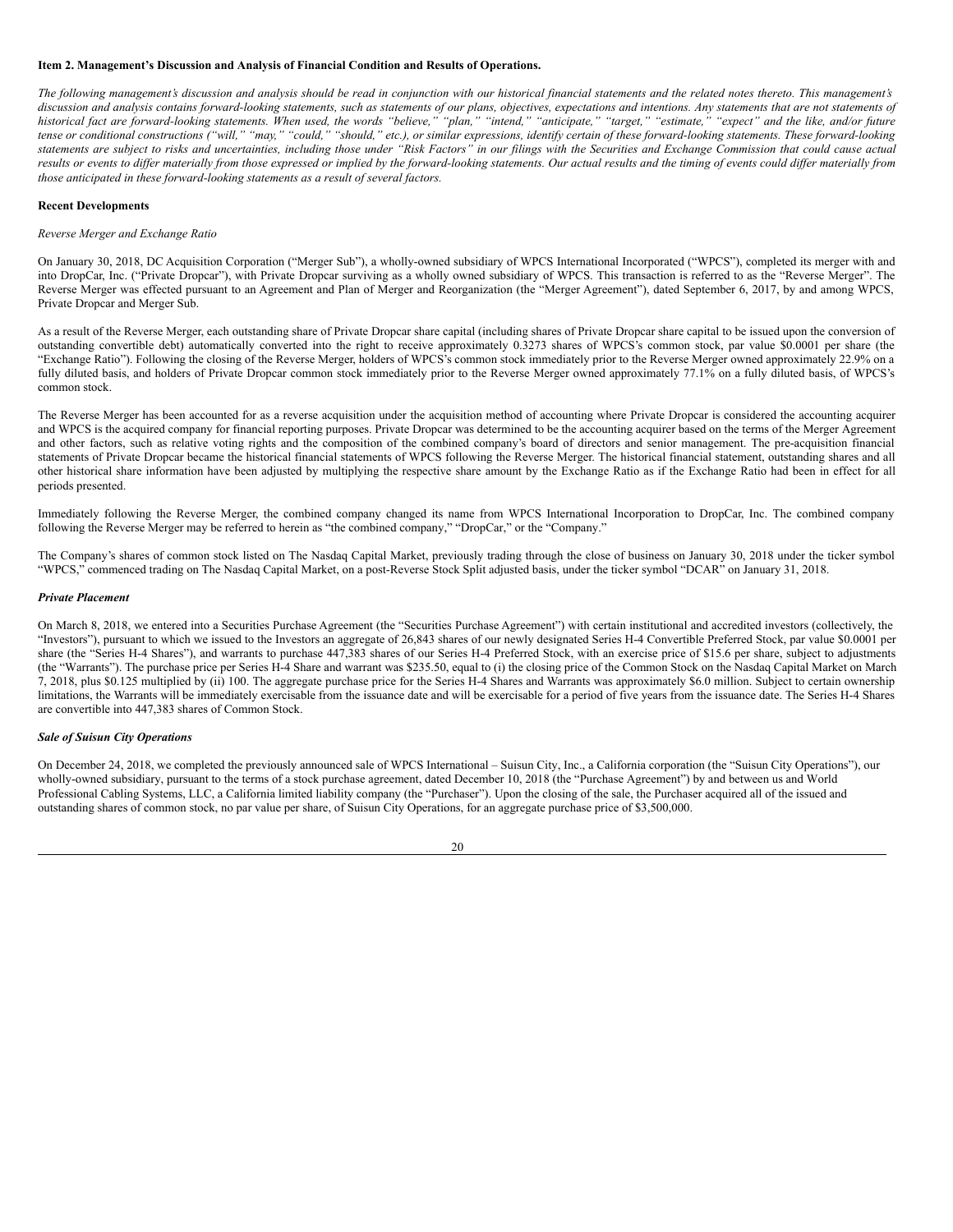The operations and cash flows of the Suisun City Operations are presented as discontinued operations. The operating results of the Suisun City Operations for the three months ended March 31, 2018 were as follows:

| Revenues                                     | 3,182,479 |
|----------------------------------------------|-----------|
| Cost of revenues                             | 2,326,276 |
| Gross profit                                 | 856,203   |
|                                              |           |
| Selling, general and administrative expenses | 489,800   |
| Depreciation and amortization                | 56,845    |
| <b>Total Operating Expenses</b>              | 546,645   |
|                                              |           |
| Interest expense, net                        | 180       |
|                                              |           |
| Net income from discontinued operations      | 309,378   |

#### **Overview**

#### **DropCar Operating**

Prior to January 30, 2018, we were a privately-held provider of automotive vehicle support, fleet logistics and concierge services for both consumers and the automotive industry. In 2015, we launched our cloud-based Enterprise Vehicle Assistance and Logistics (VAL) platform and mobile application ("app") to assist consumers and automotive-related companies reduce the costs, hassles and inefficiencies of owning a car, or fleet of cars, in urban centers. Our VAL platform is a web-based interface to our core service that coordinates the movements and schedules of trained valets who pickup and drop off cars at dealerships and customer locations. The app tracks progress and provides email and text notifications on status to both dealers and customers, increasing the quality of communication and subsequent satisfaction with the service. To date, we operate primarily in the New York metropolitan area and plan to expand our territory in the future.

We achieve this balance of increased consumer flexibility and lower consumer cost by aggregating demand for parking and other automotive services and redistributing their fulfillment to partners in the city and on city outskirt areas that have not traditionally had access to lucrative city business. Beyond the immediate unit economic benefits of securing bulk discounts from vendor partners, we believe there is significant opportunity to further vertically integrate such businesses along the supply chain into our platform.

On the enterprise side, original equipment manufacturers ("OEMs"), dealers, and other service providers in the automotive space are increasingly being challenged with consumers who have limited time to bring in their vehicles for maintenance and service, making it difficult to retain valuable post-sale service contracts or scheduled consumer maintenance and service appointments. Additionally, many of the vehicle support centers for automotive providers (i.e., dealerships, including body work and diagnostic shops) have moved out of urban areas thus making it more challenging for OEMs and dealers in urban areas to provide convenient and efficient service for their consumer and business clientele. Similarly, shared mobility providers and other fleet managers, such as rental car companies, face a similar urban mobility challenge: getting cars to and from service bays, rebalancing vehicle availability to meet demand and getting vehicles from dealer lots to fleet locations.

We are able to offer our enterprise services at a fraction of the cost of alternatives, including other third parties or expensive in-house resources, given our pricing model that reduces and/or eliminates any downtime expense while also giving clients access to a network of trained valets on demand that can be scaled up or down based on the real time needs of the enterprise client. We support this model by maximizing the utilization of our employee-valet workforce across a curated pipeline for both the consumer and business network.

While our business-to-business ("B2B") and business-to-consumer ("B2C") services generate revenue and help meet the unmet demand for vehicle support services, we are also building-out a platform and customer base that positions us well for developments in the automotive space where vehicle ownership becomes more subscription based with transportation services and concierge options well-suited to match a customer's immediate needs. For example, certain car manufacturers are testing new services in which customers pay the manufacturer a flat fee per month to drive a number of different models for any length of time. We believe that our unique blend of B2B and B2C services make us well suited to introduce, and provide the services necessary to execute, this next generation of automotive subscription services.

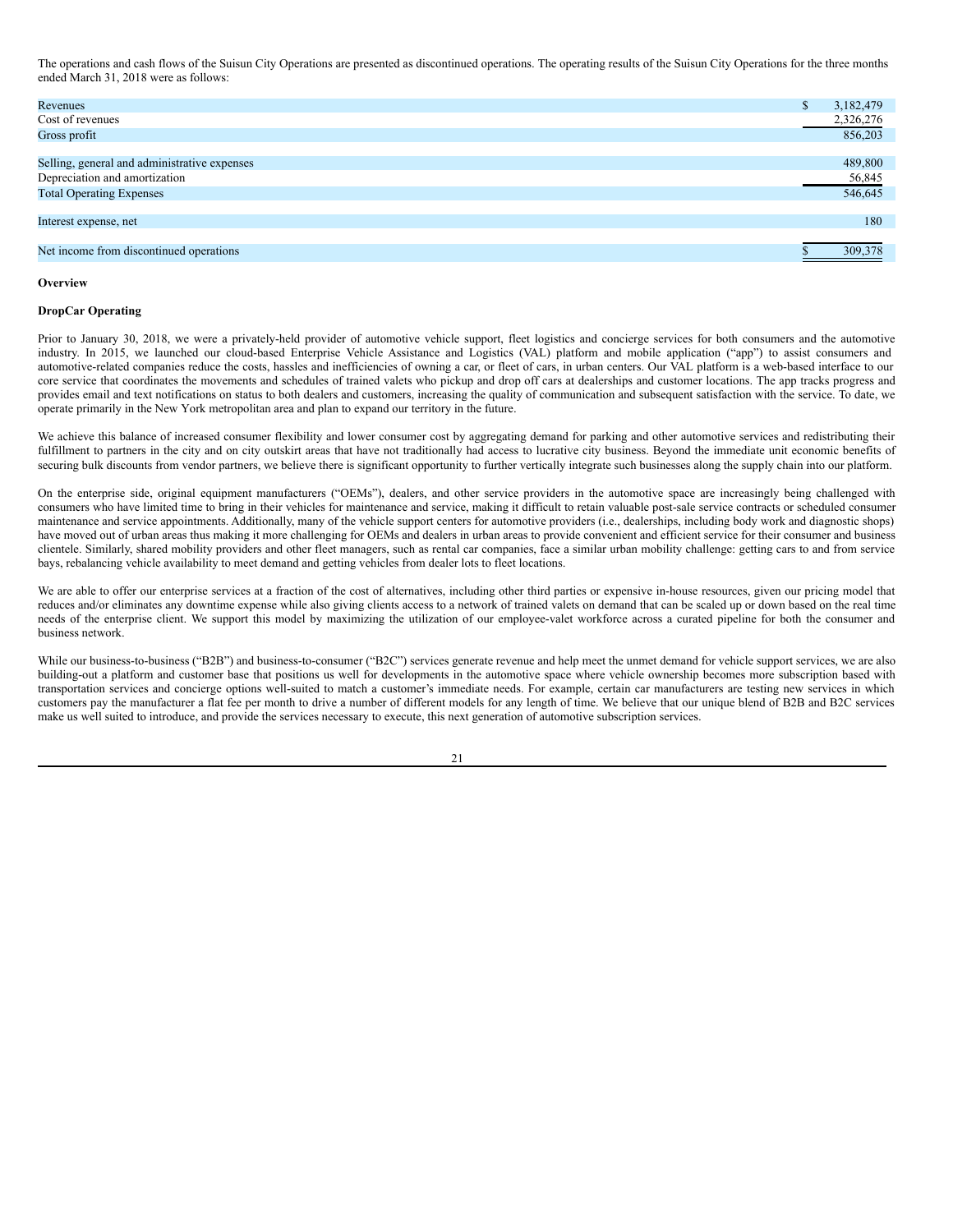#### **Results of Operations**

We have never been profitable and have incurred significant operating losses in each year since inception. Net losses for the three months ended March 31, 2018 and 2017 were approximately \$4.5 million and \$0.4 million, respectively. Substantially all of our operating losses resulted from expenses incurred in connection with our valet workforce, parking and technology development programs and from general and administrative costs associated with our operations. As of March 31, 2018, we had net working capital of approximately \$6.0 million. We expect to continue to incur significant expenses and increasing operating losses for at least the next several years as we continue the development of our comprehensive Vehicle Support Platform across business-to-consumer and business-to-business clientele. Accordingly, we will continue to require substantial additional capital to continue our commercialization activities. The amount and timing of our future funding requirements will depend on many factors, including the timing and results of our commercialization efforts.

#### **Components of Statements of Operations**

#### *Services Revenue*

We generate revenue from on-demand vehicle pick-up, parking and delivery services, providing automobile maintenance, care and refueling services, and through our businessto-business fleet management services, and from infrastructure contracting services.

#### *Cost of Revenue*

Cost of services consists of the aggregate costs incurred in delivering the services for our customers, including, expenses for personnel costs, parking lot costs, technology hosting and third-party licensing costs, vehicle repair and damage costs, insurance, merchant processor fees, uniforms, customer and transportation expenses associated with providing a service.

#### *Selling, General and Administrative Expenses*

Selling, general and administrative expenses consist primarily of technology, sales and marketing and general and administrative expenses.

*Technology.* Technology expenses consist primarily of labor-related costs incurred in coding, testing, maintaining and modifying our technology platform. We have focused our technology development efforts on both improving ease of use and functionality of our reservation, back-end system and mobile (i.e., iOS, Android) applications. We expect technology expenses to increase as we continue to enhance and expand our technological capabilities but to decrease over time as a percentage of revenue as we leverage our technology platform over a larger membership base. We anticipate significantly increasing investment in research and development, notably with respect to integrating our services into vehicles natively, machine learning based process automation and virtual assistance.

*Sales and Marketing.* Sales and marketing expenses consist primarily of labor-related costs, online search and advertising, trade shows, marketing agency fees, public relations, physical mailers, and other promotional expenses. Online search and advertising costs, which are expensed as incurred, include online advertising media such as banner ads and pay-per-click payments to search engines. We expect to continue to invest in sales and marketing activities to increase our membership base and brand awareness. We expect that sales and marketing expenses will continue to increase in the future but decrease as a percentage of revenue as certain fixed costs are leveraged over a larger revenue base.

*Research and Development.* Research and development **c**osts consist primarily of costs incurred in connection with programs that are expected to contribute to future earnings and information technology security. Such costs include labor, stock-based compensation, training, software subscriptions, and consulting.

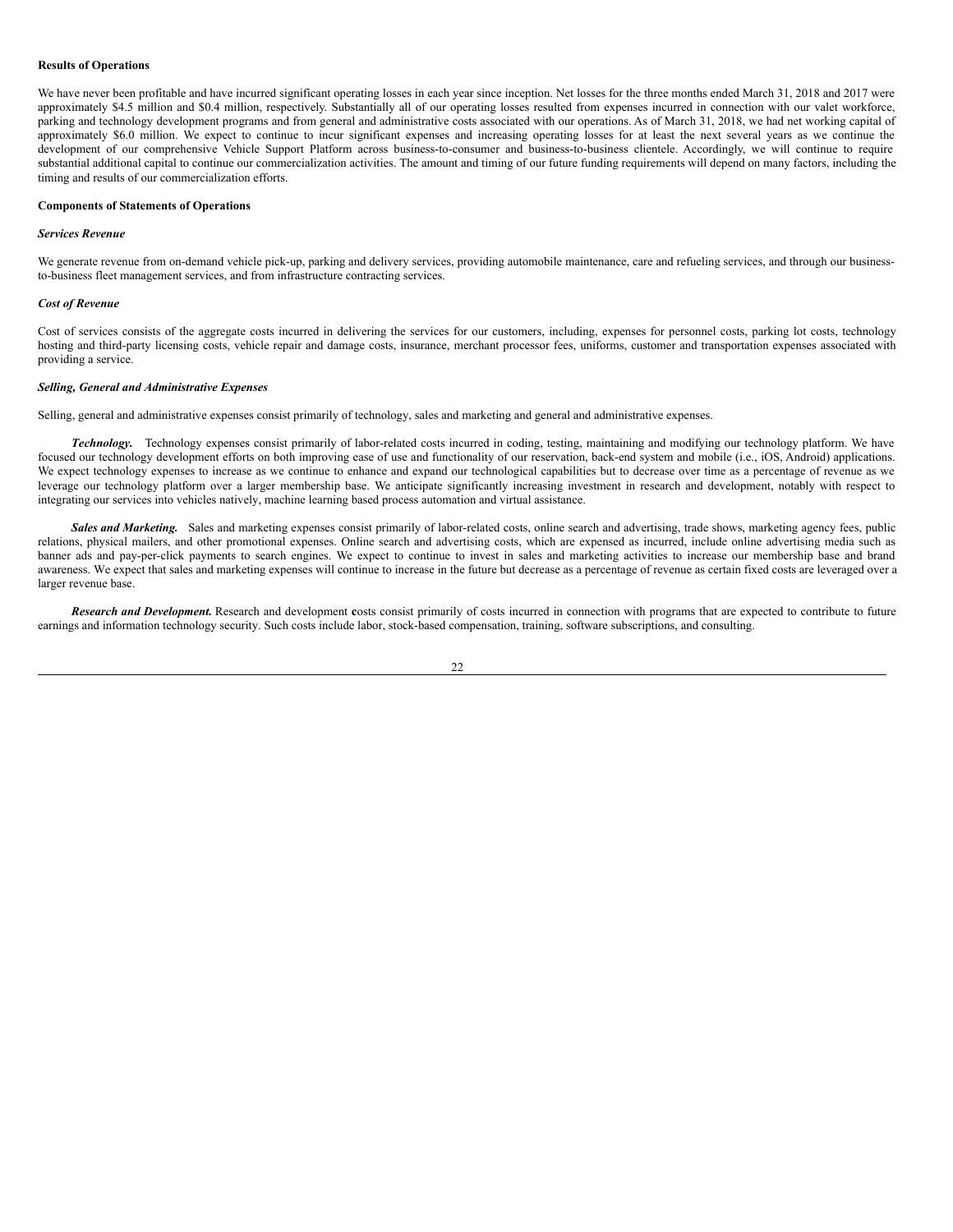*General and Administrative.* General and administrative expenses consist primarily of labor-related expenses for administrative, human resources, internal information technology support, legal, finance and accounting personnel, professional fees, training costs, insurance and other corporate expenses. We expect that general and administrative expenses will increase as we continue to add personnel to support the growth of our business. In addition, we anticipate that we will incur additional personnel expenses, professional service fees, including audit and legal, investor relations, costs of compliance with securities laws and regulations, and higher director and officer insurance costs related to operating as a public company. As a result, we expect that our general and administrative expenses will continue to increase in the future but decrease as a percentage of revenue over time as our membership base and related revenue increases.

## **Critical Accounting Policies and Estimates**

Our financial statements are prepared in accordance with accounting principles generally accepted in the United States. The preparation of our financial statements and related disclosures requires us to make estimates, assumptions and judgments that affect the reported amount of assets, liabilities, revenue, costs and expenses and related disclosures. We believe that the estimates, assumptions and judgments involved in the accounting policies described below have the greatest potential impact on our financial statements and, therefore, we consider these to be our critical accounting policies. Accordingly, we evaluate our estimates and assumptions on an ongoing basis. Our actual results may differ from these estimates under different assumptions and conditions. See Note 2 to our financial statements for the three months ended March 31, 2018 and 2017 for information about these critical accounting policies, as well as a description of our other significant accounting policies.

Our consolidated financial statements should be read in conjunction with the audited consolidated financial statements included in our Current Report on Form 8-K/A filed with the SEC on April 2, 2018, which includes a description of our critical accounting policies that involve subjective and complex judgments that could potentially affect reported results.

## *Accounts receivable*

Accounts receivable are carried at original invoice amount less an estimate made for holdbacks and doubtful receivables based on a review of all outstanding amounts. We determine the allowance for doubtful accounts by regularly evaluating individual customer receivables and considering a customer's financial condition, credit history and current economic conditions and set up an allowance for doubtful accounts when collection is uncertain. Customers' accounts are written off when all attempts to collect have been exhausted. Recoveries of accounts receivable previously written off are recorded as income when received. At March 31, 2018 and 2017, the accounts receivable reserve was approximately \$42,000 and \$0, respectively.

# *Capitalized software*

Costs related to website and internal-use software development are accounted for in accordance with Accounting Standards Codification ("ASC") Topic 350-50 - Intangibles - Website Development Costs. Such software is primarily related to our websites and mobile apps, including support systems. We begin to capitalize our costs to develop software when preliminary development efforts are successfully completed, management has authorized and committed project funding, and it is probable that the project will be completed, and the software will be used as intended. Costs incurred prior to meeting these criteria are expensed as incurred and recorded within General and administrative expenses within the accompanying statements of operations. Costs incurred for enhancements that are expected to result in additional features or functionality are capitalized. Capitalized costs are amortized over the estimated useful life of the enhancements, generally between two and three years.

We evaluate our long-lived assets for impairment whenever events or changes in circumstances indicate that the carrying amount of such assets may not be recoverable. Recoverability of assets to be held and used is measured by a comparison of the carrying amount of an asset group to future undiscounted net cash flows expected to be generated by the asset group. If such assets are considered to be impaired, the impairment to be recognized is measured by the amount by which the carrying amount of the assets exceeds the fair value of the assets.

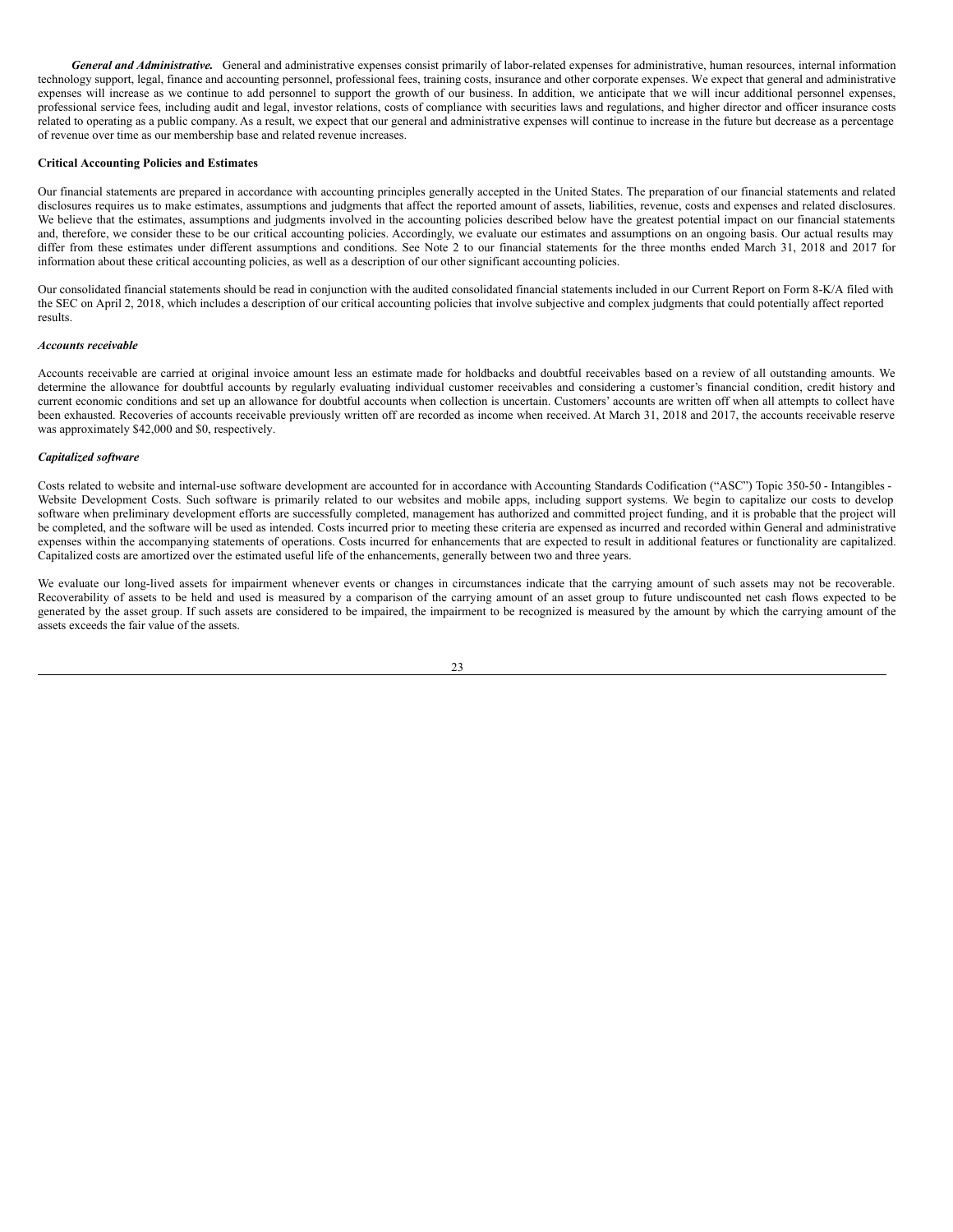#### *Revenue Recognition*

The FASB issued ASU No. 2014-09, Revenue from Contracts with Customers, which provides a single comprehensive model for entities to use in accounting for revenue arising from contracts with customers. The Company adopted this ASU effective January 1, 2018 using modified retrospective basis and the cumulative effect was immaterial to the financial statements.

Revenue from contracts with customers is recognized when, or as, we satisfy our performance obligations by transferring the promised goods or services to the customers. A good or service is transferred to a customer when, or as, the customer obtains control of that good or service. A performance obligation may be satisfied over time or at a point in time. Revenue from a performance obligation satisfied over time is recognized by measuring our progress in satisfying the performance obligation in a manner that depicts the transfer of the goods or services to the customer. Revenue from a performance obligation satisfied at a point in time is recognized at the point in time that we determine the customer obtains control over the promised good or service. The amount of revenue recognized reflects the consideration we expect to be entitled to in exchange for those promised goods or services (i.e., the "transaction price"). In determining the transaction price, we consider multiple factors, including the effects of variable consideration. Variable consideration is included in the transaction price only to the extent it is probable that a significant reversal in the amount of cumulative revenue recognized will not occur when the uncertainties with respect to the amount are resolved. In determining when to include variable consideration in the transaction price, we consider the range of possible outcomes, the predictive value of our past experiences, the time period of when uncertainties expect to be resolved and the amount of consideration that is susceptible to factors outside of our influence, such as the judgment and actions of third parties.

DropCar Operating contracts are generally designed to provide cash fees to us on a monthly basis or an upfront rate based on members. The Company's performance obligation is satisfied over time as the service is provided continuously throughout the service period. The Company recognizes revenue evenly over the service period using a time-based measure because the Company is providing a continuous service to the customer. Contracts with minimum performance guarantees or price concessions include variable consideration and are subject to the revenue constraint. The Company uses an expected value method to estimate variable consideration for minimum performance guarantees and price concessions. The Company has constrained revenue for expected price concessions during the period ending March 31, 2018.

#### DropCar Operating

DropCar Operating provides a variety of services to its customers through a mobile application platform include valet, parking, maintenance and repairs as well as business-tobusiness movement and maintenance services. The majority of its contracts are month-to-month subscription contracts with fixed monthly or contract term fees.

#### *Monthly Subscriptions*

DropCar Operating offers a selection of subscriptions which can include parking, valet, and access to other services. The contract terms are on a month-to-month subscription contract with fixed monthly or contract term fees. The Company allocates the purchase price among the performance obligations which results in deferring revenue until the service is utilized or the service period has expired.

## *On Demand Valet and Parking Services*

DropCar Operating offers its customers on demand services through its mobile application. The customer is billed at an hourly rate upon completion of the services. Revenue is recognized when the Company has satisfied all performance obligations which is upon completion of the service.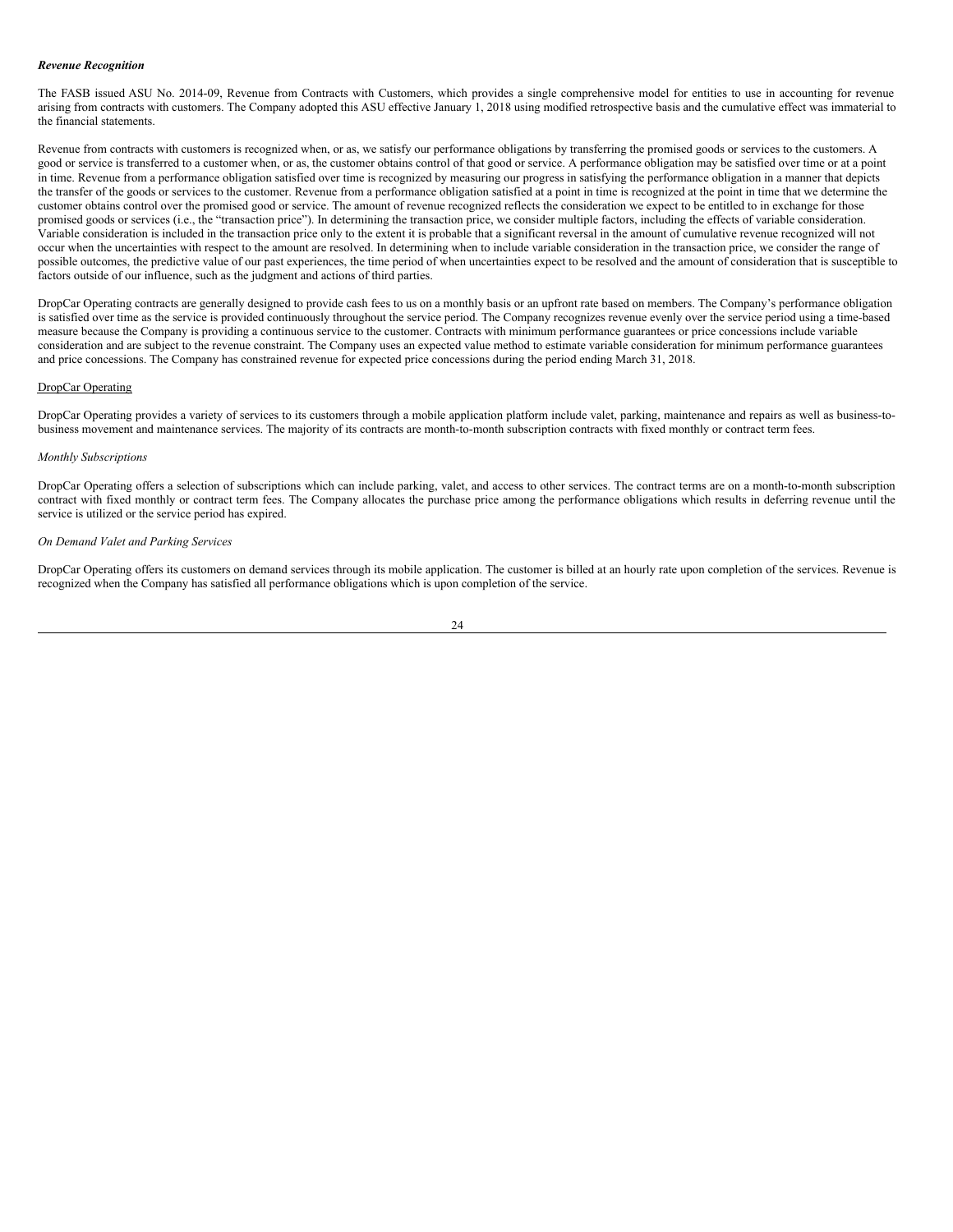## *DropCar 360 Services*

DropCar Operating offers an additional service to its customers by offering to take the vehicle for inspection, maintenance, car washes or to fill up with gas. The customers are charged a fee in addition to the cost of the third-party services provided. Revenue is recognized when the Company has satisfied all performance obligations which is upon completion of the service.

#### *Business-To-Business*

DropCar Operating also has contracts with car dealerships in moving their fleet of cars. Revenue is recognized at the point in time all performance obligations are satisfied which is when the Company provide the delivery service of the vehicles.

# *Sales and marketing*

Sales and marketing costs are expensed as incurred.

#### *Stock-based compensation*

We account for all stock options using a fair value-based method. The fair value of each stock option granted to employees is estimated on the date of the grant using the Black-Scholes option-pricing model and the related stock-based compensation expense is recognized over the vesting period during which an employee is required to provide service in exchange for the award. The fair value of the options granted to non-employees is measured and expensed as the options vest.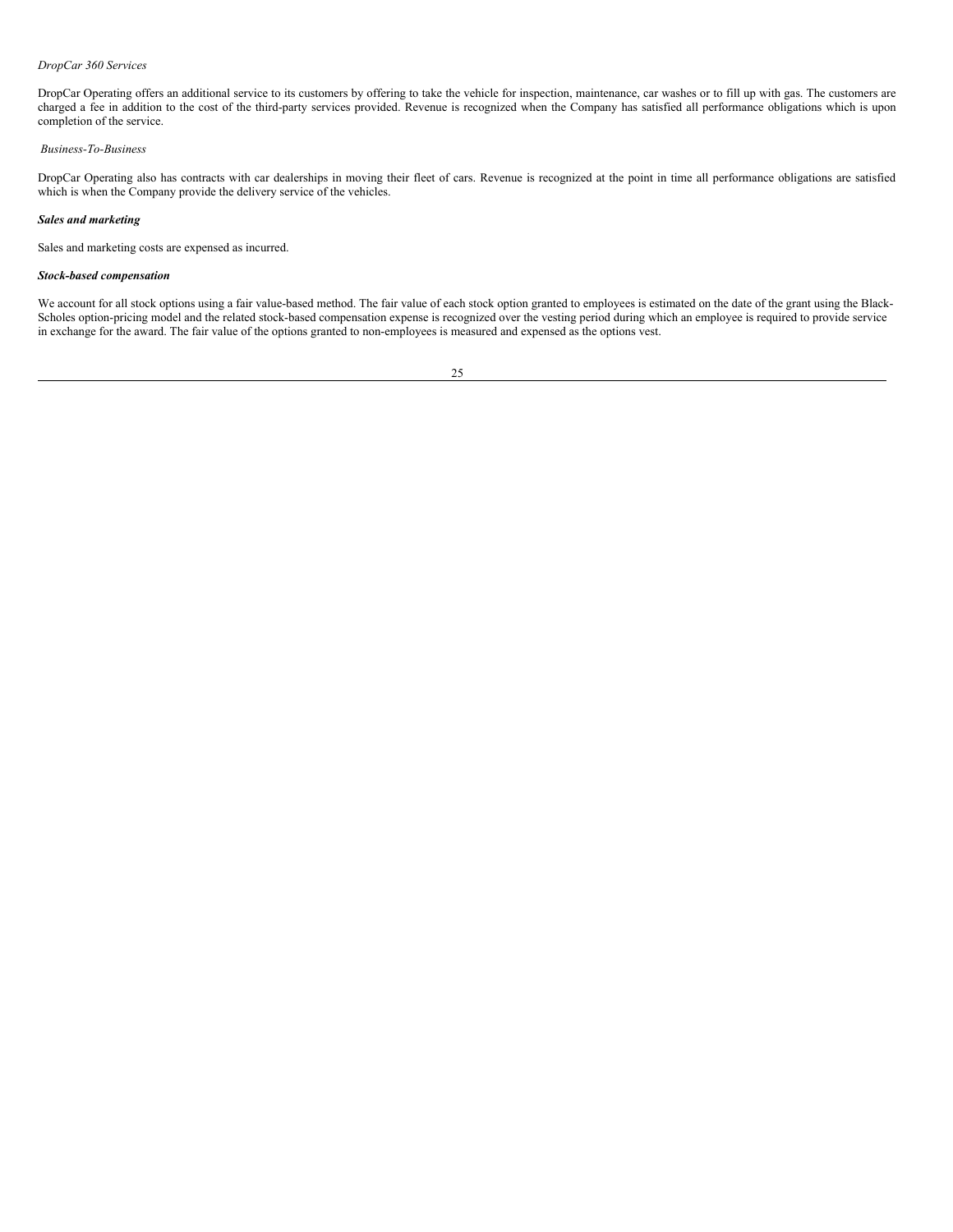On an ongoing basis, we evaluate our estimates and judgments, including those related to accrued expenses and stock-based compensation. We based our estimates on historical experience and on various other assumptions that we believe to be reasonable under the circumstances, the results of which form the basis for making judgments about the carrying values of assets and liabilities and the reported amounts of revenues and expenses that are not readily apparent from other sources. Actual results may differ from these estimates.

# **Results of Operations**

#### *Comparison of Three Months Ended March 31, 2018 and 2017*

#### **Dropcar Operating**

#### **Services Revenues**

Net services revenues during the three months ended March 31, 2018 totaled \$1.7 million, an increase of \$1.1 million, or 165%, compared to \$0.6 million recorded for the three months ended March 31, 2017. The increase was primarily due to our continued efforts to increase monthly consumer subscriptions. We are growing subscriptions and revenue using marketing and promotion campaigns, word-of-mouth referrals, and adding more coverage to current markets.

#### **Cost of Revenue**

Cost of services during the three months ended March 31, 2018 totaled \$2.3 million, an increase of \$1.8 million, or 370%, compared to \$0.5 million recorded for the three months ended March 31, 2017. The increase was primarily attributable to increases of \$1.0 million in wages and related, \$0.2 million in parking garage fees, \$0.1 million in repairs and damages, and \$0.5 million in other costs.

#### **Research and development costs, net**

Research and development costs during the three months ended March 31, 2018 totaled \$0.1 million, an increase of \$0.1 million, or 100%, compared to zero recorded for the three months ended March 31, 2017. The increase was primarily attributable to increases in consulting services and information technology security.

#### **Selling, General and Administrative**

Selling, general and administrative expenses during the three months ended March 31, 2018 totaled 3.0 million, an increase of \$2.5 million, or 500%, compared to \$0.5 million recorded for the three months ended March 31, 2017. This was primarily attributable to an increase of, \$0.9 million in wages and related, \$0.8 million in employee and nonemployee stock compensation of which \$0.3 million was related to 21,371 shares of common stock issued to Alpha Capital Anstalt and Palladium Capital Advisors for advisory services, \$0.4 million in marketing and training, \$0.2 million in professional and consulting fees, \$0.2 million in other costs.

#### **Depreciation and amortization**

Depreciation and amortization during the three months ended March 31, 2018 totaled \$0.08 million, an increase of \$0.03 million, or 76%, compared to \$0.05 million recorded for the three months ended March 31, 2017. This increase was primarily attributable to our increased capitalization of software costs related to our software platform.

#### **Interest expense, net**

Interest expense, net during the three months ended March 31, 2018 totaled \$1.1 million, an increase of \$1.1 million, or 100% compared to zero recorded for the three months ended March 31, 2017. This increase was primarily attributable to \$0.7 million of interest expense recorded in relation to the lock-up agreements entered into with the holders of the convertible notes that were issued in 2017 pursuant to which they agreed not to sell the 85,573 shares of common stock received in the Reverse Merger, and interest expense recorded on the outstanding convertible notes issued in 2017 and the related amortization of the debt discount and deferred financing costs. There were no outstanding convertible notes as of March 31, 2018.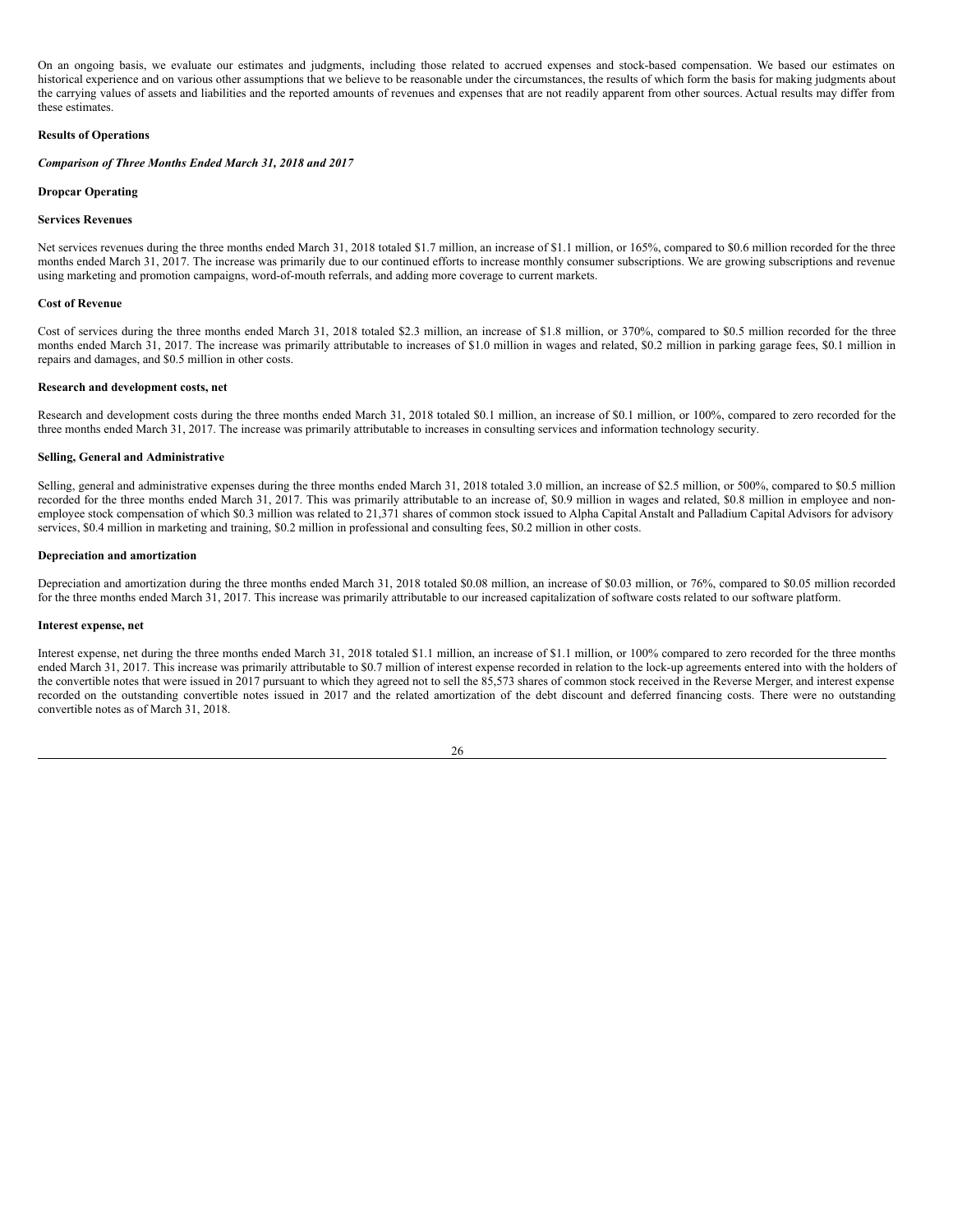# **Liquidity and Capital Resources**

Since our inception in September 12, 2014, we have incurred significant net losses and negative cash flows from operations. For the three months ended March 31, 2018 and 2017, we had net losses of approximately \$4.5 million and \$0.4 million, respectively. At March 31, 2018, we had an accumulated deficit of \$14.1 million. At March 31, 2018, we had cash of \$4.8 million. As discussed above, on March 8, 2018, we entered into the Securities Purchase Agreement (with the Investors, pursuant to which we issued to the Investors an aggregate of 26,843 shares of our newly designated Series H-4 Convertible Preferred Stock and warrants to purchase 447,383 shares of our common stock (the "Private Placement"). We received proceeds of approximately \$6.0 million in connection with the Private Placement.

On January 18, 2018, we sold 7,682 shares of common stock for proceeds of \$300,000 to Alpha Capital.

Note 2 to our financial statements includes management's discussion on the continuation of our activities and our ability to fulfill our obligations as dependent upon our ability to raise additional financing and/or increase sales volume that will generate sufficient operating profit and cash flows to fund operations.

Our future capital requirements and the period for which we expect our existing resources to support our operations may vary significantly from what we currently expect. Our monthly spending levels vary based on new and ongoing technology developments and corporate activities.

We have historically financed our activities through the sale of our equity securities (including convertible preferred stock) and the issuance of convertible notes. We will need to raise significant additional capital and we plan to continue to fund our current operations, and the associated losses from operations, through future issuances of debt and/or equity securities and potential collaborations or strategic partnerships with other entities. The capital raises from issuances of convertible debt and equity securities could result in additional dilution to our stockholders. In addition, to the extent we determine to incur additional indebtedness, our incurrence of additional debt could result in debt service obligations and operating and financing covenants that would restrict our operations. We can provide no assurance that financing will be available in the amounts we need or on terms acceptable to us, if at all. If we are not able to secure adequate additional working capital when it becomes needed, we may be required to make reductions in spending, extend payment terms with suppliers, liquidate assets where possible and/or suspend or curtail operations. Any of these actions could materially harm our business.

# **Cash Flows**

#### *Operating Activities – Continuing Operations*

We have historically experienced negative cash outflows as we have developed and expanded our business. Our primary source of cash flow from operating activities is recurring subscription receipts from customers and, to a lesser extent, monthly invoice payments from business-to-business customers. Our primary uses of cash from operating activities are the recruiting, training, equipping and growing our workforce to meet market demand, securing infrastructure for operating activities such as garage parking spaces, technology investment to grow our platform, as well as to support other operational expenses while we aggressively expand.

Net cash used in operating activities for the three months ended March 31, 2018 was approximately \$4.5 million, which includes a net loss of approximately \$4.8 million, offset by non-cash expenses of approximately \$1.7 million principally related stock-based compensation expense of \$0.7 million and non-cash interest expense of \$0.7 million, approximately \$1.3 million of cash provided from a change in net working capital items principally related to the increase in accounts receivable, deferred income and accrued interest, offset by cash used from a change in net working capital items principally related to the decrease in accounts payable and contract liabilities, and to the increase of contract assets and prepaid expenses.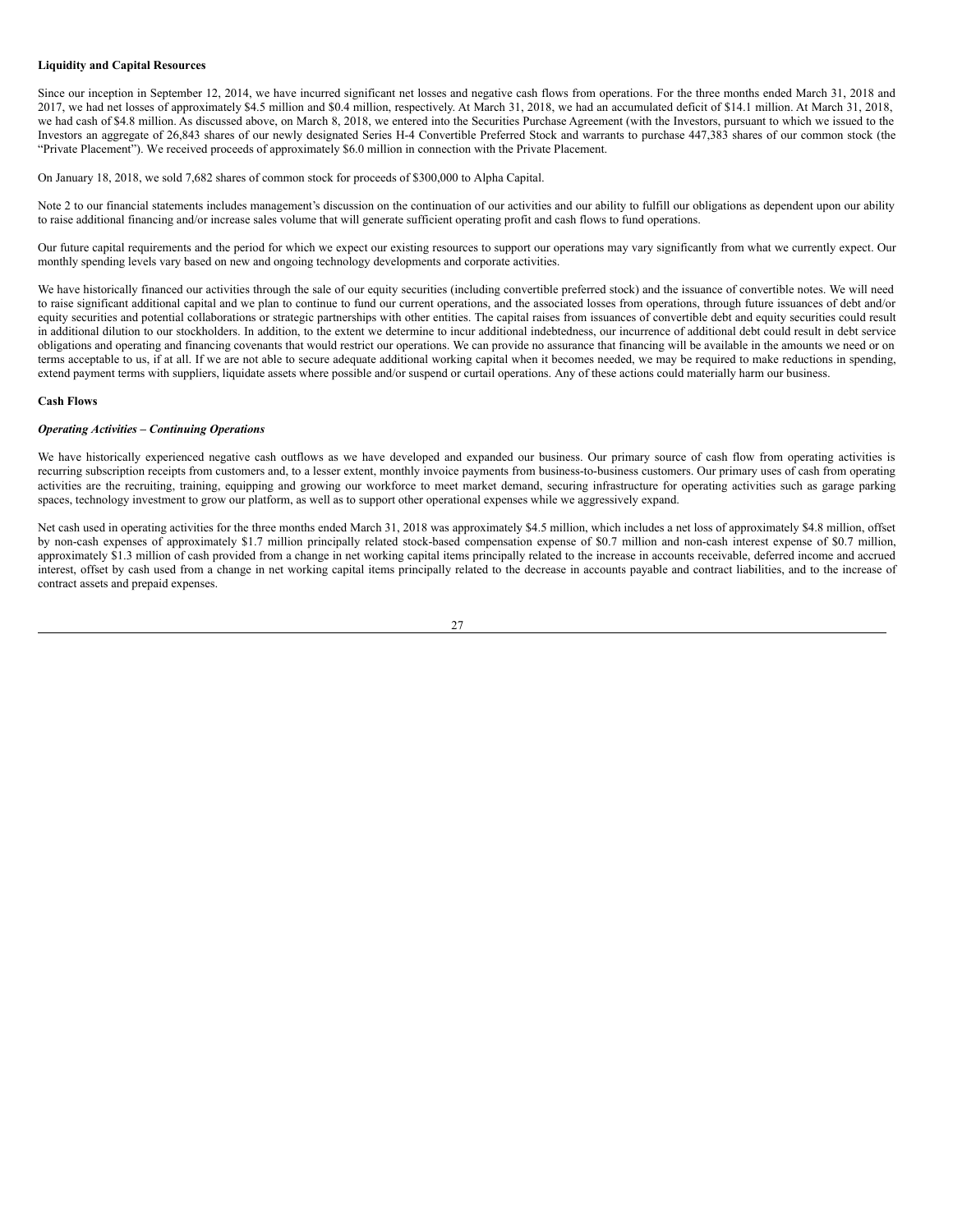Net cash used in operating activities for the three months ended March 31, 2017 was approximately \$0.3 million, which includes a net loss of approximately \$0.4 million, offset by non-cash expenses of approximately \$0.05 million principally related to depreciation and amortization, approximately \$0.05 million of cash provided from a change in net working capital items principally related to the increase in accounts payable and deferred income, and approximately \$0.03 million of cash provided from the increase in stock based compensation.

# *Investing Activities – Continuing Operations*

Cash used by investing activities for the three months ended March 31, 2018 of approximately \$0.2 million primarily resulted from the capitalization of software costs and the purchase of property and equipment.

Cash used in investing activities during the three months ended March 31, 2017 of approximately \$0.05 million primarily resulted from capitalization of software costs.

#### *Financing Activities – Continuing Operations*

Cash provided by financing activities for the three months ended March 31, 2018 totaled approximately \$6.2 million. Proceeds of \$0.3 million for the sale of common stock and \$6.0 million for the sale of the Series H-4 Shares and warrants. Costs related to the Series H-4 Shares and warrants were approximately \$0.1 million. For the three months ended March 31, 2017, cash provided by the sale of preferred stock and convertible notes was \$0.3 million.

#### **Off-Balance Sheet Arrangements**

We did not engage in any "off-balance sheet arrangements" (as that term is defined in Item 303(a)(4)(ii) of Regulation S-K) as of March 31, 2018.

### <span id="page-27-0"></span>**Item 3. Quantitative and Qualitative Disclosures about Market Risk.**

Not applicable to a smaller reporting company.

#### <span id="page-27-1"></span>**Item 4. Controls and Procedures.**

#### *Evaluation of Disclosure Controls and Procedures*

An evaluation was performed under the supervision and with the participation of our Chief Executive Officer and our Chief Financial Officer, our principal executive officer and principal financial officer, respectively, of the effectiveness of our disclosure controls and procedures (as defined in Rule 13a-15(e) or 15d-15(e) under the Securities Exchange Act of 1934, as amended) as of the end of the period covered by this report. Based on their evaluation, our Chief Executive Officer and Chief Financial Officer have concluded that our disclosure controls and procedures are not effective due to the material weaknesses resulting from a limited segregation of duties among our employees with respect to our control activities and this deficiency is the result of our limited number of employees. We also identified material weaknesses surrounding the financial closing process and the recording of debt and equity transactions that occurred in the quarter ended March 31, 2018. These deficiencies may affect management's ability to determine if errors or inappropriate actions have taken place. Management is required to apply its judgment in evaluating the cost-benefit relationship of possible changes in our disclosure controls and procedures.

Management has implemented certain measures including additional cash controls, dual-signature procedures, and other review and approval processes by the Company's management team. The Company intends to hire additional personnel to allow for improved financial reporting controls and segregation of duties when the Company's operations and revenues have grown to the point of warranting such controls.

#### *Changes in Internal Controls over Financial Reporting*

On January 30, 2018, we completed a reverse merger with WPCS International Incorporated and our management is in the process of evaluating any related changes to our internal control over financial reporting as a result of this integration. Except for any changes relating to this integration, there has been no change in our internal control over financial reporting (as defined in Rules 13a-15(f) and 15d-15(f) under the Exchange Act) that occurred during the period covered by this report that has materially affected, or is reasonably likely to materially affect, our internal control over financial reporting.

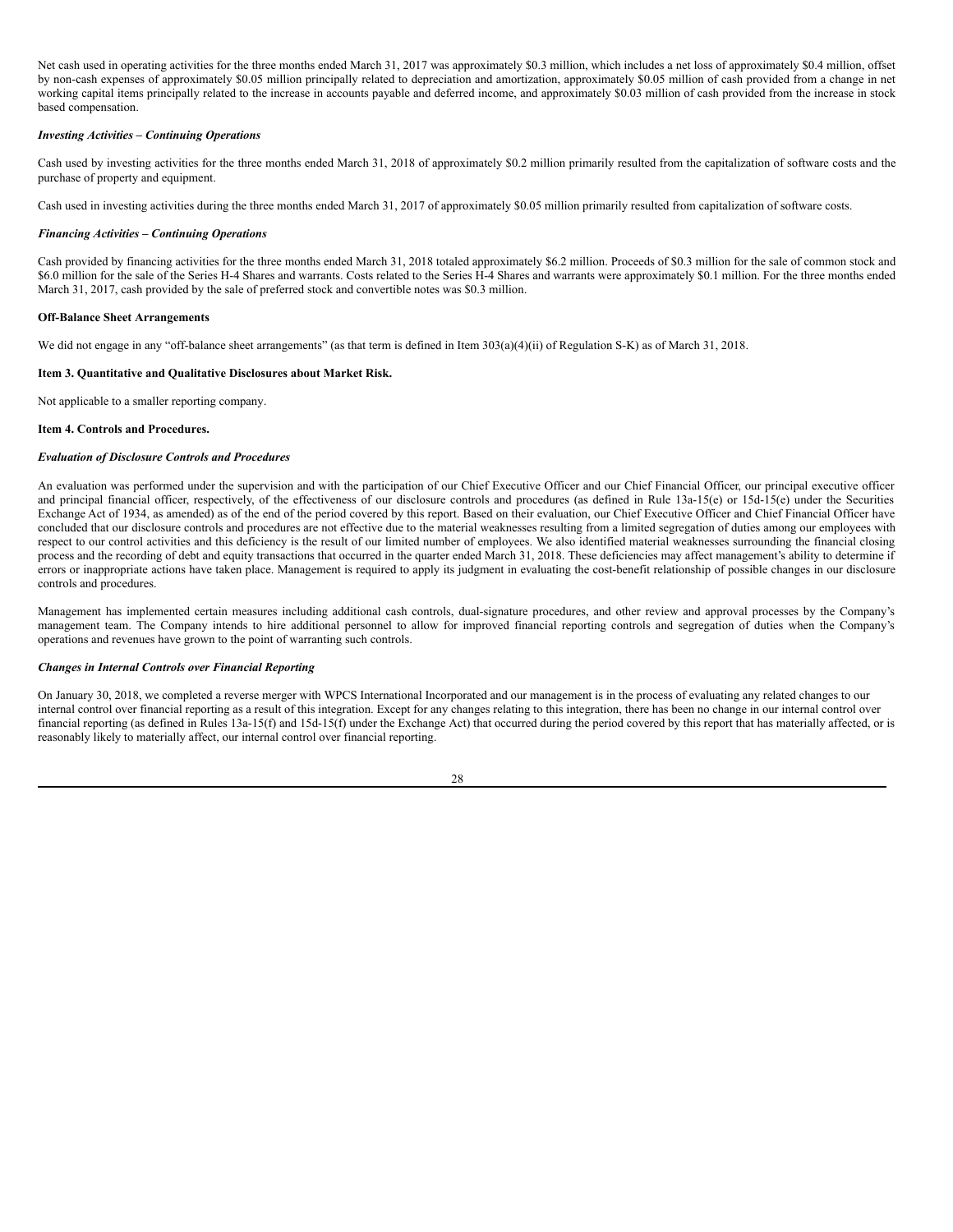# **PART II OTHER INFORMATION**

#### <span id="page-28-0"></span>**Item 1. Legal Proceedings.**

#### *DropCar*

Our DropCar business is subject to various legal proceedings and claims, either asserted or unasserted, which arise in the ordinary course of business that we believe are incidental to the operation of our business. While the outcome of these claims cannot be predicted with certainty, our management does not believe that the outcome of any of these legal matters will have a material adverse effect on our consolidated results of operations, financial positions or cash flows.

In February 2018, we were served an Amended Summons and Complaint in the Supreme Court of the City of New York, Bronx county originally served solely on an individual, a former customer, for injuries sustained by plaintiffs alleging such injuries were caused by either the customer or a DropCar valet operating the customer's vehicle. DropCar to date has cooperated with the NYC Police Department and no charges have been brought against any employee of DropCar. DropCar has referred the matter to its insurance carrier.

On February 9, 2016, a DropCar employee was transporting a customer's vehicle when the vehicle caught fire. On November 22, 2016, Metropolitan Group Property and Casualty Insurance Company (as subrogee of the vehicle's owner) filed for indemnification and subrogation against us in the Supreme Court of the State of New York County of New York, Index No. 159816/2016. The case name is Metropolitan Group Property and Casualty Insurance Company, as subrogee of Scott Sherry v. Mercedes-Benz Manhattan and DropCar, Inc. Our management believes that we are not responsible for the damage caused by the vehicle fire and that the fire was not due to any negligence on the part of the DropCar and that we have sufficient insurance coverage to pay for any potential losses arising from this proceeding, including the cost of litigating same.

As of December 31, 2017, we had accrued approximately \$96,000 for the potential settlement of multiple employment disputes. During the three months ended March 31, 2018, \$44,000 of this amount was settled upon payment. As of March 31, 2018, approximately \$52,000 has been accrued for the potential settlement of employment disputes.

#### <span id="page-28-1"></span>**Item 1A. Risk Factors.**

An investment in shares of our common stock is highly speculative and involves a high degree of risk. We face a variety of risks that may affect our operations and financial results and many of those risks are driven by factors that we cannot control or predict. Before investing in our common stock, you should carefully consider the following risks, together with the financial and other information contained in this report. If any of the following risks actually occurs, our business, prospects, financial condition and results of operations could be materially adversely affected. In that case, the trading price of our common stock would likely decline, and you may lose all or a part of your investment. Only those investors who can bear the risk of loss of their entire investment should invest in our common stock.

There have been no material changes to our risk factors contained in our Current Report on Form 8-K/A filed with the SEC on April 2, 2018. For a further discussion of our Risk Factors, refer to the "Risk Factors" discussion contained in such Current Report on Form 8-K/A.

#### <span id="page-28-2"></span>**Item 2. Unregistered Sales of Equity Securities and Use of Proceeds.**

Other than as set forth below, there have been no other unregistered sales of equity securities during the three months ended March 31, 2018.

On March 8, 2018, we issued an aggregate of 26,843 Series H-4 Shares and warrants to purchase 447,383 shares of Common Stock. The aggregate purchase price for the Series H-4 Shares and warrants was approximately \$6.0 million. See Part 1 - Item 2 - Recent Developments - Private Placement.

On May 15, 2018, we approved the issuance of 30,617 options to an employee not under the stock option plan which vest over a three-year period to purchase shares of our common stock at \$10.86 per share.

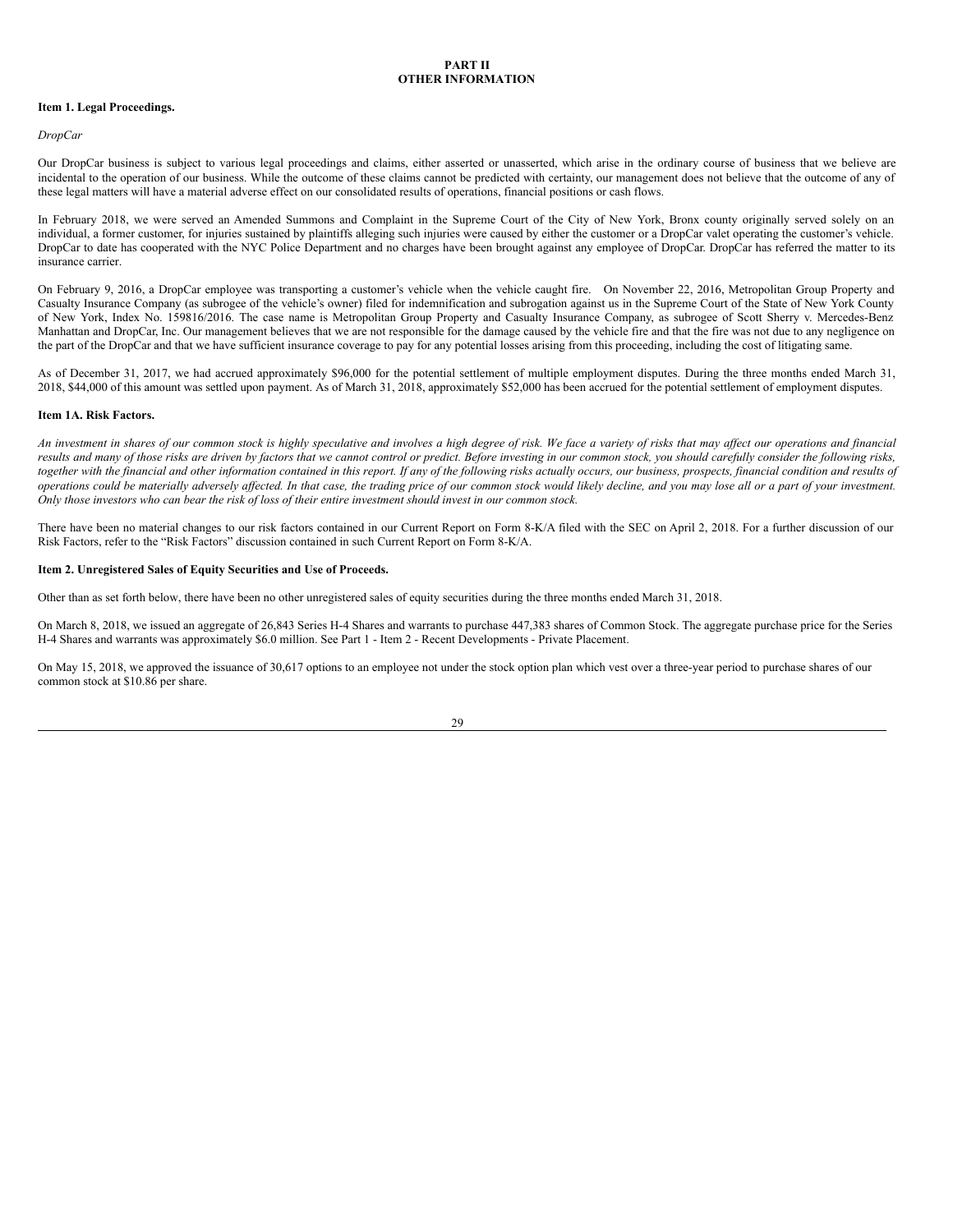# <span id="page-29-0"></span>**Item 3. Defaults upon Senior Securities.**

None.

# <span id="page-29-1"></span>**Item 4. Mine Safety Disclosures.**

Not applicable.

# <span id="page-29-2"></span>**Item 5. Other Information.**

Not applicable.

# <span id="page-29-3"></span>**Item 6. Exhibits.**

| Exhibit<br><b>Number</b> | <b>Description</b>                                                                                                                                                                                                                                                                                                                                                                                                                        |
|--------------------------|-------------------------------------------------------------------------------------------------------------------------------------------------------------------------------------------------------------------------------------------------------------------------------------------------------------------------------------------------------------------------------------------------------------------------------------------|
| <u>3.1</u>               | Certificate of Designations, Preferences and Rights of the Series H-4 Convertible Preferred Stock of DropCar, Inc. (incorporated by reference to<br>Exhibit 3.1 of the Company's Current Report on Form 8-K, filed with the SEC on March 9, 2018).                                                                                                                                                                                        |
| 4.1                      | Form of Warrant Agreement (incorporated by reference to Exhibit 4.1 of the Company's Current Report on Form 8-K, filed with the SEC on March 9,<br>$2018$ ).                                                                                                                                                                                                                                                                              |
| 10.1                     | Securities Purchase Agreement, dated March 8, 2018, among the Company and the investors named therein (incorporated by reference to Exhibit 10.1)<br>of the Company's Current Report on Form 8-K, filed with the SEC on March 9, 2018).                                                                                                                                                                                                   |
| 10.2                     | Registration Rights Agreement, dated March 8, 2018, among the Company and the investors named therein (incorporated by reference to Exhibit 10.2)<br>of the Company's Current Report on Form 8-K, filed with the SEC on March 9, 2018).                                                                                                                                                                                                   |
| $31.1*$                  | Certification of the President and Chief Executive Officer pursuant to Rule 13a-14(a) under the Securities Exchange Act of 1934, as adopted pursuant to<br>Section 302 of the Sarbanes-Oxley Act of 2002.                                                                                                                                                                                                                                 |
| $31.2*$                  | Certification of the Chief Financial Officer pursuant to Rule 13a-14(a) under the Securities Exchange Act of 1934, as adopted pursuant to Section 302<br>of the Sarbanes-Oxley Act of 2002.                                                                                                                                                                                                                                               |
| $32.1*$                  | Certification of the President and Chief Executive Officer pursuant to 18 U.S.C. Section 1350, as adopted pursuant to Section 906 of the Sarbanes-<br>Oxley Act of 2002.                                                                                                                                                                                                                                                                  |
| $32.2*$                  | Certification of the Chief Financial Officer pursuant to 18 U.S.C. Section 1350, as adopted pursuant to Section 906 of the Sarbanes-Oxley Act of 2002.                                                                                                                                                                                                                                                                                    |
| $101*$                   | The following financial information from this Quarterly Report on Form 10-Q for the period ended March 31, 2017, formatted in XBRL (Extensible<br>Business Reporting Language): (i) the Condensed Consolidated Statements of Operations; (ii) the Condensed Consolidated Balance Sheets; (iii) the<br>Condensed Consolidated Statements of Cash Flows; and (iv) the Notes to Consolidated Financial Statements, tagged as blocks of text. |
|                          |                                                                                                                                                                                                                                                                                                                                                                                                                                           |

\* Filed herewith.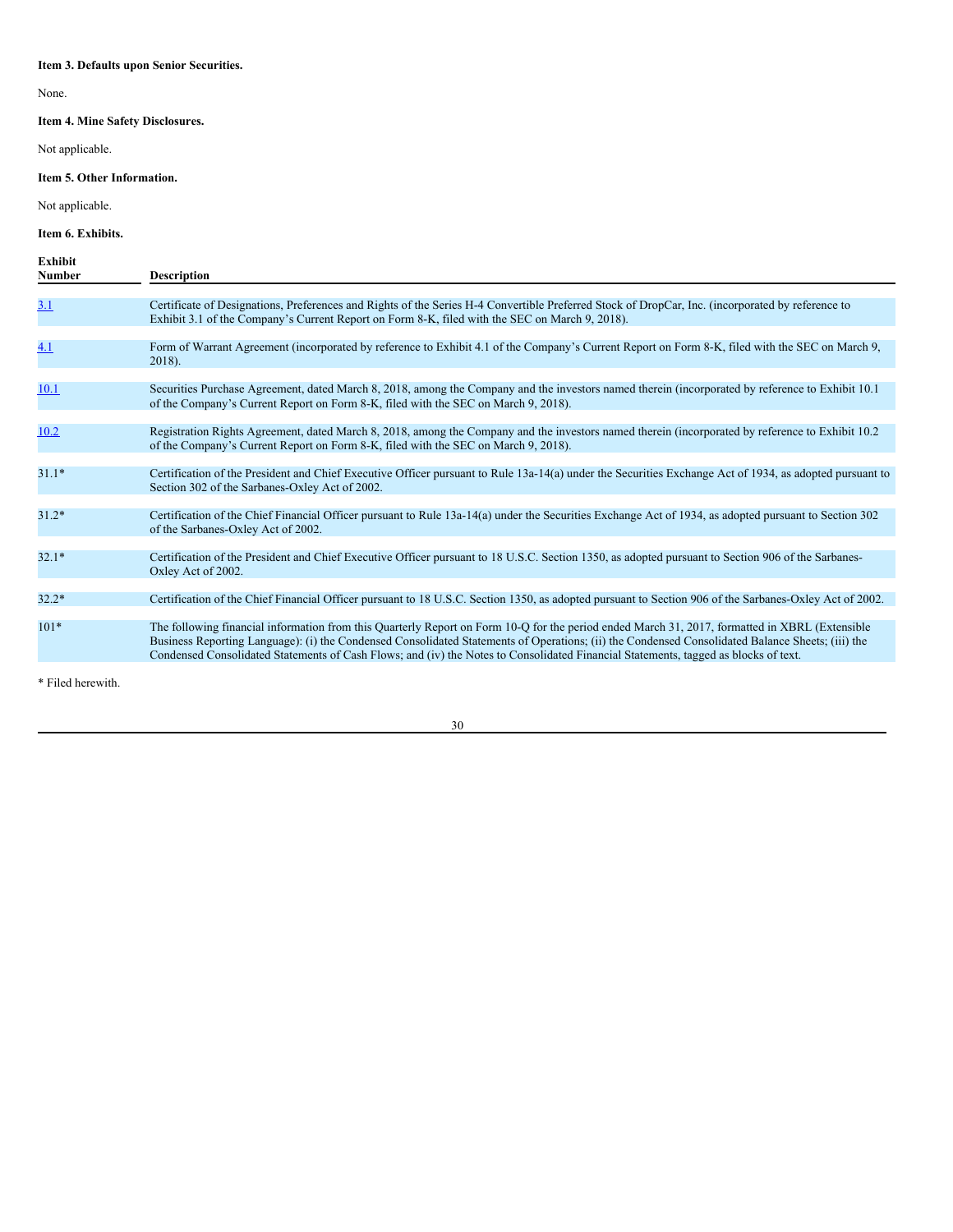# <span id="page-30-0"></span>**SIGNATURES**

Pursuant to the requirements of the Securities Exchange Act of 1934, the registrant has duly caused this report to be signed on its behalf by the undersigned thereunto duly authorized.

|                     |     | DropCar, Inc.                                                           |  |  |
|---------------------|-----|-------------------------------------------------------------------------|--|--|
| Date: June 10, 2019 | By: | /s/ Spencer Richardson<br>Spencer Richardson<br>Chief Executive Officer |  |  |
| Date: June 10, 2019 | By: | /s/ Mark Corrao<br>Mark Corrao<br>Chief Financial Officer               |  |  |
|                     | 31  |                                                                         |  |  |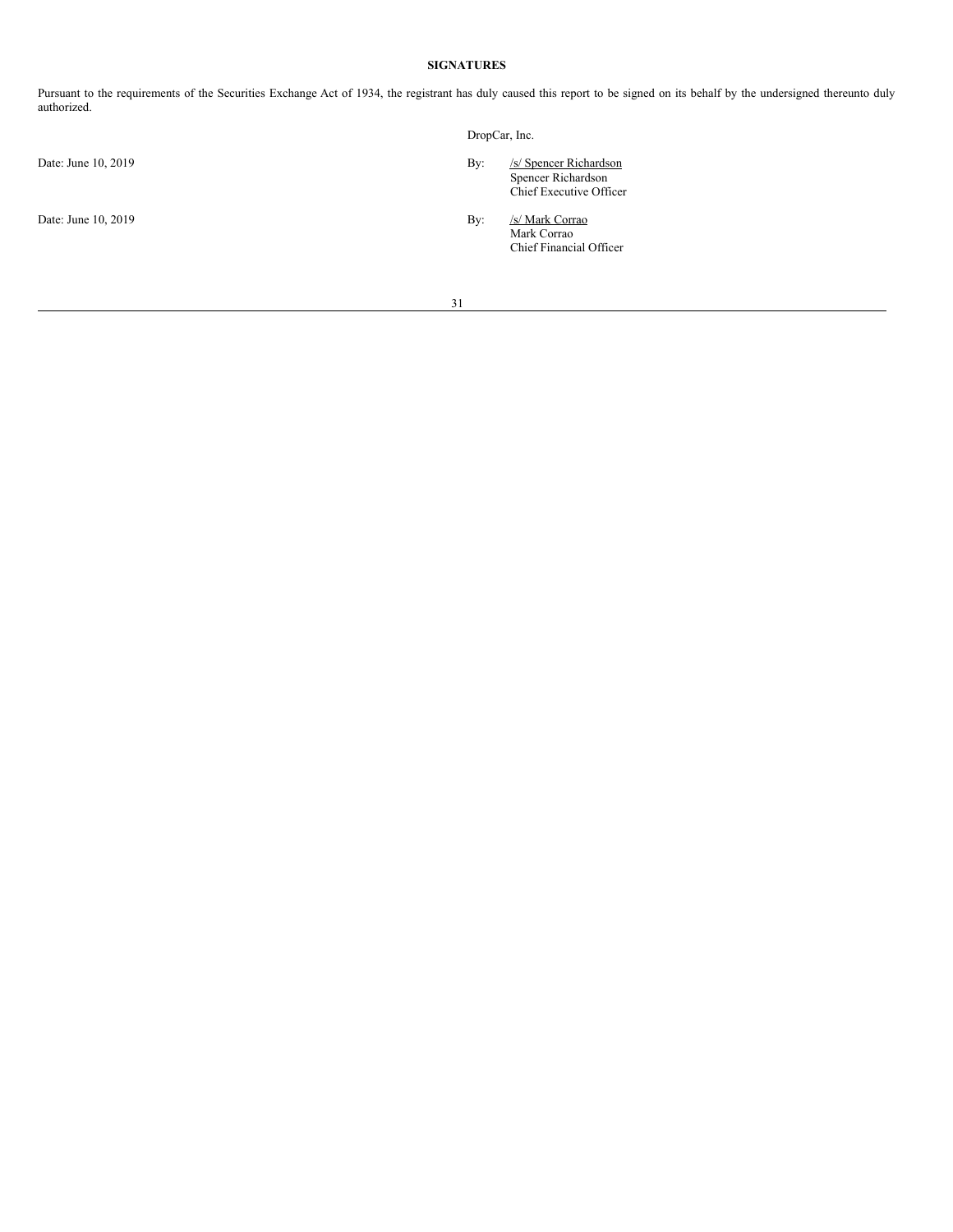| <b>Exhibit</b><br>Number | <b>Description</b>                                                                                                                                                                                                                                                                                                                                                                                                                        |
|--------------------------|-------------------------------------------------------------------------------------------------------------------------------------------------------------------------------------------------------------------------------------------------------------------------------------------------------------------------------------------------------------------------------------------------------------------------------------------|
|                          |                                                                                                                                                                                                                                                                                                                                                                                                                                           |
| <u>3.1</u>               | Certificate of Designations, Preferences and Rights of the Series H-4 Convertible Preferred Stock of DropCar, Inc. (incorporated by reference to<br>Exhibit 3.1 of the Company's Current Report on Form 8-K, filed with the SEC on March 9, 2018).                                                                                                                                                                                        |
|                          |                                                                                                                                                                                                                                                                                                                                                                                                                                           |
| <u>4.1</u>               | Form of Warrant Agreement (incorporated by reference to Exhibit 4.1 of the Company's Current Report on Form 8-K, filed with the SEC on March 9,<br>$2018$ ).                                                                                                                                                                                                                                                                              |
|                          |                                                                                                                                                                                                                                                                                                                                                                                                                                           |
| 10.1                     | Securities Purchase Agreement, dated March 8, 2018, among the Company and the investors named therein (incorporated by reference to Exhibit 10.1)<br>of the Company's Current Report on Form 8-K, filed with the SEC on March 9, 2018).                                                                                                                                                                                                   |
|                          |                                                                                                                                                                                                                                                                                                                                                                                                                                           |
| 10.2                     | Registration Rights Agreement, dated March 8, 2018, among the Company and the investors named therein (incorporated by reference to Exhibit 10.2)<br>of the Company's Current Report on Form 8-K, filed with the SEC on March 9, 2018).                                                                                                                                                                                                   |
|                          |                                                                                                                                                                                                                                                                                                                                                                                                                                           |
| $31.1*$                  | Certification of the President and Chief Executive Officer pursuant to Rule 13a-14(a) under the Securities Exchange Act of 1934, as adopted pursuant to<br>Section 302 of the Sarbanes-Oxley Act of 2002.                                                                                                                                                                                                                                 |
|                          |                                                                                                                                                                                                                                                                                                                                                                                                                                           |
| $31.2*$                  | Certification of the Chief Financial Officer pursuant to Rule 13a-14(a) under the Securities Exchange Act of 1934, as adopted pursuant to Section 302<br>of the Sarbanes-Oxley Act of 2002.                                                                                                                                                                                                                                               |
|                          |                                                                                                                                                                                                                                                                                                                                                                                                                                           |
| $32.1*$                  | Certification of the President and Chief Executive Officer pursuant to 18 U.S.C. Section 1350, as adopted pursuant to Section 906 of the Sarbanes-<br>Oxley Act of 2002.                                                                                                                                                                                                                                                                  |
|                          |                                                                                                                                                                                                                                                                                                                                                                                                                                           |
| $32.2*$                  | Certification of the Chief Financial Officer pursuant to 18 U.S.C. Section 1350, as adopted pursuant to Section 906 of the Sarbanes-Oxley Act of 2002.                                                                                                                                                                                                                                                                                    |
| $101*$                   | The following financial information from this Quarterly Report on Form 10-Q for the period ended March 31, 2017, formatted in XBRL (Extensible<br>Business Reporting Language): (i) the Condensed Consolidated Statements of Operations; (ii) the Condensed Consolidated Balance Sheets; (iii) the<br>Condensed Consolidated Statements of Cash Flows; and (iv) the Notes to Consolidated Financial Statements, tagged as blocks of text. |
|                          |                                                                                                                                                                                                                                                                                                                                                                                                                                           |
| * Filed herewith.        |                                                                                                                                                                                                                                                                                                                                                                                                                                           |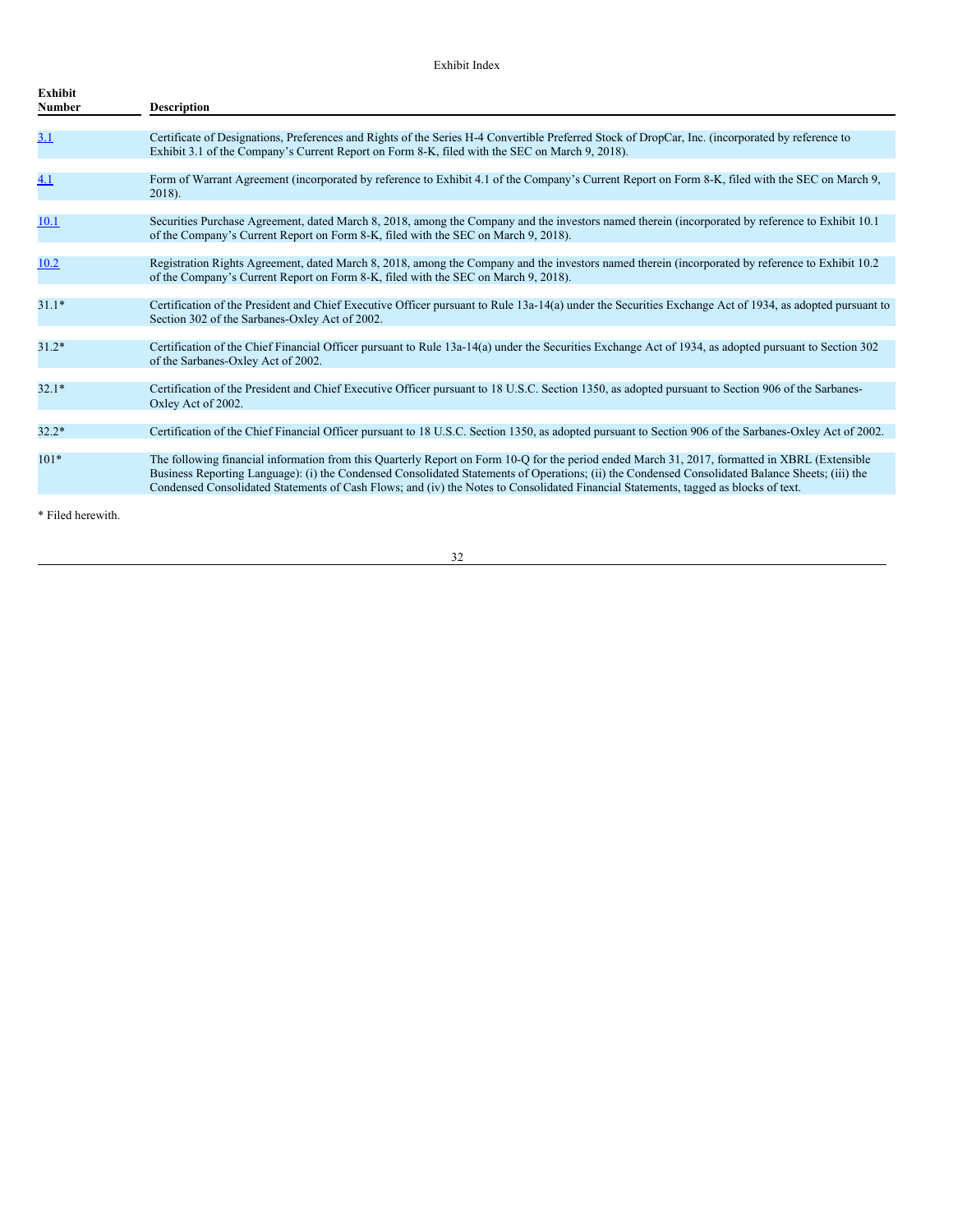#### **CERTIFICATION OF SPENCER RICHARDSON CHIEF EXECUTIVE OFFICER OF DROPCAR, INC.**

I, Spencer Richardson, Chief Executive Officer of DropCar, Inc., certify that:

1. I have reviewed this quarterly report on Form 10-Q/A of DropCar, Inc.;

2. Based on my knowledge, this report does not contain any untrue statement of a material fact or omit to state a material fact necessary to make the statements made, in light of the circumstances under which such statements were made, not misleading with respect to the period covered by this report;

3. Based on my knowledge, the financial statements, and other financial information included in this report, fairly present in all material respects the financial condition, results of operations and cash flows of the registrant as of, and for, the periods presented in this report;

4. The registrant's other certifying officer and I are responsible for establishing and maintaining disclosure controls and procedures (as defined in Exchange Act Rules 13a-15(e) and 15d-15(e)) and internal control over financial reporting (as defined in Exchange Act Rules 13a-15(f) and 15d-15(f)) for the registrant and have:

a) Designed such disclosure controls and procedures, or caused such disclosure controls and procedures to be designed under our supervision, to ensure that material information relating to the registrant, including its consolidated subsidiaries, is made known to us by others within those entities, particularly during the period in which this report is being prepared;

b) Designed such internal control over financial reporting, or caused such internal control over financial reporting to be designed under our supervision, to provide reasonable assurance regarding the reliability of financial reporting and the preparation of financial statements for external purposes in accordance with generally accepted accounting principles;

c) Evaluated the effectiveness of the registrant's disclosure controls and procedures and presented in this report our conclusions about the effectiveness of the disclosure controls and procedures, as of the end of the period covered by this report based on such evaluation; and

d) Disclosed in this report any change in the registrant's internal control over financial reporting that occurred during the registrant's most recent fiscal quarter that has materially affected, or is reasonably likely to materially affect, the registrant's internal control over financial reporting; and

5. The registrant's other certifying officer and I have disclosed, based on our most recent evaluation of internal control over financial reporting, to the registrant's auditors and the audit committee of the registrant's board of directors:

a) All significant deficiencies and material weaknesses in the design or operation of internal control over financial reporting which are reasonably likely to adversely affect the registrant's ability to record, process, summarize and report financial information; and

b) Any fraud, whether or not material, that involves management or other employees who have a significant role in the registrant's internal control over financial reporting.

Date: June 10, 2019

/s/ *Spencer Richardson* Spencer Richardson Chief Executive Officer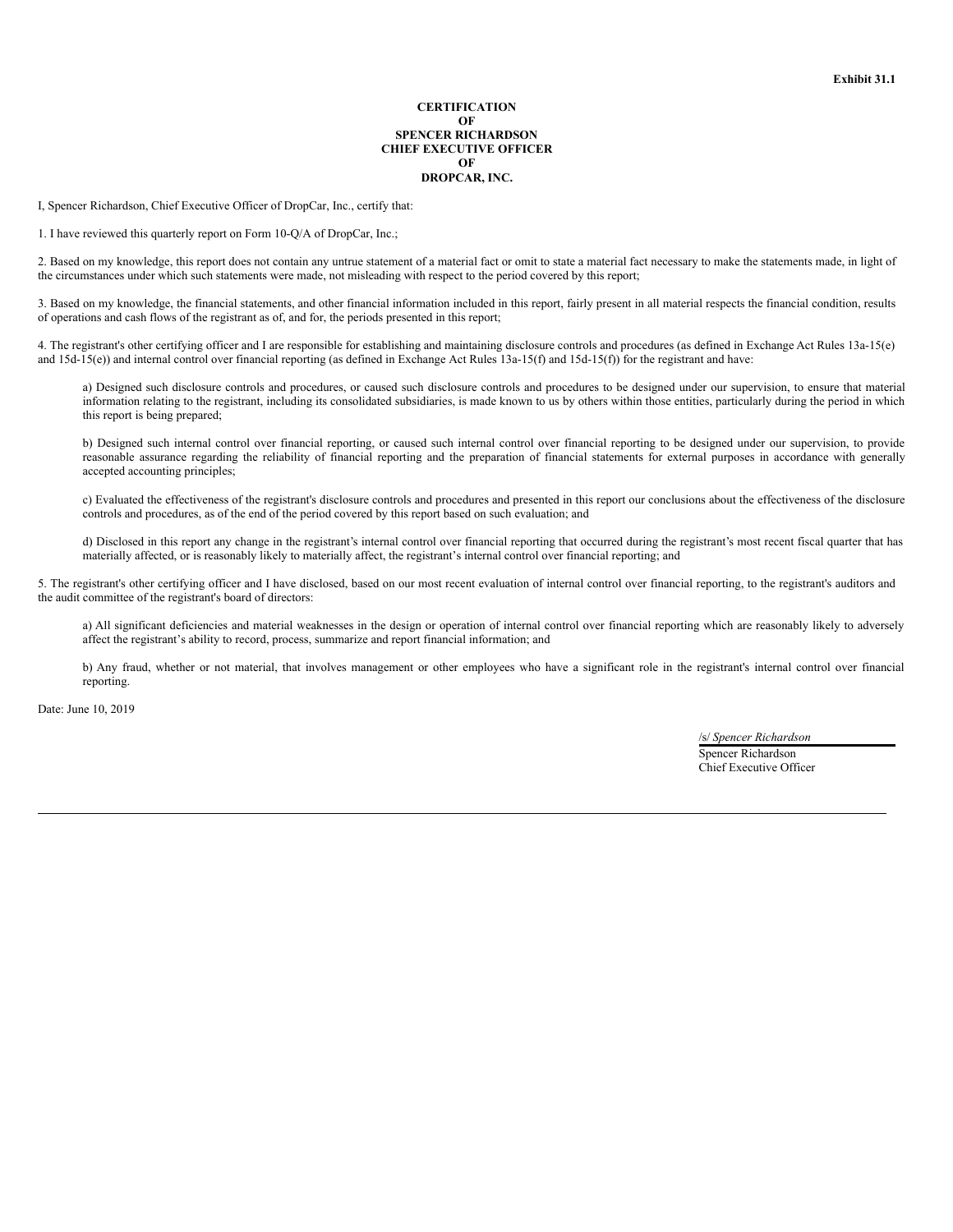#### **CERTIFICATION OF MARK CORRAO CHIEF FINANCIAL OFFICER OF DROPCAR, INC.**

I, Mark Corrao, Chief Financial Officer of DropCar, Inc., certify that:

1. I have reviewed this quarterly report on Form 10-Q/A of DropCar, Inc.;

2. Based on my knowledge, this report does not contain any untrue statement of a material fact or omit to state a material fact necessary to make the statements made, in light of the circumstances under which such statements were made, not misleading with respect to the period covered by this report;

3. Based on my knowledge, the financial statements, and other financial information included in this report, fairly present in all material respects the financial condition, results of operations and cash flows of the registrant as of, and for, the periods presented in this report;

4. The registrant's other certifying officer and I are responsible for establishing and maintaining disclosure controls and procedures (as defined in Exchange Act Rules 13a-15(e) and 15d-15(e)) and internal control over financial reporting (as defined in Exchange Act Rules 13a-15(f) and 15d-15(f)) for the registrant and have:

a) Designed such disclosure controls and procedures, or caused such disclosure controls and procedures to be designed under our supervision, to ensure that material information relating to the registrant, including its consolidated subsidiaries, is made known to us by others within those entities, particularly during the period in which this report is being prepared;

b) Designed such internal control over financial reporting, or caused such internal control over financial reporting to be designed under our supervision, to provide reasonable assurance regarding the reliability of financial reporting and the preparation of financial statements for external purposes in accordance with generally accepted accounting principles;

c) Evaluated the effectiveness of the registrant's disclosure controls and procedures and presented in this report our conclusions about the effectiveness of the disclosure controls and procedures, as of the end of the period covered by this report based on such evaluation; and

d) Disclosed in this report any change in the registrant's internal control over financial reporting that occurred during the registrant's most recent fiscal quarter that has materially affected, or is reasonably likely to materially affect, the registrant's internal control over financial reporting; and

5. The registrant's other certifying officer and I have disclosed, based on our most recent evaluation of internal control over financial reporting, to the registrant's auditors and the audit committee of the registrant's board of directors:

a) All significant deficiencies and material weaknesses in the design or operation of internal control over financial reporting which are reasonably likely to adversely affect the registrant's ability to record, process, summarize and report financial information; and

b) Any fraud, whether or not material, that involves management or other employees who have a significant role in the registrant's internal control over financial reporting.

Date: June 10, 2019

/s/ *Mark Corrao* Mark Corrao Chief Financial Officer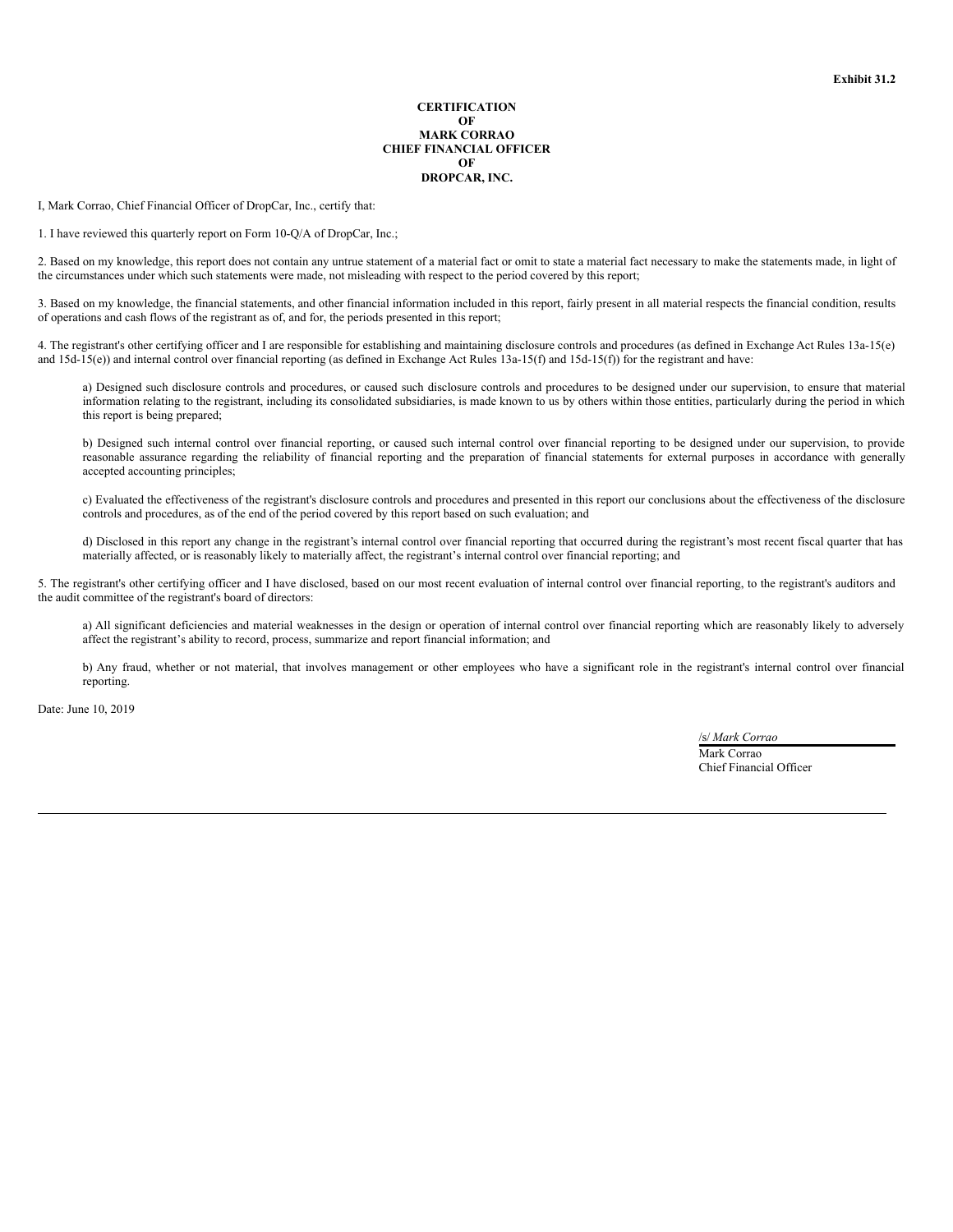# **CERTIFICATION PURSUANT TO 18 U.S.C. SECTION 1350, AS ADOPTED PURSUANT TO SECTION 906 OF THE SARBANES-OXLEY ACT OF 2002**

In connection with the Quarterly Report of DropCar, Inc. (the "Company") on Form 10-Q/A for the period ending March 31, 2018, as filed with the Securities and Exchange Commission on the date hereof (the "Report"), I, Spencer Richardson, Chief Executive Officer of the Company, state and certify, pursuant to 18 U.S.C. § 1350, as adopted pursuant to § 906 of the Sarbanes-Oxley Act of 2002, that:

(1) The Report fully complies with the requirements of Section 13(a) or 15(d) of the Securities Exchange Act of 1934; and

(2) The information contained in the Report fairly presents, in all material respects, the financial condition and results of operations of the Company.

Date: June 10, 2019

/s/ *Spencer Richardson* Spencer Richardson Chief Executive Officer